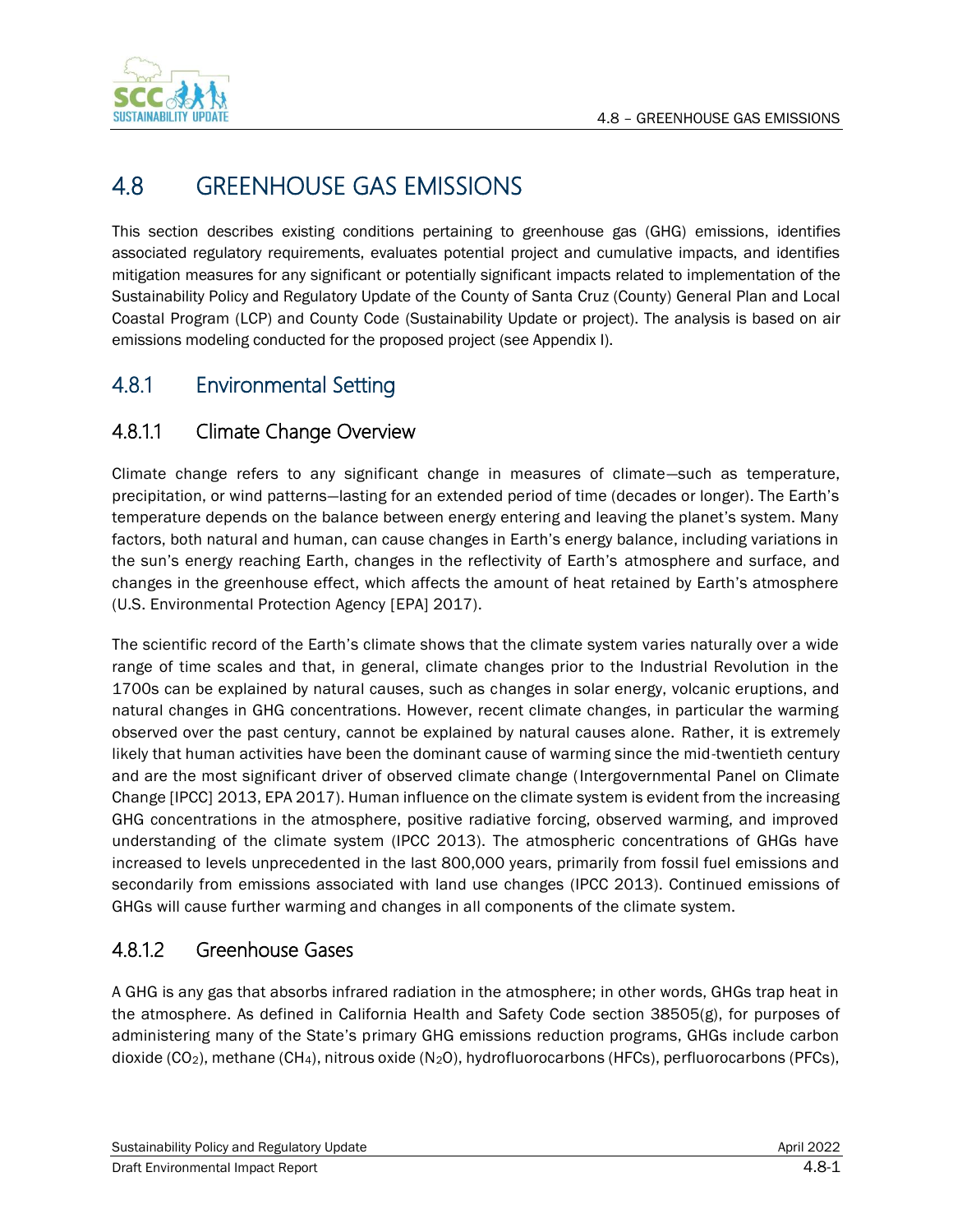

sulfur hexafluoride (SF<sub>6</sub>), and nitrogen trifluoride (see also Cal. Code Regs. Title 14, § 15364.5).<sup>1</sup> Some GHGs, such as  $CO<sub>2</sub>$ , CH<sub>4</sub>, and N<sub>2</sub>O, occur naturally and are emitted into the atmosphere through natural processes and human activities. Of these gases, CO<sup>2</sup> and CH<sup>4</sup> are the predominant GHGs emitted from human activities. The following paragraphs provide a summary of the GHGs associated with the proposed project and their sources.<sup>2</sup>

## Carbon Dioxide

CO2 is a naturally occurring gas and a by-product of human activities; it is the principal anthropogenic GHG that affects the Earth's radiative balance. Natural sources of  $CO<sub>2</sub>$  include respiration of bacteria, plants, animals, and fungus; evaporation from oceans; volcanic out-gassing; and decomposition of dead organic matter. Human activities that generate  $CO<sub>2</sub>$  include the combustion of fuels such as coal, oil, natural gas, and wood, and changes in land use.

## Methane

 $CH<sub>4</sub>$  is produced through both natural and human activities.  $CH<sub>4</sub>$  is a flammable gas and is the main component of natural gas. CH<sup>4</sup> is produced through anaerobic (i.e., without oxygen) decomposition of waste in landfills, flooded rice fields, animal digestion, decomposition of animal wastes, production and distribution of natural gas and petroleum, coal production, and incomplete fossil fuel combustion.

## Nitrous Oxide

N<sub>2</sub>O is produced through natural and human activities, mainly through agricultural activities and natural biological processes, although fuel burning and other processes also create  $N_2O$ . Sources of N2O include soil cultivation practices (microbial processes in soil and water), especially the use of commercial and organic fertilizers, manure management, industrial processes (such as in nitric acid production, nylon production, and fossil-fuel-fired power plants), vehicle emissions, and using  $N_2O$  as a propellant (such as in rockets, racecars, and aerosol sprays).

## Fluorinated Gases

Fluorinated gases (also referred to as F-gases) are synthetic powerful GHGs emitted from many industrial processes. Fluorinated gases are commonly used as substitutes for stratospheric ozone (O<sub>3</sub>)depleting substances (e.g., chlorofluorocarbons [CFCs], hydrochlorofluorocarbons [HCFCs], and halons). The most prevalent fluorinated gases include the following:

• **Hydrofluorocarbons:** HFCs are compounds containing only hydrogen, fluorine, and carbon atoms. HFCs are synthetic chemicals used as alternatives to O<sub>3</sub>-depleting substances in serving

<sup>1</sup> Climate-forcing substances include GHGs and other substances such as black carbon and aerosols.

<sup>2</sup> The descriptions of GHGs are summarized from the Intergovernmental Panel on Climate Change (IPCC) Fourth Assessment Report (IPCC 2007), CARB's "Glossary of Terms Used in GHG Inventories" (CARB 2018), and EPA's "Climate Change" (EPA 2017).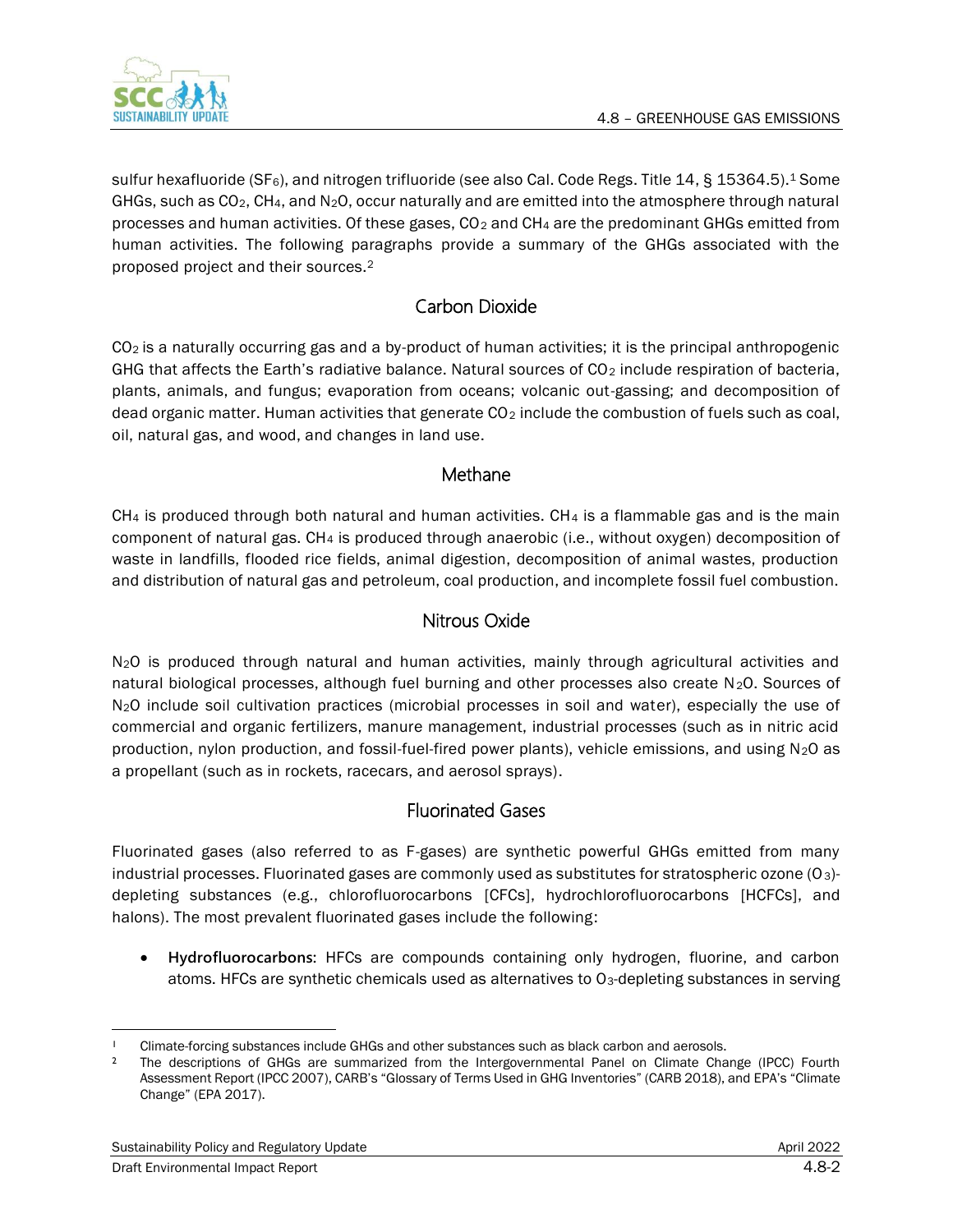

many industrial, commercial, and personal needs. HFCs are emitted as by-products of industrial processes and are used in manufacturing.

- **Perfluorocarbons:** PFCs are a group of human-made chemicals composed of carbon and fluorine only. These chemicals were introduced, along with HFCs, as alternatives to the O3-depleting substances. The two main sources of PFCs are primarily aluminum production and semiconductor manufacturing. Since PFCs have stable molecular structures and do not break down through the chemical processes in the lower atmosphere, these chemicals have long lifetimes, ranging between 10,000 and 50,000 years.
- **Sulfur Hexafluoride:** SF<sup>6</sup> is a colorless gas soluble in alcohol and ether and slightly soluble in water.  $SF<sub>6</sub>$  is used for insulation in electric power transmission and distribution equipment, semiconductor manufacturing, the magnesium industry, and as a tracer gas for leak detection.
- **Nitrogen Trifluoride:** Nitrogen trifluoride is used in the manufacture of a variety of electronics, including semiconductors and flat panel displays.

## Chlorofluorocarbons

CFCs are synthetic chemicals that have been used as cleaning solvents, refrigerants, and aerosol propellants. CFCs are chemically unreactive in the lower atmosphere (troposphere), and the production of CFCs was prohibited in 1987 due to the chemical destruction of stratospheric O3.

## Hydrochlorofluorocarbons

HCFCs are a large group of compounds whose structure is very close to that of CFCs—containing fluorine, chlorine, and carbon atoms—but also including one or more hydrogen atoms. Like HFCs, HCFCs are used in refrigerants and propellants. HCFCs were also used in place of CFCs for some applications; however, their use in general is being phased out.

## Black Carbon

Black carbon is a component of fine particulate matter (PM2.5), which has been identified as a leading environmental risk factor for premature death. It is produced from the incomplete combustion of fossil fuels and biomass burning, particularly from older diesel engines and forest fires. Black carbon warms the atmosphere by absorbing solar radiation; influences cloud formation; and darkens the surface of snow and ice, which accelerates heat absorption and melting. Black carbon is a short-lived substance that varies spatially, which makes it difficult to quantify its global warming potential (GWP). Diesel particulate matter emissions are a major source of black carbon and are toxic air contaminants that have been regulated and controlled in California for several decades to protect public health. In relation to declining diesel particulate matter as a result of the California Air Resources Board's (CARB's) regulations pertaining to diesel engines, diesel fuels, and burning activities, CARB estimates that annual black carbon emissions in California have decreased by 70% between 1990 and 2010, with 95% control expected by 2020 (CARB 2014).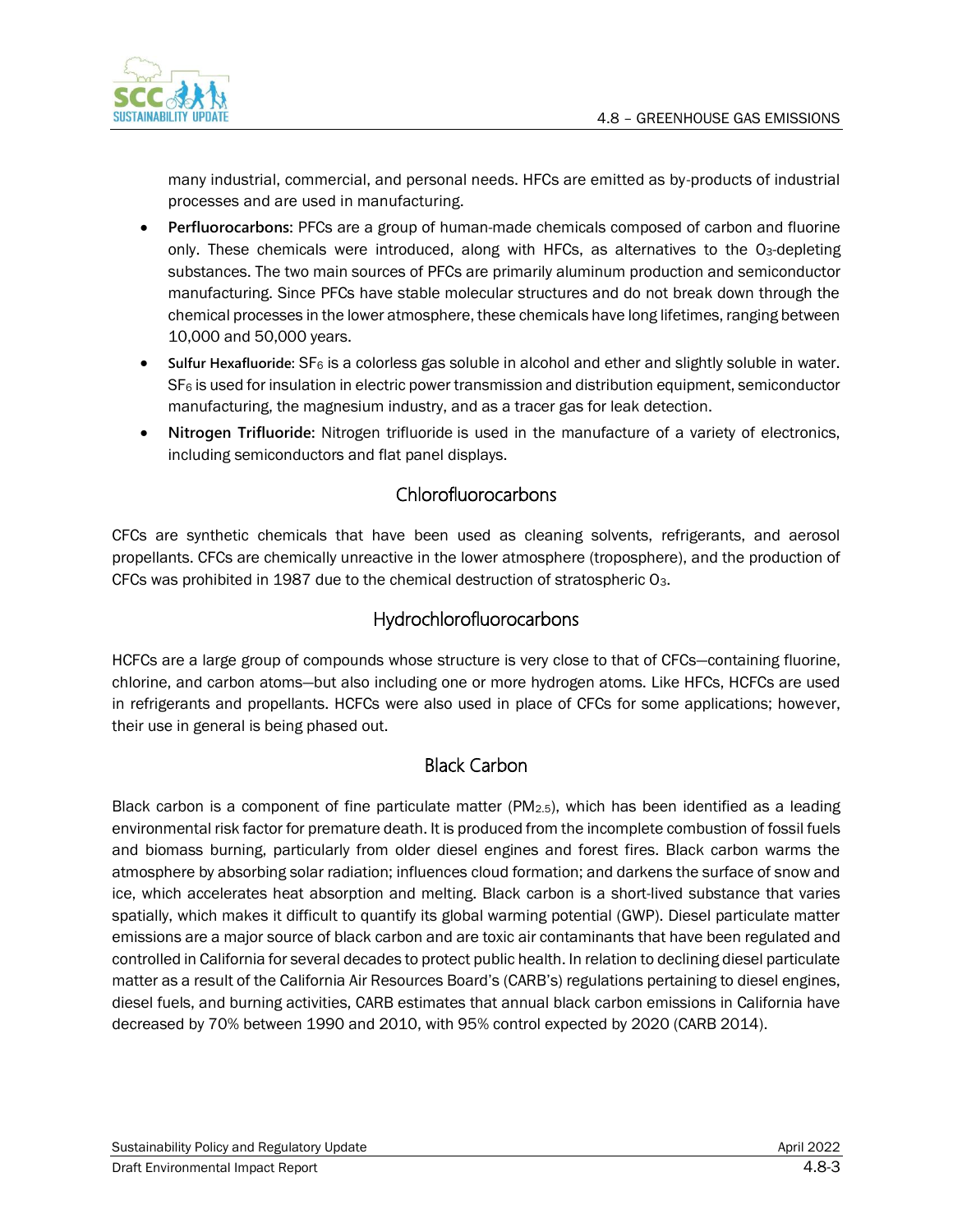

## Water Vapor

The primary source of water vapor is evaporation from the ocean, with additional vapor generated by sublimation (change from solid to gas) from ice and snow, evaporation from other water bodies, and transpiration from plant leaves. Water vapor is the most important, abundant, and variable GHG in the atmosphere and maintains a climate necessary for life.

## Ozone

Tropospheric O3, which is created by photochemical reactions involving gases from both natural sources and human activities, acts as a GHG. Stratospheric O<sub>3</sub>, which is created by the interaction between solar ultraviolet radiation and molecular oxygen, plays a decisive role in the stratospheric radiative balance. Depletion of stratospheric O<sub>3</sub>, which occurs due to chemical reactions that may be enhanced by climate change, results in an increased ground-level flux of ultraviolet-B radiation.

## Aerosols

Aerosols are suspensions of particulate matter in a gas emitted into the air through burning biomass (plant material) and fossil fuels. Aerosols can warm the atmosphere by absorbing and emitting heat and can cool the atmosphere by reflecting light.

# 4.8.1.3 Global Warming Potential

Gases in the atmosphere can contribute to climate change both directly and indirectly. Direct effects occur when the gas itself absorbs radiation. Indirect radiative forcing occurs when chemical transformations of the substance produce other GHGs, when a gas influences the atmospheric lifetimes of other gases, and/or when a gas affects atmospheric processes that alter the radiative balance of the Earth (e.g., affect cloud formation or albedo<sup>3</sup>) (EPA 2017). The IPCC developed the GWP concept to compare the ability of each GHG to trap heat in the atmosphere relative to another gas. The GWP of a GHG is defined as the ratio of the time-integrated radiative forcing from the instantaneous release of 1 kilogram of a trace substance relative to that of 1 kilogram of a reference gas (IPCC 2014). The reference gas used is CO<sub>2</sub>; therefore, GWP-weighted emissions are measured in metric tons of  $CO<sub>2</sub>$  equivalent (MT  $CO<sub>2</sub>e$ ).

The current version of the California Emissions Estimator Model (CalEEMod) (Version 2020.4.0), which is used to model GHG emissions, assumes that the GWP for CH<sub>4</sub> is 25 (so emissions of 1 MT of CH<sub>4</sub> are equivalent to emissions of 25 MT of CO<sub>2</sub>), and the GWP for N<sub>2</sub>O is 298, based on the IPCC's Fourth Assessment Report (IPCC 2007).

<sup>3</sup> Albedo is the ratio of the light received by a body to the light reflected by that body.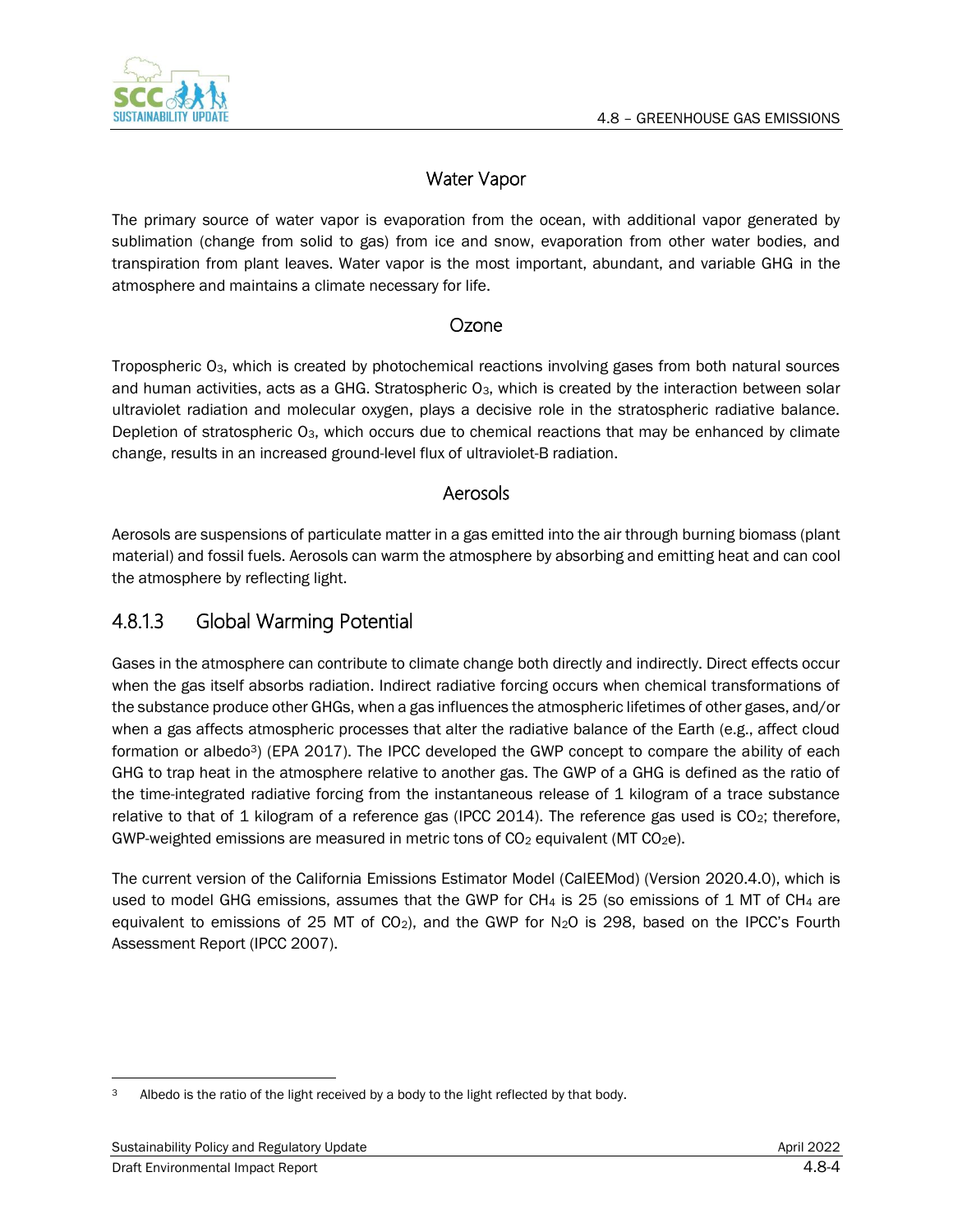

## Greenhouse Gas Inventories

### *Global Inventory*

Anthropogenic GHG emissions worldwide in 2019 (the most recent year for which data is available) totaled approximately 52,400 million metric tons (MMT) of CO2e, excluding land use change and forestry (PBL 2020). The top six GHG emitters include China, the United States, the Russian Federation, India, Japan, and the European Union, which accounted for approximately 62% of the total global emissions, or approximately 32,500 MMT CO2e (PBL 2020). [Table](#page-4-0) 4.8-1 presents the top GHG-emissions-producing countries.

| Emitting Countries (listed in order of emissions) | Greenhouse Gas Emissions (MMT CO2e) |
|---------------------------------------------------|-------------------------------------|
| China                                             | 14.000                              |
| <b>United States</b>                              | 6,600                               |
| European Union                                    | 4,300                               |
| India                                             | 3,700                               |
| <b>Russian Federation</b>                         | 2,500                               |
| Japan                                             | 1,400                               |
| Total                                             | 32,500                              |

#### <span id="page-4-0"></span>Table 4.8-1. Six Top Greenhouse-Gas-Producer Countries and the European Union

Source: PBL 2020.

**Note:** MMT  $CO<sub>2</sub>e$  = million metric tons of carbon dioxide equivalent.

### *National Inventory*

Per the Environmental Protection Agency (EPA) Inventory of U.S. Greenhouse Gas Emissions and Sinks: 1990 to 2019 (EPA 2021), total United States GHG emissions were approximately 6,558.3 MMT CO2e in 2019 (EPA 2021).<sup>4</sup> The primary GHG emitted by human activities in the United States was CO<sub>2</sub>, which represented approximately 80.1% of total GHG emissions (5,255.8 MMT CO<sub>2</sub>e). The largest source of CO<sub>2</sub>, and of overall GHG emissions, was fossil-fuel combustion, which accounted for approximately 92.4% of CO<sub>2</sub> emissions in 2019 (4,856.7 MMT CO<sub>2</sub>e). Relative to 1990, gross United States GHG emissions in 2019 were 1.8% higher; however, the gross emissions were down from a high of 15.6% above 1990 levels in 2007. GHG emissions decreased from 2018 to 2019 by 1.7% (113.1 MMT CO<sub>2</sub>e) and overall, net emissions in 2019 were 13% below 2005 levels (EPA 2021).

### *State Inventory*

According to California's 2000–2019 GHG emissions inventory (2021 edition), California emitted approximately 418 MMT CO2e in 2019, including emissions resulting from out-of-state electrical generation (CARB 2021a). The sources of GHG emissions in California include transportation, industry, electric power

<sup>4</sup> A carbon "sink" is something that removes (or "sequesters")  $CO<sub>2</sub>$  from the atmosphere, such as through the uptake and storage in forests, vegetation, and soils (also called "sequestration").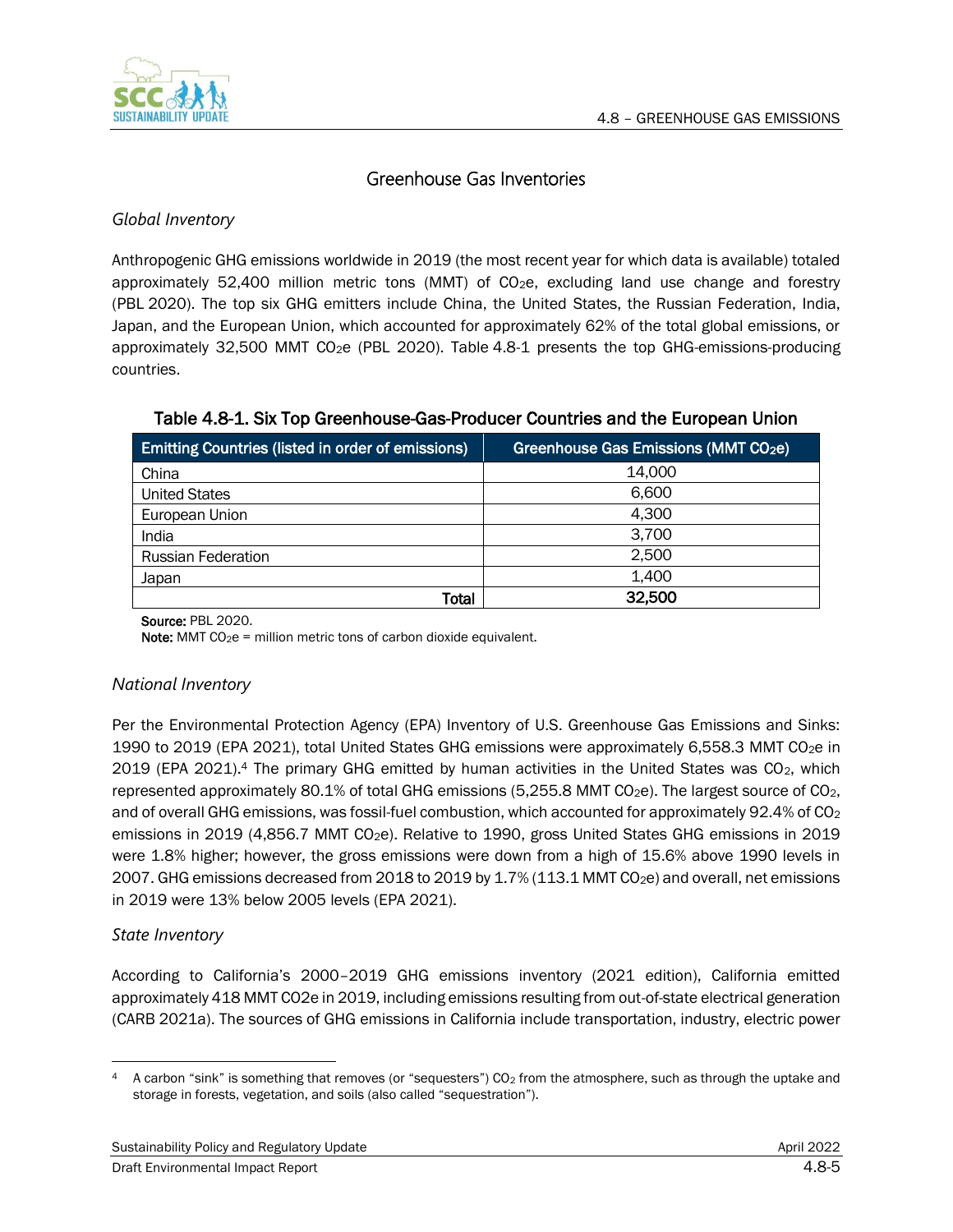

production from both in-state and out-of-state sources, residential and commercial activities, agriculture, high-GWP substances, and recycling and waste. [Table](#page-5-0) 4.8-2 presents California GHG emissions source categories and their relative contributions to the emissions inventory in 2019.

Between 2000 and 2019, per-capita GHG emissions in California have dropped from a peak of 14.0 MT per person in 2001 to 10.5 MT per person in 2019, representing an approximate 25% decrease. In addition, total GHG emissions in 2019 were approximately 7 MMT CO2e lower than 2018 emissions (CARB 2021a).

<span id="page-5-0"></span>

| <b>Source Category</b>                      | <b>Annual GHG Emissions</b><br>(MMT CO <sub>2</sub> e) | Percent of Total <sup>a</sup> |
|---------------------------------------------|--------------------------------------------------------|-------------------------------|
| Transportation                              | 166.1                                                  | 39.7%                         |
| Industrial                                  | 88.2                                                   | 21.1%                         |
| Electric power                              | 58.8                                                   | 14.1%                         |
| Commercial and residential                  | 43.8                                                   | 10.5%                         |
| Agriculture                                 | 31.8                                                   | 7.6%                          |
| High global-warming potential<br>substances | 20.6                                                   | 4.9%                          |
| Recycling and waste                         | 8.9                                                    | 2.1%                          |
| Total                                       | 418.2                                                  | 100%                          |

## Table 4.8-2. Greenhouse Gas Emissions Sources in California

Source: CARB 2021a.

Notes: GHG = greenhouse gas; MMT CO<sub>2</sub>e = million metric tons of carbon dioxide equivalent; GWP = global warming potential.

Emissions reflect 2018 California GHG inventory.

Percent of total has been rounded, and total does not sum due to rounding.

Between 2000 and 2019, per-capita GHG emissions in California have dropped from a peak of 14.0 MT per person in 2001 to 10.5 MT per person in 2019, representing an approximate 25% decrease. In addition, total GHG emissions in 2019 were approximately 7 MMT CO2e lower than 2018 emissions (CARB 2021a).

### *Local Inventory*

The County of Santa Cruz developed GHG emissions inventories from government operations and from community activities in unincorporated areas of the county, originally prepared for 2005 and updated for 2009, the latest year in which a complete dataset for the county is available. The County emissions inventory is summarized in Table 4.8-3.

As shown in Table 4.8-3, overall county GHG emissions decreased from 2005 to 2009. In 2005, total GHG emissions for government operations were 38,901 MT CO<sub>2</sub>e, falling 12% to 34,267 MT CO<sub>2</sub>e in 2009. Government operations include solid waste facilities, employee commute, buildings and facilities, vehicle fleet, wastewater treatment facilities, public lighting, and water delivery. Solid waste facilities contribute the largest amount of GHG emissions, followed by employee commute and buildings and facilities, and vehicle fleet. In 2005, total GHG emissions for community activities were 1,907,037 MT CO<sub>2</sub>e, falling 59% to 791,278 MT CO<sub>2</sub>e in 2009. This dramatic reduction reflects the closure of the Davenport Cement Plant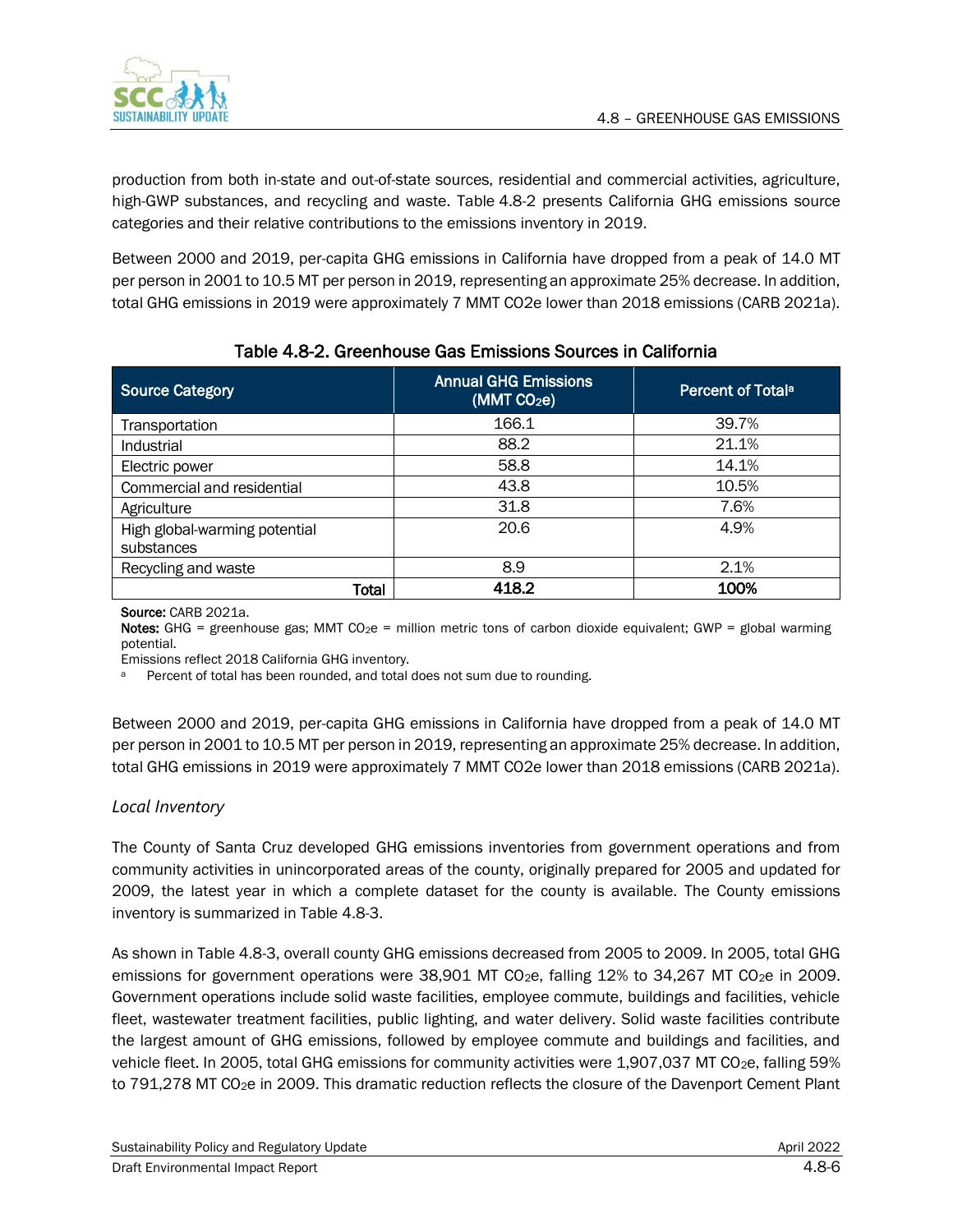

(CEMEX), which accounted for about half the GHG emissions generated in the county in 2005. Community activities include the sectors of transportation, residential, commercial and industrial, and solid waste. The transportation sector contributed 61% of community emissions in 2009, with the residential sector contributing the second largest amount of GHG emissions (County of Santa Cruz 2013).

|                                                        |                                            | 2005                | 2009                                       | <b>Percent</b>      |                      |
|--------------------------------------------------------|--------------------------------------------|---------------------|--------------------------------------------|---------------------|----------------------|
| <b>Source Category</b>                                 | <b>Emissions</b><br>(MT CO <sub>2</sub> e) | Percent of<br>Total | <b>Emissions</b><br>(MT CO <sub>2</sub> e) | Percent of<br>Total | Change,<br>2005-2009 |
| <b>Government Operations Emissions</b>                 |                                            |                     |                                            |                     |                      |
| <b>Solid Waste Facilities</b>                          | 20,261                                     | 52%                 | 18,335                                     | 54%                 | $-10%$               |
| <b>Employee Commute</b>                                | 6,928                                      | 18%                 | 5,370                                      | 16%                 | $-22%$               |
| <b>Buildings and</b><br><b>Facilities</b>              | 5,525                                      | 14%                 | 5,847                                      | 17%                 | 6%                   |
| <b>Vehicle Fleet</b>                                   | 5,253                                      | 14%                 | 3,673                                      | 11%                 | $-30%$               |
| Wastewater<br><b>Treatment Facilities</b>              | 848                                        | 2%                  | 941                                        | 3%                  | 11%                  |
| <b>Public Lighting</b>                                 | 62                                         | 0.2%                | 69                                         | 0.2%                | 11%                  |
| <b>Water Delivery</b>                                  | 24                                         | 0.1%                | 32                                         | 0.1%                | 33%                  |
| <b>Total Government</b><br><b>Operations Emissions</b> | 38,901                                     |                     | 34,267                                     |                     | $-12%$               |
| <b>Community Emissions</b>                             |                                            |                     |                                            |                     |                      |
| Transportation (VMT)                                   | 555,458                                    | 29%                 | 481,787                                    | 61%                 | $-13%$               |
| Residential                                            | 173,336                                    | 9%                  | 189,658                                    | 24%                 | 9%                   |
| Commercial and<br>Industrial                           | 1,158,119                                  | 61%                 | 101,588                                    | 13%                 | $-91%$               |
| Solid Waste                                            | 20,124                                     | 1%                  | 18,245                                     | 2%                  | $-9%$                |
| <b>Total Community</b><br><b>Emissions</b>             | 1,907,037                                  |                     | 791,278                                    |                     | $-59%$               |

| Table 4.8-3. Greenhouse Gas Emissions Sources in Santa Cruz County |  |  |  |  |
|--------------------------------------------------------------------|--|--|--|--|
|                                                                    |  |  |  |  |

Source: County of Santa Cruz 2013.

Notes: MT  $CQ_2e$  = metric tons of carbon dioxide equivalent; VMT = vehicle miles traveled.

<sup>a</sup> Emissions reduction is attributable to a reduction in the number of employees between 2005 and 2009.

**b** Emissions reduction reflects the cessation of manufacturing at the Davenport Cement Plant (CEMEX).

Forestry and agriculture also contribute to the county's net GHG emissions. California's forests remove approximately 5 MMT CO<sub>2</sub>e from the atmosphere annually. This sequestration, or "carbon sink" is a valuable ecosystem service provided by forests; the 143,000 acres of redwood and redwood-Douglas fir forests and 19,900 acres of oak woodland in the county contribute to this service. Forest lands in the county currently store around 56 MMT CO2e. The county ranks in the top third of California counties for agricultural production, and the agricultural sector (not including timberland) occupies 8.5% of the county's land area, or 24,324 acres. Rough estimates of emissions from agricultural fuel and fertilizer use were 20,456 MT CO2e in 2005, falling 21% to 16,791 MT CO2e in 2009. Agricultural emissions account for at most 2% of county CO<sub>2</sub>e emissions (County of Santa Cruz 2013).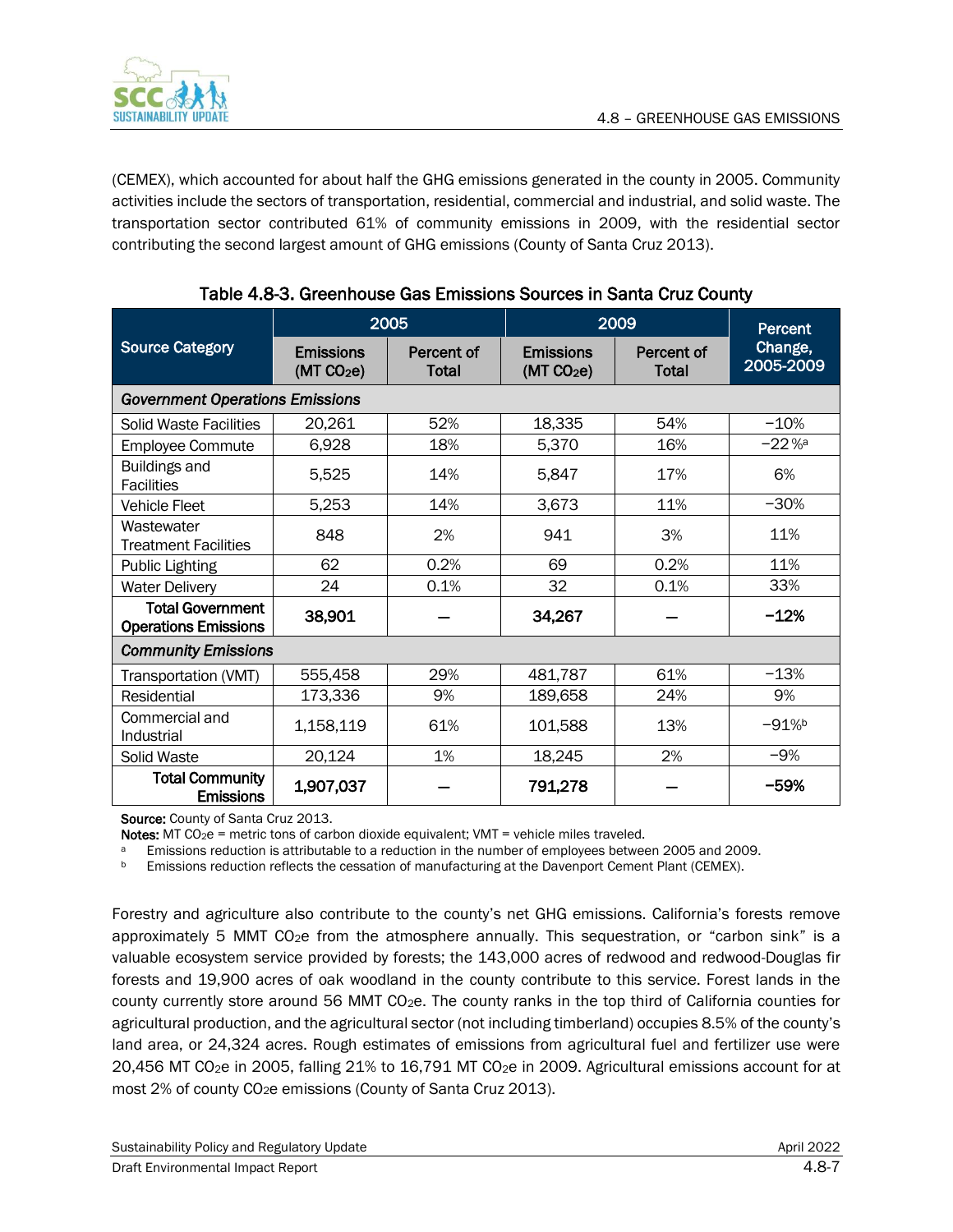

# Potential Effects of Climate Change

Globally, climate change has the potential to affect numerous environmental resources through uncertain impacts related to future air temperatures and precipitation patterns. The 2014 IPCC Synthesis Report (IPCC 2014) indicated that warming of the climate system is unequivocal, and since the 1950s, many of the observed changes are unprecedented over decades to millennia. Signs that global climate change has occurred include warming of the atmosphere and ocean, diminished amounts of snow and ice, rising sea levels, and ocean acidification (IPCC 2014).

In California, climate change impacts have the potential to affect sea-level rise, agriculture, snowpack and water supply, forestry, wildfire risk, public health, frequency of severe weather events, infrastructure, and electricity demand and supply. The primary effect of global climate change has been a rise in average global tropospheric temperature. Reflecting the long-term warming trend since pre-industrial times, observed global mean surface temperature for the decade 2006–2015 was 0.87°C (1.6°F) (likely between 0.75°C [1.4°F] and 0.99°C [1.8°F]) higher than the average over the 1850–1900 period (IPCC 2018). Scientific modeling predicts that continued emissions of GHGs at or above current rates would induce more extreme climate changes during the twenty-first century than were observed during the twentieth century. Human activities are estimated to have caused approximately 1.0°C (1.8°F) of global warming above pre-industrial levels, with a likely range of 0.8°C to 1.2°C (1.4°F to 2.2°F) (IPCC 2018). Global warming is likely to reach 1.5°C (2.7°F) between 2030 and 2052 if it continues to increase at the current rate (IPCC 2018).

Although climate change is driven by global atmospheric conditions, climate change impacts are felt locally. A scientific consensus confirms that climate change is already affecting California. The Office of Environmental Health Hazard Assessment (OEHHA) identified various indicators of climate change in California, which are scientifically based measurements that track trends in various aspects of climate change. Many indicators reveal discernible evidence that climate change is occurring in California and is having significant, measurable impacts in the state. Changes in the state's climate have been observed, including an increase in annual average air temperature with record warmth from 2012 to 2016, more frequent extreme heat events, more extreme drought, a decline in winter chill, an increase in cooling degree days and a decrease in heating degree days, and an increase in variability of statewide precipitation (OEHHA 2018).

Warming temperatures and changing precipitation patterns have altered California's physical systems—the ocean, lakes, rivers, and snowpack—upon which the state depends. Winter snowpack and spring snowmelt runoff from the Sierra Nevada and southern Cascade Mountains provide approximately one-third of the state's annual water supply. Impacts of climate on physical systems have been observed such as high variability of snow-water content (i.e., amount of water stored in snowpack), decrease in snowmelt runoff, glacier change (loss in area), rise in sea levels, increase in average lake water temperature and coastal ocean temperature, and a decrease in dissolved oxygen in coastal waters (OEHHA 2018).

Impacts of climate change on biological systems, including humans, wildlife, and vegetation, have also been observed, including climate change impacts on terrestrial, marine, and freshwater ecosystems. As with global observations, species responses include those consistent with warming: elevational or latitudinal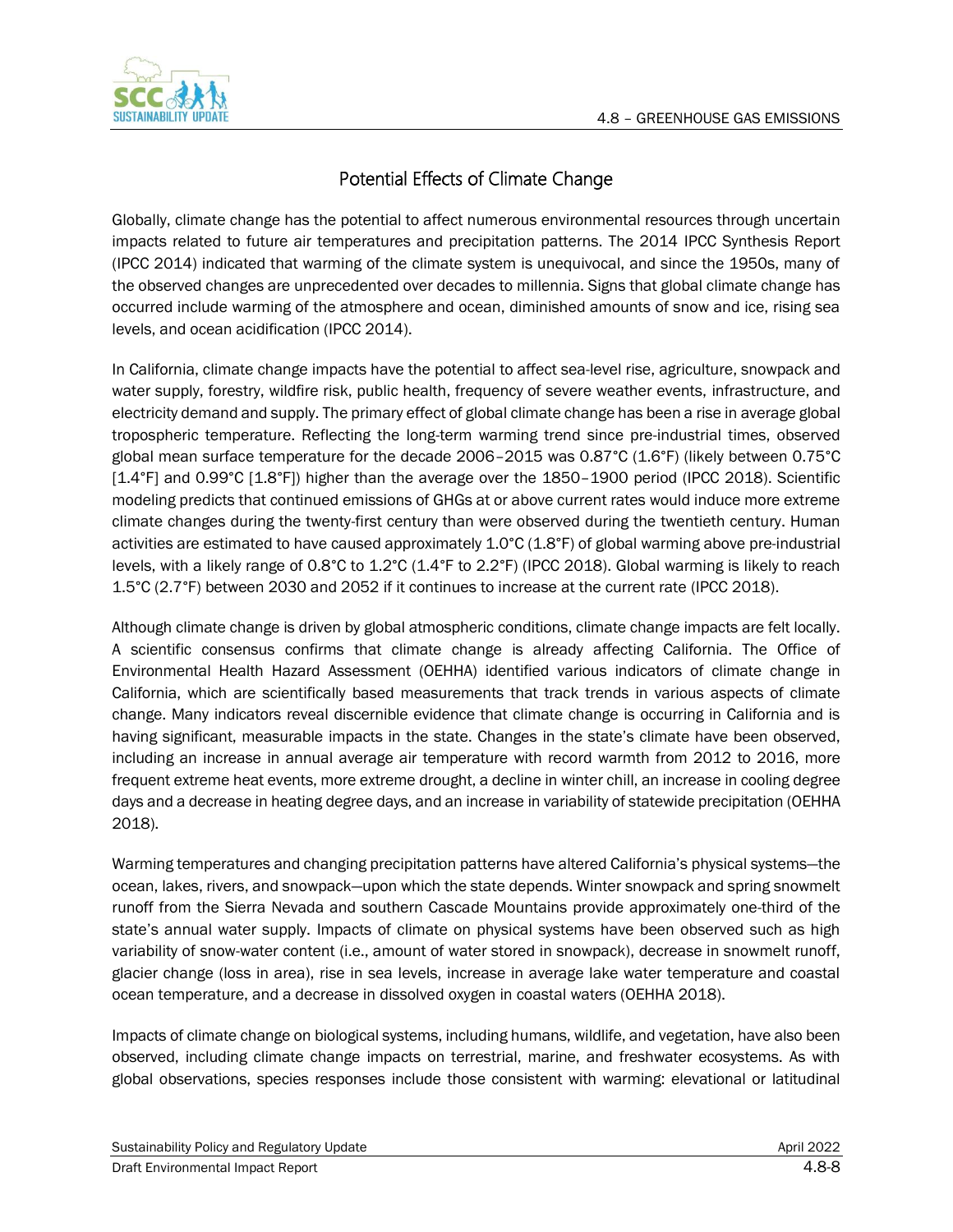

shifts in range, changes in the timing of key plant and animal life cycle events, and changes in the abundance of species and in community composition. Humans are better able to adapt to a changing climate than plants and animals in natural ecosystems. Nevertheless, climate change poses a threat to public health as warming temperatures and changes in precipitation can affect vector-borne pathogen transmission and disease patterns in California as well as the variability of heat-related deaths and illnesses. In addition, since 1950, the area burned by wildfires each year has followed an increasing trend overall.

The California Natural Resources Agency (CNRA) has released four California Climate Change Assessments (2006, 2009, 2012, and 2018), which have addressed the following: acceleration of warming across the state, more intense and frequent heat waves, greater riverine flows, accelerating sea level rise, more intense and frequent drought, more severe and frequent wildfires, more severe storms and extreme weather events, shrinking snowpack and less overall precipitation, and ocean acidification, hypoxia, and warming. To address local and regional governments' need for information to support action in their communities, the Fourth Assessment (2018) includes reports for nine regions of the state. Key projected climate changes for the Central Coast Region (which includes Santa Cruz County) include the following (CNRA 2018a):

- Maximum and minimum temperatures for the Central Coast will continue to increase through the next century, with greater increases in the inland region relative to the coast. Precipitation is expected to increase slightly, but precipitation variability will increase substantially.
- The future of fog is uncertain because system feedbacks and their response to climate change are not well characterized. Fog can be intercepted by coastal zone flora (which obtain up to one-third of their moisture from fog) and can also prevent low stream flows, which can keep salmonids from desiccating during dry periods.
- Periodic El Niño events dominate coastal hazards across the Central Coast while atmospheric rivers, expected to increase, are the dominant drivers of locally extreme rainfall events.
- Recently observed and projected acceleration in sea-level rise poses a significant threat to the regions' coastal communities. Future flooding is also a serious concern.
- Estuarine systems will be affected by accelerated sea-level rise, warming of water and air, ocean acidification, and changes in runoff. Some Central Coast marshes may drown or become shallow mudflats, leading to a loss of the ecosystem services that marshes provide, including carbon sequestration.
- Many beaches will narrow considerably. As many as two-thirds will be completely lost over the next century, along with the ecosystems supported by those beaches. The landward erosion of beaches will be driven by accelerating sea-level rise combined with a lack of ample sediment, effectively drowning the beaches between the rising ocean and the backing cliffs and/or urban hardscape.
- Projected future droughts are likely to be a serious challenge to the region's already stressed water supplies.
- Water supply shortages, already common during drought, will be exacerbated. Higher temperatures may result in increases in water demand for agriculture and landscaping. Reduced surface water will lead to increases in groundwater extractions that may result in increased saltwater intrusion. Lower surface flows will lead to higher pollutant concentrations and will impact aquatic species.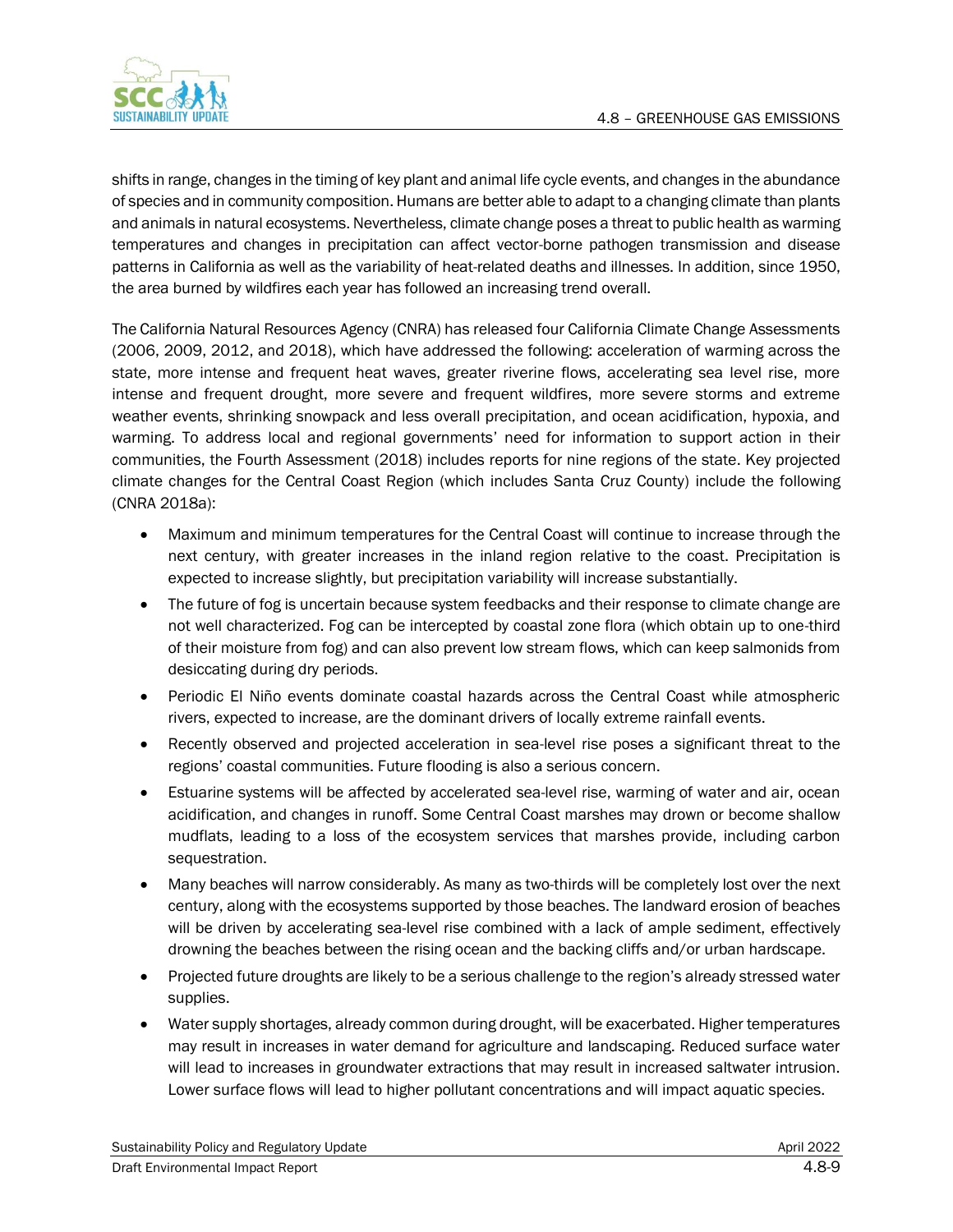

- Frequent and sometimes large wildfires will continue to be a major disturbance and post-fire recovery time may be lengthened.
- Central Coast native plants are a large part of the world's floristic provinces. Plant species' responses to climate change will in general depend on the climate in which a population evolved and its own unique climate tolerances. Coastal shrubland resilience depends on climate effects to physiological responses that are modified by biotic interactions and the extent of anthropogenic land use. Grasslands closer to the coast will be less affected than interior grasslands where warming is already documented.
- Climate change outcomes for forests will depend largely on multiple abiotic drivers (increased air temperatures, altered fog patterns, changes in winter precipitation), and biotic factors (invasive species and insect and pest outbreaks).
- Terrestrial wildlife is already experiencing local extinctions. Species may have robust climate refugia in the region's mountains characterized by cooler temperatures and higher levels of precipitation.
- The aquatic life of streams and rivers is threatened by projected extreme swings from drought to floods, and exacerbated by fire and erosion that buries habitat in sediments. Climate impacts can threaten the survival of already endangered steelhead and coho salmon, and further reduce the diversity and abundance of sensitive aquatic insects.
- Impacts to the region's public health include increases in heat-related illnesses for agricultural workers, harmful particulate matter from wildfires, and an increase in ground-level O3. Infectious/vector-borne diseases such as Valley Fever and Pacific Coast tick fever are expected to increase, and an increase in harmful algal blooms will have detrimental effects on animals and people exposed to toxins released from the algae.
- Residential electricity demand is likely to be affected by more frequent heat waves due to increases in cooling requirements, and warming temperatures are likely to affect electricity supply from gasfired plants.
- Agricultural production is highly sensitive to climate change, including amounts, forms, and distribution of precipitation, changes in temperatures, and increased frequency and intensity of climate extremes.

# 4.8.2 Regulatory Framework

# 4.8.2.1 Federal Regulations

## Energy Independence and Security Act

The Energy Independence and Security Act of 2007 (Public Law 110-140), among other key measures, would do the following, which would aid in the reduction of national GHG emissions:

• Increase the supply of alternative fuel sources by setting a mandatory Renewable Fuel Standard requiring fuel producers to use at least 36 billion gallons of biofuel in 2022.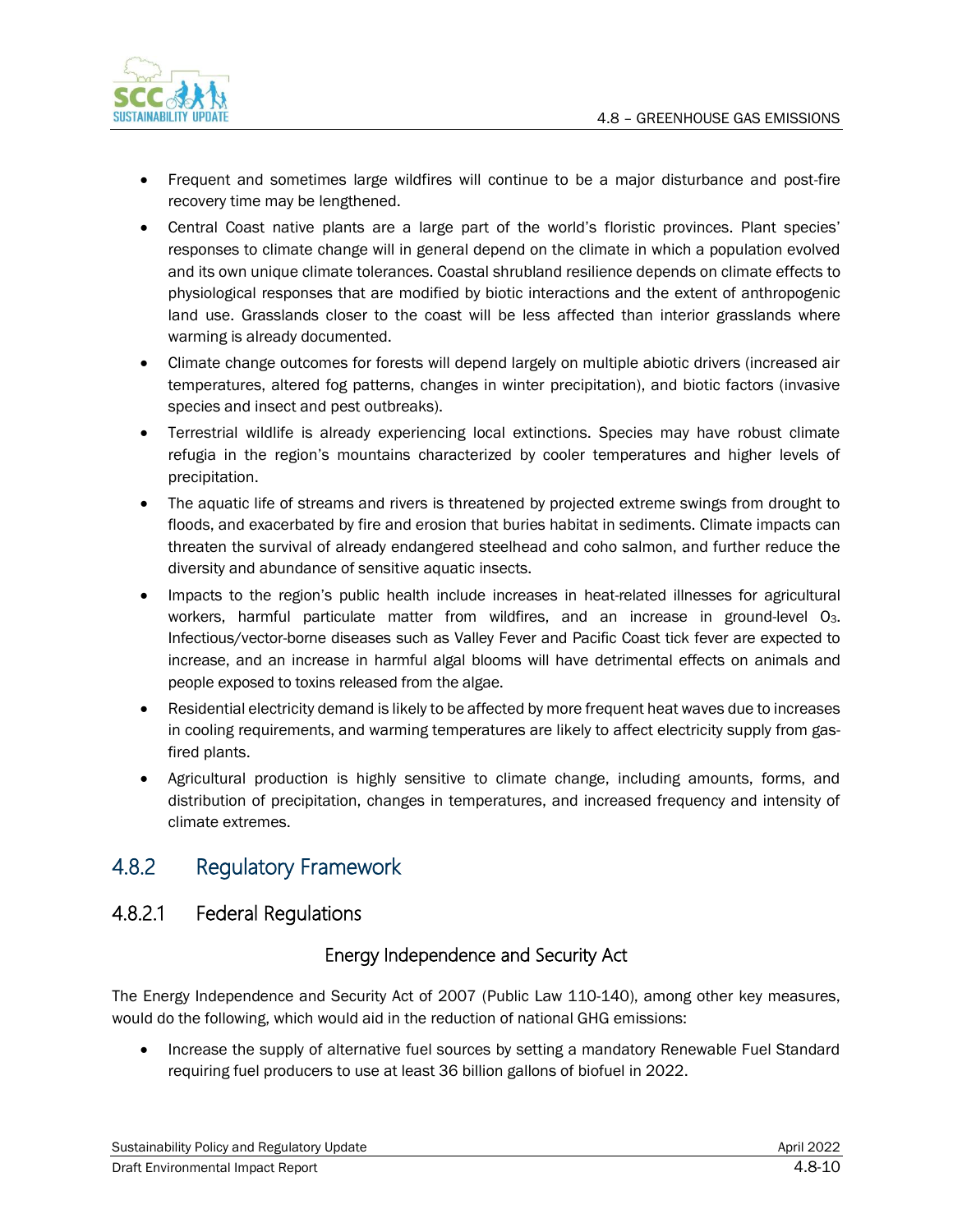

- Set a target of 35 miles per gallon for the combined fleet of cars and light trucks by model year 2020, and directs National Highway Traffic Safety Administration (NHTSA) to establish a fuel economy program for medium- and heavy-duty trucks and create a separate fuel economy standard for work trucks.
- Prescribe or revise standards affecting regional efficiency for heating and cooling products and procedures for new or amended standards, energy conservation, energy-efficiency labeling for consumer electronic products, residential boiler efficiency, electric motor efficiency, and home appliances.

## Federal Vehicle Standards

In *Massachusetts v. EPA* (April 2007), the U.S. Supreme Court directed the EPA administrator to determine whether GHG emissions from new motor vehicles cause or contribute to air pollution that may reasonably be anticipated to endanger public health or welfare, or whether the science is too uncertain to make a reasoned decision. In December 2009, the administrator signed a final rule with the following two distinct findings regarding GHGs under section 202(a) of the federal Clean Air Act:

- The administrator found that elevated concentrations of GHGs-CO<sub>2</sub>, CH<sub>4</sub>, N<sub>2</sub>O, HFCs, PFCs, and SF<sub>6</sub>—in the atmosphere threaten the public health and welfare of current and future generations. This is the "endangerment finding."
- The administrator further found that the combined emissions of GHGs- $CO<sub>2</sub>$ , CH<sub>4</sub>, N<sub>2</sub>O, and HFCsfrom new motor vehicles and new motor vehicle engines contribute to the GHG air pollution that endangers public health and welfare. This is the "cause or contribute finding."

These two findings were necessary to establish the foundation for regulation of GHGs from new motor vehicles as air pollutants under the Clean Air Act (42 U.S.C. § 7401).

In 2007, in response to the *Massachusetts v. EPA* U.S. Supreme Court ruling, the Bush Administration issued Executive Order (EO) 13432 directing the EPA, the Department of Transportation, and the Department of Energy to establish regulations that reduce GHG emissions from motor vehicles, non-road vehicles, and non-road engines by 2008. In 2009, the NHTSA issued a final rule regulating fuel efficiency and GHG emissions from cars and light-duty trucks for model year 2011; and, in 2010, the EPA and NHTSA issued a final rule regulating cars and light-duty trucks for model years 2012 through 2016 (75 Fed. Reg. 25324–25728).

In 2010, President Obama issued a memorandum directing the Department of Transportation, Department of Energy, EPA, and NHTSA to establish additional standards regarding fuel efficiency and GHG reduction, clean fuels, and advanced vehicle infrastructure. In response to this directive, the EPA and NHTSA proposed stringent, coordinated federal GHG and fuel economy standards for model years 2017 through 2025 lightduty vehicles. The proposed standards projected to achieve 163 grams per mile of  $CO<sub>2</sub>$  in model year 2025, on an average industry fleet-wide basis, which is equivalent to 54.5 miles per gallon if this level were achieved solely through fuel efficiency. The final rule was adopted in 2012 for model years 2017 through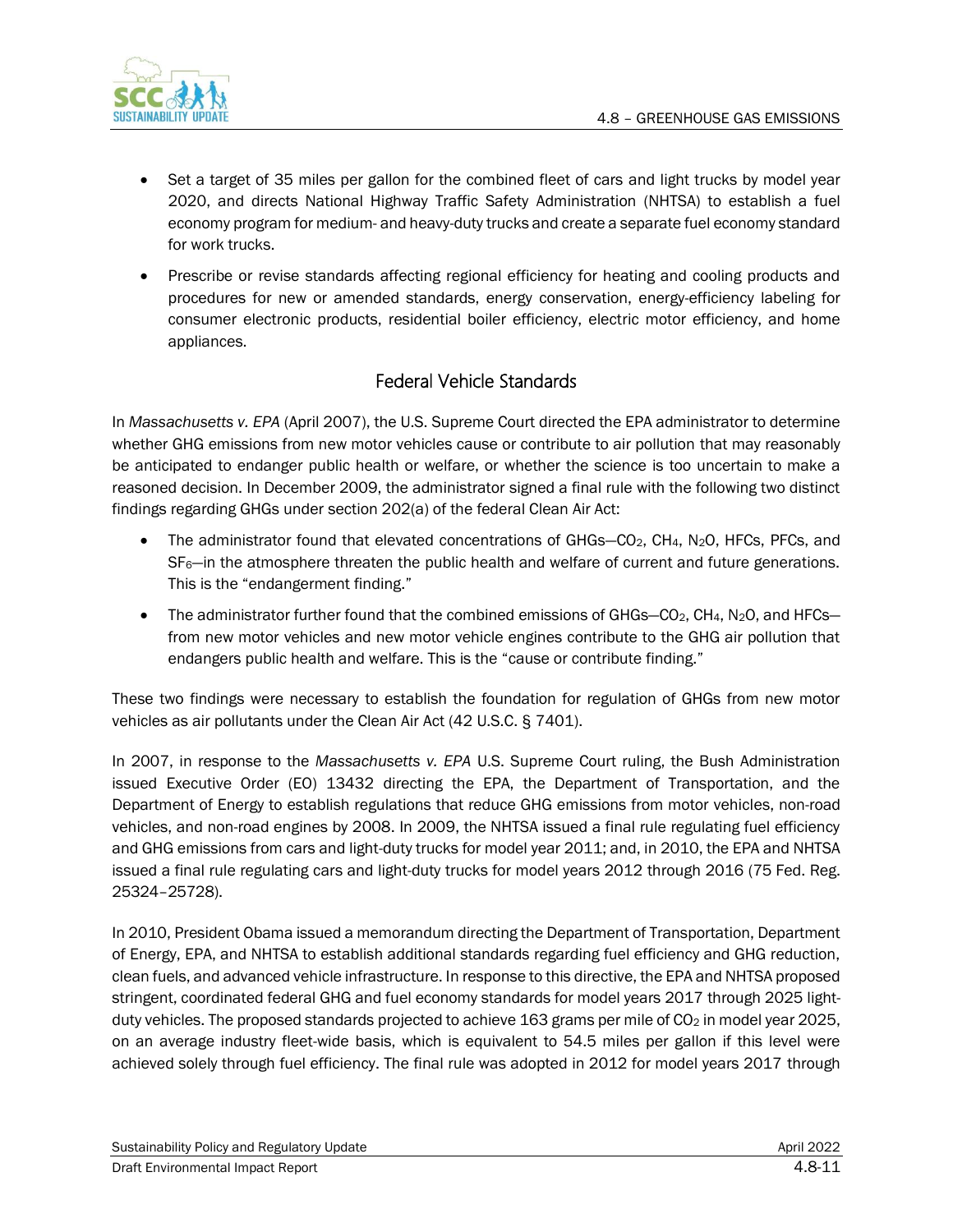

2021 (77 Fed. Reg. 62624–63200). On January 12, 2017, the EPA finalized its decision to maintain the current GHG emissions standards for model years 2022–2025 cars and light trucks.

In addition to the regulations applicable to cars and light-duty trucks described above, in 2011, the EPA and NHTSA announced fuel economy and GHG standards for medium- and heavy-duty trucks for model years 2014 through 2018. The standards for  $CO<sub>2</sub>$  emissions and fuel consumption are tailored to three main vehicle categories: combination tractors, heavy-duty pickup trucks and vans, and vocational vehicles. According to the EPA, this regulatory program will reduce GHG emissions and fuel consumption for the affected vehicles by 6% to 23% over the 2010 baselines (76 Fed. Reg. 57106–57513).

In August 2016, the EPA and NHTSA announced the adoption of the phase two program related to the fuel economy and GHG standards for medium- and heavy-duty trucks. The phase two program will apply to vehicles with model year 2018 through 2027 for certain trailers, and model years 2021 through 2027 for semi-trucks, large pickup trucks, vans, and all sizes of buses and work trucks. The final standards are expected to lower  $CO<sub>2</sub>$  emissions by approximately 1.1 billion MT and reduce oil consumption by up to 2 billion barrels over the lifetime of the vehicles sold under the program (EPA and NHTSA 2016).

On April 2, 2018, the EPA, under administrator Scott Pruitt, reconsidered the final determination for lightduty vehicles and withdrew its previous 2017 determination, stating that the current standards may be too stringent and therefore should be revised as appropriate (EPA 2019).

In August 2018, EPA and NHTSA proposed to amend certain fuel economy and GHG standards for passenger cars and light trucks and establish new standards for model years 2021 through 2026. Compared to maintaining the post-2020 standards then in place, the 2018 proposal would increase U.S. fuel consumption by about half a million barrels per day (2% to 3% of total daily consumption, according to the Energy Information Administration) and would impact the global climate by 3/1000th of one degree Celsius by 2100 (EPA and NHTSA 2018). California and other states have stated their intent to challenge federal actions that would delay or eliminate GHG reduction measures and have committed to cooperating with other countries to implement global climate change initiatives.

On September 27, 2019, the EPA and NHTSA published the Safer Affordable Fuel-Efficient (SAFE) Vehicles Rule Part One: One National Program (84 Fed. Reg. 51310), which became effective November 26, 2019. The Part One Rule revokes California's authority to set its own GHG emissions standards and set zeroemission vehicle mandates in California. On March 31, 2020, the EPA and NHTSA issued the Part Two Rule, which went into effect 60 days after being published in the Federal Register. The Part Two Rule sets CO<sub>2</sub> emissions standards and corporate average fuel economy standards for passenger vehicles and light-duty trucks for model years 2021 through 2026. On January 20, 2021, President Joe Biden issued an EO on Protecting Public Health and the Environment and Restoring Science to Tackle the Climate Crisis, which includes review of Part One Rule by April 2021 and review of the Part Two Rule by July 2021 (The White House 2021).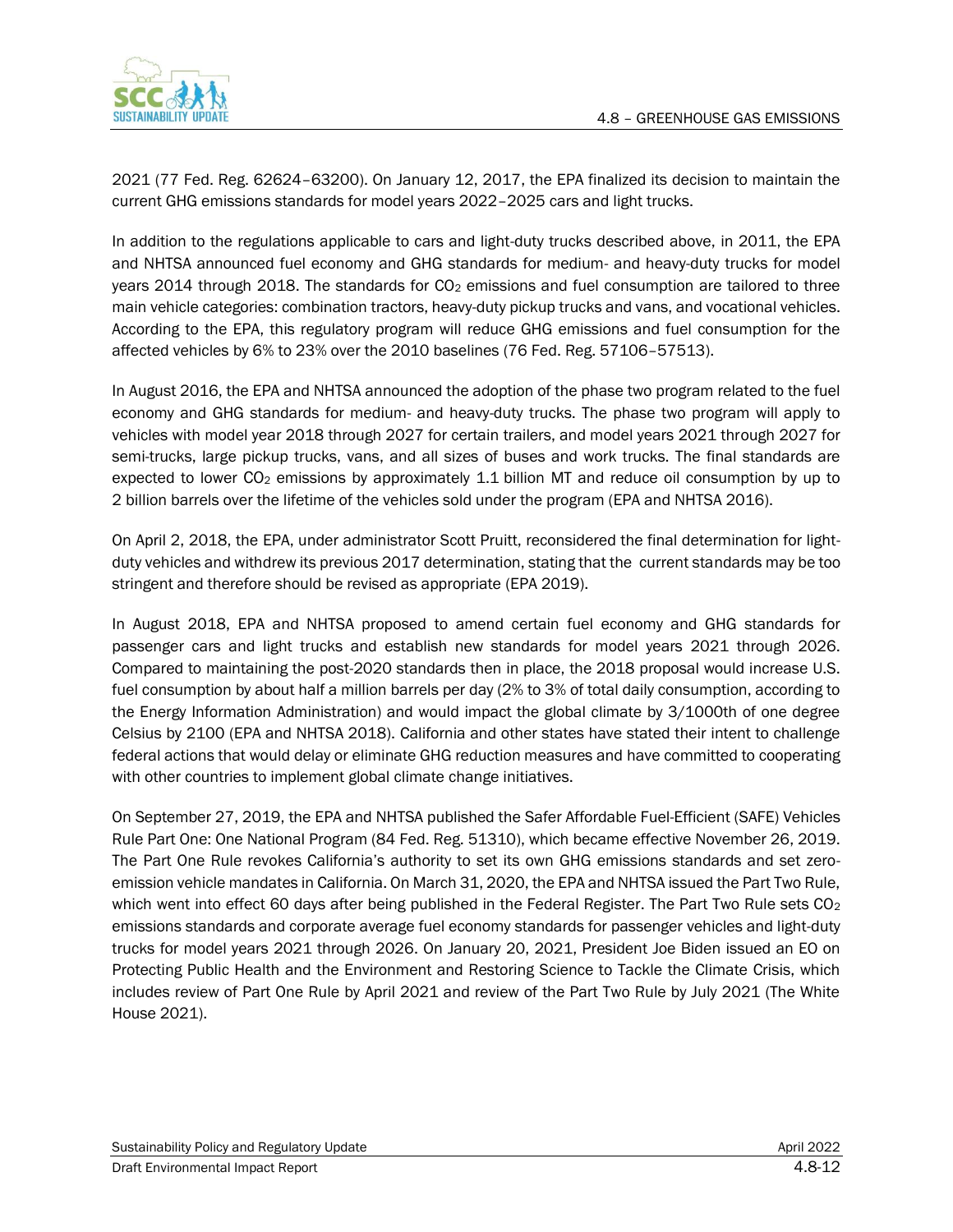

# 4.8.2.2 State Regulations

The statewide GHG emissions regulatory framework is summarized in this subsection by category: state climate change targets, building energy, renewable energy and energy procurement, mobile sources, water, solid waste, and other state actions. The following text describes EOs, Assembly Bills (ABs), Senate Bills (SBs), and other plans and policies that would directly or indirectly reduce GHG emissions and/or address climate change issues.

# State Climate Change Targets

The state has taken a number of actions to address climate change. These actions are summarized below, and include EOs, legislation, and CARB plans and requirements.

## *Assembly Bill 32*

In furtherance of the goals established in EO S-3-05, the Legislature enacted AB 32, the California Global Warming Solutions Act of 2006 (California Health and Safety Code sections 38500-38599 et seq.). AB 32 provided initial direction on creating a comprehensive multiyear program to limit California's GHG emissions at 1990 levels by 2020, and initiate the transformations required to achieve the state's long-range climate objectives.

### *Senate Bill 32 and Assembly Bill 197*

SB 32 and AB 197 (enacted in 2016) are companion bills. SB 32 codified the 2030 emissions-reduction goal of EO B-30-15 by requiring CARB to ensure that statewide GHG emissions are reduced to 40% below 1990 levels by 2030. AB 197 established the Joint Legislative Committee on Climate Change Policies, consisting of at least three members of the Senate and three members of the Assembly, in order to provide ongoing oversight over implementation of the state's climate policies. AB 197 also added two members of the Legislature to the Board as nonvoting members; requires CARB to make available and update (at least annually via its website) emissions data for GHGs, criteria air pollutants, and toxic air contaminants from reporting facilities; and requires CARB to identify specific information for GHG emissions-reduction measures when updating the scoping plan.

### *Executive Order S-3-05*

EO S-3-05 (June 2005) established California's GHG emissions-reduction targets and laid out responsibilities among the state agencies for implementing the EO and for reporting on progress toward the targets. This EO established the following targets:

- By 2010, reduce GHG emissions to 2000 levels
- By 2020, reduce GHG emissions to 1990 levels
- By 2050, reduce GHG emissions to 80% below 1990 levels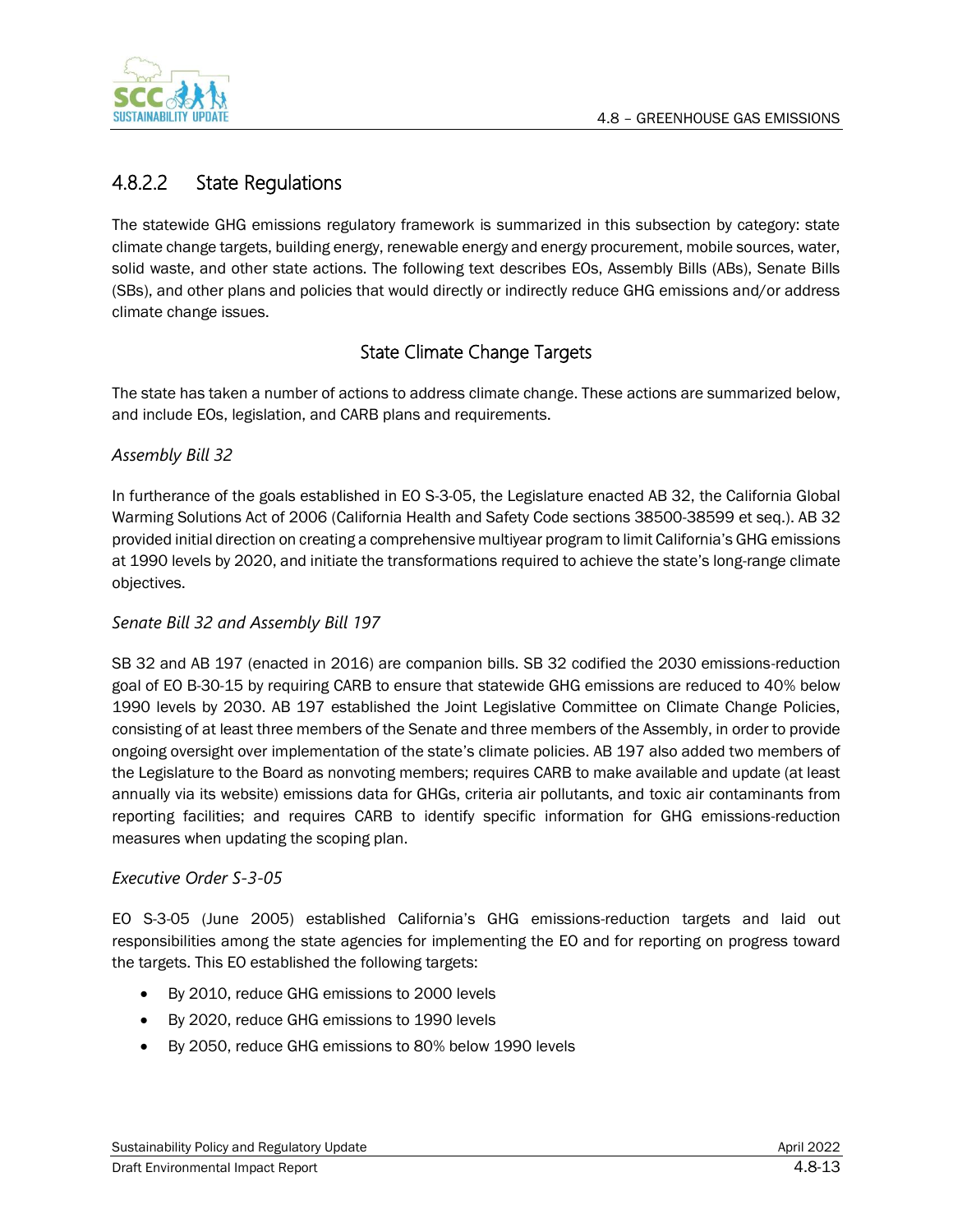

EO S-3-05 also directed the California Environmental Protection Agency to report biannually on progress made toward meeting the GHG targets and the impacts to California due to global warming, including impacts to water supply, public health, agriculture, the coastline, and forestry.

### *Executive Order B-30-15*

EO B-30-15 (April 2015) identified an interim GHG-reduction target in support of targets previously identified under S-3-05 and AB 32. EO B-30-15 set an interim target goal of reducing GHG emissions to 40% below 1990 levels by 2030 to keep California on its trajectory toward meeting or exceeding the longterm goal of reducing GHG emissions to 80% below 1990 levels by 2050, as set forth in S-3-05. To facilitate achieving this goal, EO B-30-15 called for CARB to update the Scoping Plan to express the 2030 target in terms of MMT CO2e. The EO also called for state agencies to continue to develop and implement GHG emission-reduction programs in support of the reduction targets.

#### *Executive Order B-55-18*

EO B-55-18 (September 2018) establishes a statewide policy for the state to achieve carbon neutrality as soon as possible (no later than 2045), and achieve and maintain net negative emissions thereafter. The goal is an addition to the existing statewide targets of reducing the state's GHG emissions. CARB will work with relevant state agencies to ensure that future Scoping Plans identify and recommend measures to achieve the carbon neutrality goal.

### *California Air Resources Board's Climate Change Scoping Plan*

One specific requirement of AB 32 is for CARB to prepare a "scoping plan" for achieving the maximum technologically feasible and cost-effective GHG emission reductions by 2020 (California Health and Safety Code section 38561[a]), and to update the plan at least once every 5 years. In 2008, CARB approved the first scoping plan: The *Climate Change Proposed Scoping Plan: A Framework for Change* (Scoping Plan). The Scoping Plan included a mix of recommended strategies that combined direct regulations, marketbased approaches, voluntary measures, policies, and other emission-reduction programs calculated to meet the 2020 statewide GHG emission limit and initiate the transformations needed to achieve the state's long-range climate objectives.

In 2014, CARB approved the first update to the Scoping Plan. The *First Update to the Climate Change Scoping Plan: Building on the Framework* (First Update) defined the state's GHG emission reduction priorities for the next 5 years and laid the groundwork to start the transition to the post-2020 goals set forth in EOs S-3-05 and B-16-2012 (CARB 2014). The First Update concluded that California was on track to meet the 2020 target, but recommended a 2030 mid-term GHG reduction target be established to ensure a continuum of action to reduce emissions. The First Update recommended a mix of technologies in key economic sectors to reduce emissions through 2050 including energy demand reduction through efficiency and activity changes; large-scale electrification of on-road vehicles, buildings and industrial machinery; decarbonizing electricity and fuel supplies; and the rapid market penetration of efficient and clean energy technologies.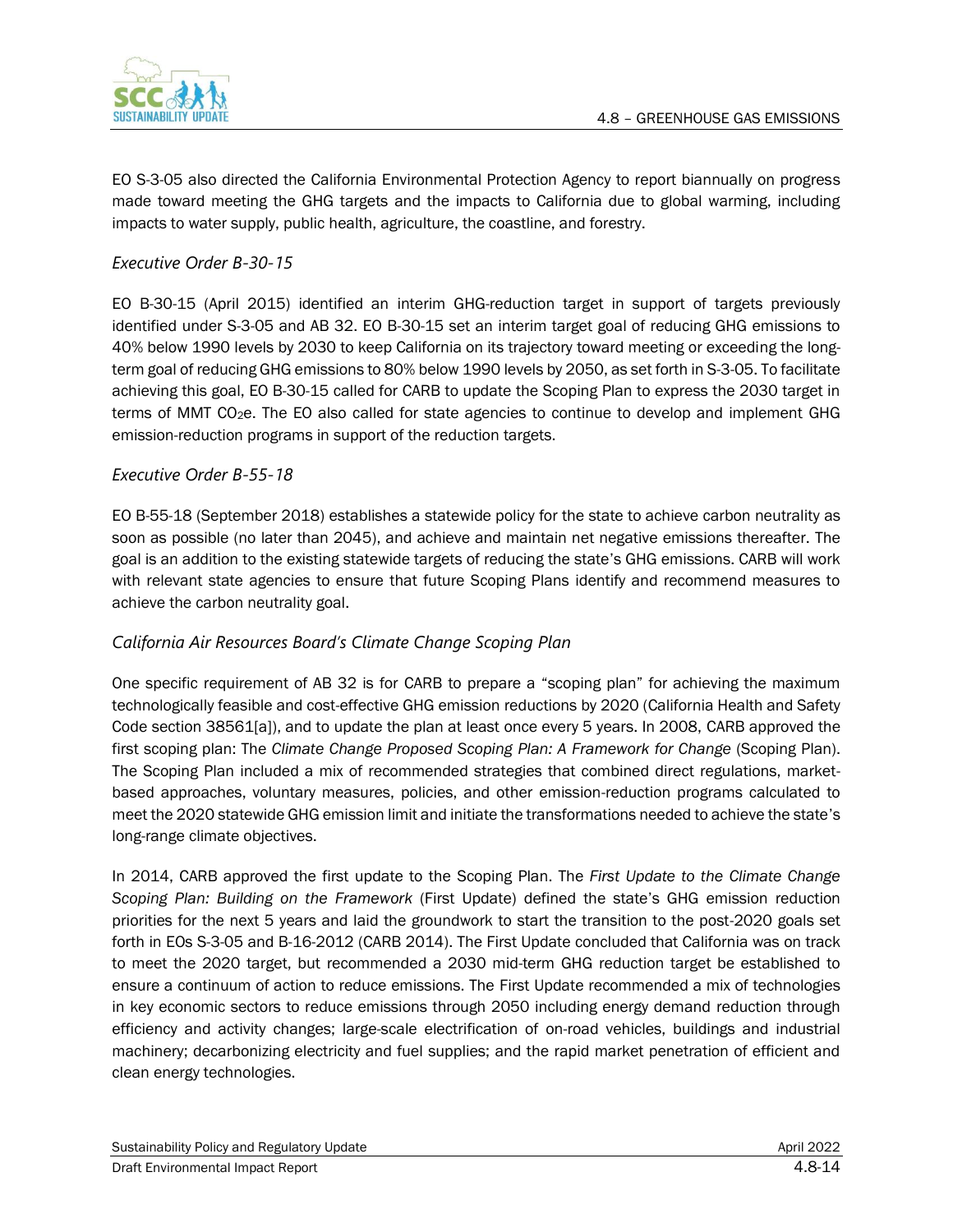

In December 2017, CARB released the *2017 Climate Change Scoping Plan Update* (Second Update) for public review and comment (CARB 2017a). The Second Update builds on the successful framework established in the initial Scoping Plan and First Update, while identifying new technologically feasible and cost-effective strategies that will serve as the framework to achieve the 2030 GHG target and define the state's climate change priorities to 2030 and beyond. The strategies' "known commitments" include implementing renewable energy and energy efficiency (including the mandates of SB 350), increased stringency of the Low Carbon Fuel Standard, measures identified in the Mobile Source and Freight Strategies, measures identified in the proposed Short-Lived Climate Pollutant Plan, and increased stringency of SB 375 targets. To fill the gap in additional reductions needed to achieve the 2030 target, the Second Update recommends continuing the Cap-and-Trade Program and a measure to reduce GHGs from refineries by 20%. The Second Update was approved by CARB's Governing Board on December 14, 2017.

The Scoping Plan recommends strategies for implementation at the statewide level to meet the goals of AB 32, SB 32, and the EOs; it also establishes an overall framework for the measures that will be adopted to reduce California's GHG emissions. A project is considered consistent with the statutes and EOs if it would meet the general policies in reducing GHG emissions in order to facilitate the achievement of the state's goals and would not impede attainment of those goals.

## *California Air Resources Board's Regulation for the Mandatory Reporting of Greenhouse Gas Emissions*

CARB's Regulation for the Mandatory Reporting of Greenhouse Gas Emissions (Cal. Code Regs. tit. 17, § 95100–95157) incorporated by reference certain requirements that EPA promulgated in its Final Rule on Mandatory Reporting of Greenhouse Gases (40 Code of Federal Regulations section 98). Specifically, section 95100(c) of the Mandatory Reporting Regulation incorporated those requirements that EPA promulgated in the *Federal Register* on October 30, 2009; July 12, 2010; September 22, 2010; October 28, 2010; November 30, 2010; December 17, 2010; and April 25, 2011. In general, entities subject to the Mandatory Reporting Regulation that emit over 10,000 MT CO<sub>2</sub>e per year are required to report annual GHGs through the California Electronic GHG Reporting Tool. Certain sectors, such as refineries and cement plants, are required to report regardless of emission levels. Entities that emit more than the 25,000 MT CO2e per year threshold are required to have their GHG emissions report verified by a CARBaccredited third party.

### *Executive Order B-18-12*

EO B-18-12 (April 2012) directed state agencies, departments, and other entities under the Governor's executive authority to take action to reduce entity-wide GHG emissions by at least 10% by 2015 and 20% by 2020, as measured against a 2010 baseline. EO B-18-12 also established goals for existing state buildings for reducing grid-based energy purchases and water use.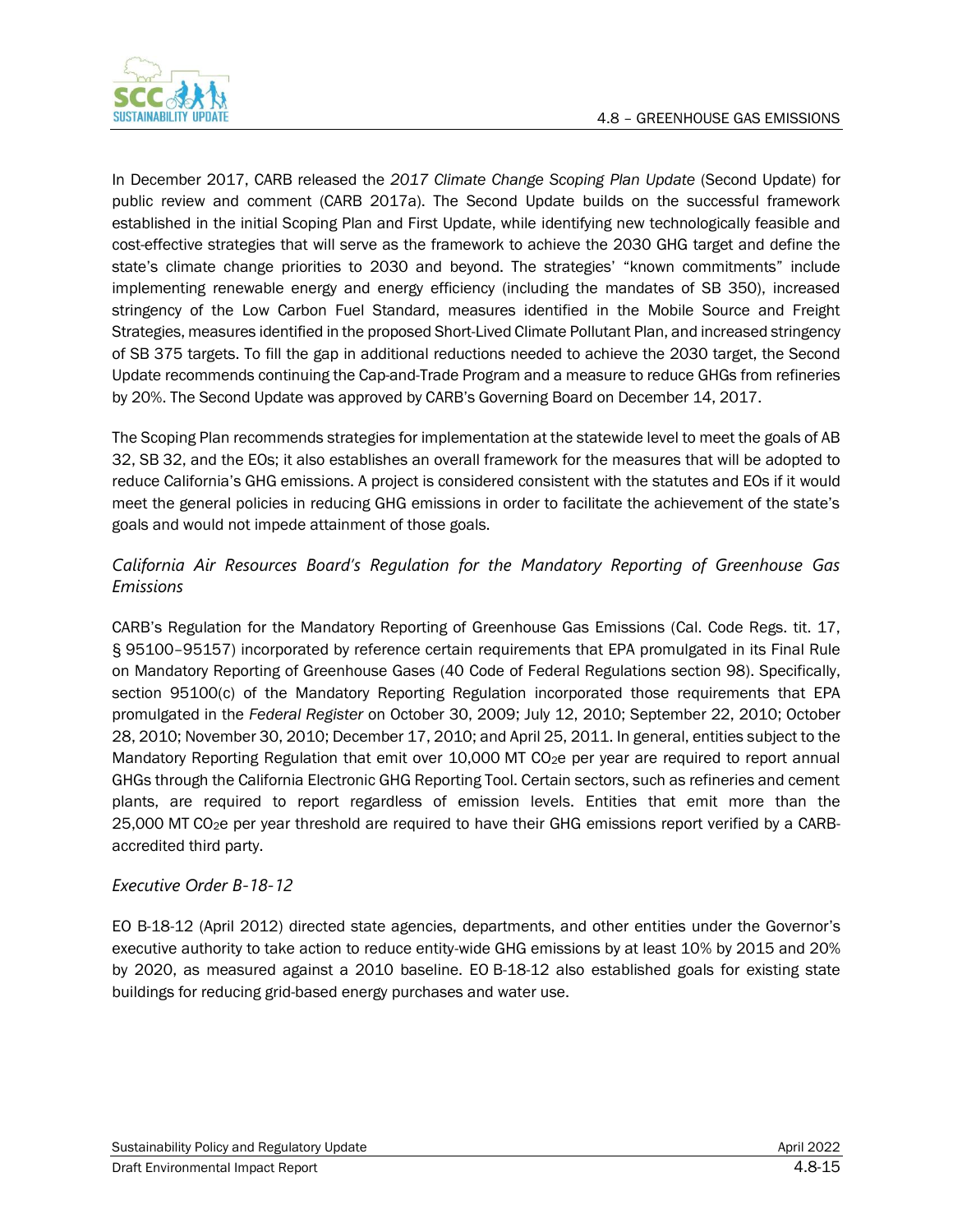

### *Senate Bill 605 and Senate Bill 1383*

SB 605 (2014) requires CARB to complete a comprehensive strategy to reduce emissions of short-lived climate pollutants (SLCPs) in the state (California Health and Safety Code section 39730); and SB 1383 (2016) requires CARB to approve and implement that strategy by January 1, 2018 (Cal. Pub. Resources Code, § 42652-43654). SB 1383 also establishes specific targets for the reduction of SLCPs (40% below 2013 levels by 2030 for CH<sup>4</sup> and HFCs, and 50% below 2013 levels by 2030 for anthropogenic black carbon), and provides direction for reductions from dairy and livestock operations and landfills. Accordingly, and as mentioned above, CARB adopted its *Short-Lived Climate Pollutant Reduction Strategy* (SLCP Reduction Strategy) in March 2017. The SLCP Reduction Strategy establishes a framework for the statewide reduction of emissions of black carbon, methane, and fluorinated gases (CARB 2017b).

## Building Energy

### *California Code of Regulations, Title 24, Part 6*

The California Building Standards Code was established in 1978 and serves to enhance and regulate California's building standards. While not initially promulgated to reduce GHG emissions, Part 6 of Title 24 specifically established Building Energy Efficiency Standards that are designed to ensure that new and existing buildings in California achieve energy efficiency and preserve outdoor and indoor environmental quality. These energy efficiency standards are reviewed every few years by the Building Standards Commission and the California Energy Commission (CEC), and revised if necessary (Cal. Pub. Resources Code, § 25402(b)(1)). The regulations receive input from members of industry, as well as the public, in order to "reduce the wasteful, uneconomic, inefficient, or unnecessary consumption of energy" (Cal. Pub. Resources Code, § 25402). These regulations are carefully scrutinized and analyzed for technological and economic feasibility (Cal. Pub. Resources Code, § 25402(d)) and cost effectiveness (Cal. Pub. Resources Code, § 25402(b)(2–3)). As a result, these standards save energy, increase electricity supply reliability, increase indoor comfort, avoid the need to construct new power plants, and help preserve the environment. The current Title 24 standards are the 2019 Title 24 building energy efficiency standards, which became effective January 1, 2020.

### *California Code of Regulations, Title 24, Part 11*

In addition to the CEC's efforts, in 2008, the California Building Standards Commission adopted the nation's first green building standards. The California Green Building Standards Code (Part 11 of Title 24) is commonly referred to as California's Green Building Standards (CALGreen), and establishes minimum mandatory standards and voluntary standards pertaining to the planning and design of sustainable site development, energy efficiency (in excess of the California Energy Code requirements), water conservation, material conservation, and interior air quality. The CALGreen standards took effect in January 2011 and instituted mandatory minimum environmental performance standards for all ground-up, new construction of commercial, low-rise residential and state-owned buildings and schools and hospitals. The 2019 CALGreen standards are the current applicable standards. For nonresidential projects, some of the key mandatory CALGreen 2019 standards involve requirements related to bicycle parking, designated parking for clean air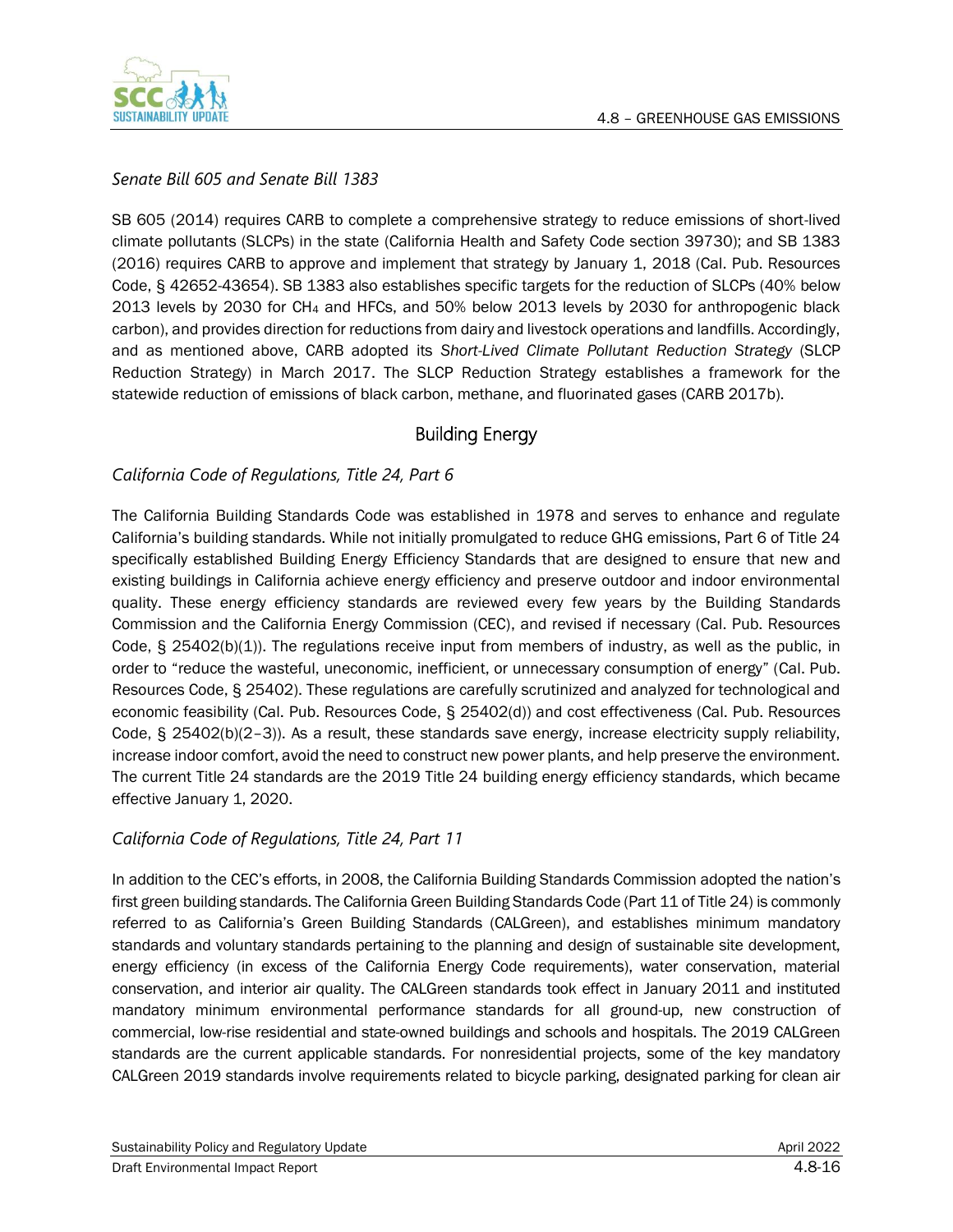

vehicles, electric vehicle (EV) charging stations, shade trees, water conserving plumbing fixtures and fittings, outdoor potable water use in landscaped areas, recycled water supply systems, construction waste management, excavated soil and land clearing debris, and commissioning (Cal. Code Regs. tit. 24, Part 11).

## *California Code of Regulations, Title 20*

Title 20 of the California Code of Regulations requires manufacturers of appliances to meet state and federal standards for energy and water efficiency (Cal. Code Regs. tit. 20, § 1401-1410 et seq.). The CEC certifies an appliance based on a manufacturer's demonstration that the appliance meets the standards. New appliances regulated under Title 20 include: refrigerators, refrigerator-freezers and freezers; room air conditioners and room air-conditioning heat pumps; central air conditioners; spot air conditioners; vented gas space heaters; gas pool heaters; plumbing fittings and plumbing fixtures; fluorescent lamp ballasts; lamps; emergency lighting; traffic signal modules; dishwaters; clothes washers and dryers; cooking products; electric motors; low voltage dry-type distribution transformers; power supplies; televisions and consumer audio and video equipment; and battery charger systems. Title 20 presents protocols for testing each type of appliance covered under the regulations and appliances must meet the standards for energy performance, energy design, water performance, and water design. Title 20 contains three types of standards for appliances: federal and state standards for federally regulated appliances, state standards for federally regulated appliances, and state standards for non-federally regulated appliances.

#### *Senate Bill 1*

SB 1 (2006) established a \$3 billion rebate program to support the goal of the state to install rooftop solar energy systems with a generation capacity of 3,000 megawatts through 2016. SB 1 added sections to the Public Resources Code, including Chapter 8.8 (California Solar Initiative), that require building projects applying for ratepayer-funded incentives for photovoltaic systems to meet minimum energy efficiency levels and performance requirements (California Public Resources Code, § 25780-25784 et seq.). Section 25780 established that it is a goal of the state to establish a self-sufficient solar industry. The goals included establishing solar energy systems as a viable mainstream option for both homes and businesses within 10 years of adoption, and placing solar energy systems on 50% of new homes within 13 years of adoption. SB 1, also termed "Go Solar California," was previously titled "Million Solar Roofs."

### *Assembly Bill 1470 (Solar Water Heating)*

This bill established the Solar Water Heating and Efficiency Act of 2007 (California Public Utilities Code sections 2851-2869 et seq.). The bill makes findings and declarations of the Legislature relating to the promotion of solar water heating systems and other technologies that reduce natural gas demand.

### *Assembly Bill 1109*

Enacted in 2007, AB 1109 required the CEC to adopt minimum energy efficiency standards for generalpurpose lighting to reduce electricity consumption by 50% for indoor residential lighting and by 25% for indoor commercial lighting (Cal. Pub. Resources Code, § 25402.5.4).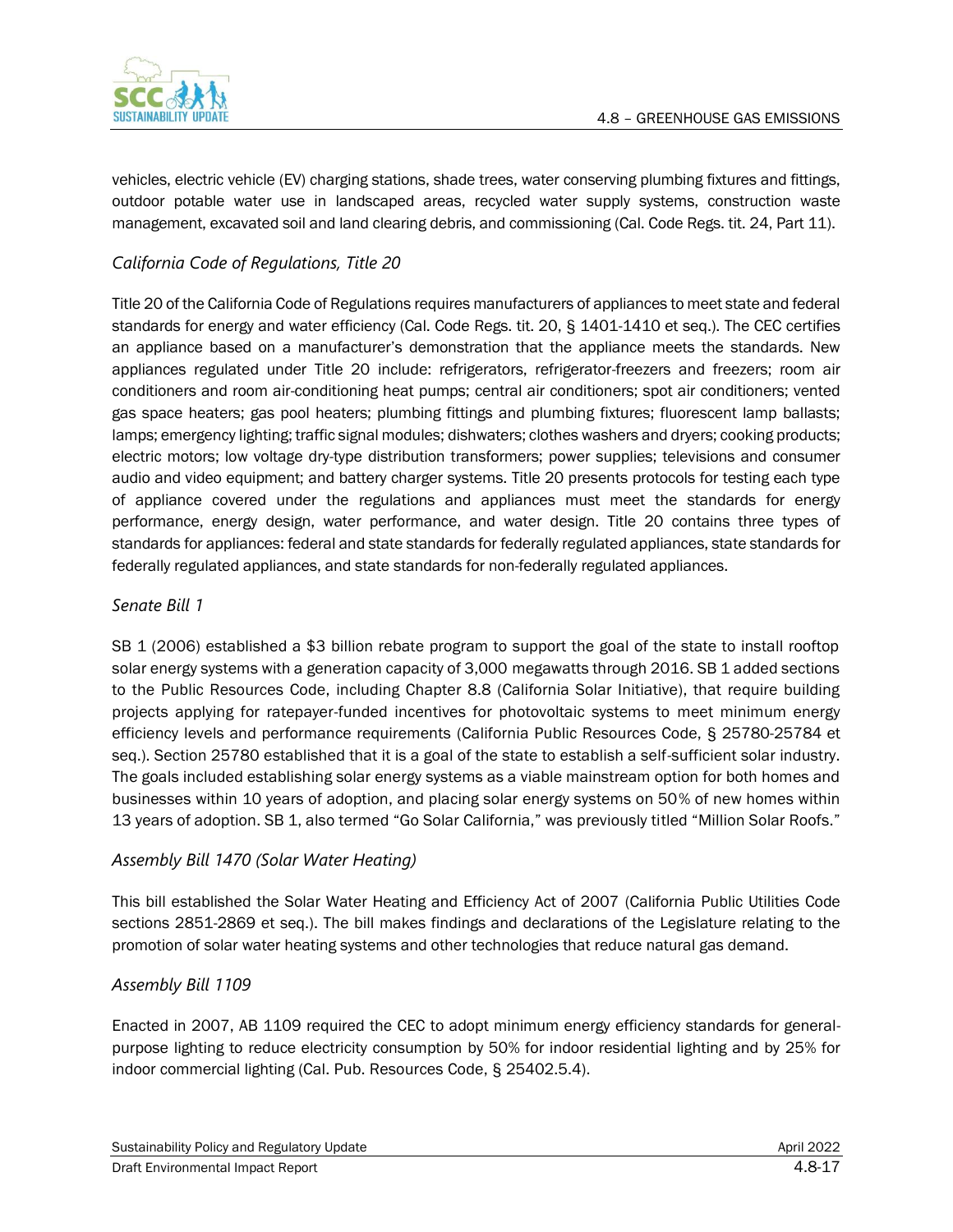

## Renewable Energy and Energy Procurement

*Senate Bill 1078*

SB 1078 (2002) (California Public Utilities Code section 399.11 et seq.) established the Renewables Portfolio Standard (RPS) program, which required an annual increase in renewable generation by the utilities equivalent to at least 1% of sales, with an aggregate goal of 20% by 2017. This goal was subsequently accelerated, requiring utilities to obtain 20% of their power from renewable sources by 2010 (see SB 107, EO S-14-08, and EO S-21-09).

#### *Senate Bill 1368*

SB 1368 (2006), required the CEC to develop and adopt regulations for GHG emission performance standards for the long-term procurement of electricity by local publicly owned utilities (California Public Utilities Code section 8340-8341 et seq.). These standards must be consistent with the standards adopted by the California Public Utilities Commission (CPUC).

### *Executive Order S-14-08*

EO S-14-08 (2008) focused on the contribution of renewable energy sources to meet the electrical needs of California while reducing the GHG emissions from the electrical sector. This EO required that all retail suppliers of electricity in California serve 33% of their load with renewable energy by 2020. Furthermore, the EO directed state agencies to take appropriate actions to facilitate reaching this target. The CNRA, through collaboration with CEC and the California Department of Fish and Wildlife, was directed to lead this effort.

### *Executive Order S-21-09 and Senate Bill X1-2*

EO S-21-09 (2009) directed CARB to adopt a regulation consistent with the goal of EO S-14-08 by July 31, 2010. CARB was further directed to work with CPUC and CEC to ensure that the regulation builds upon the RPS program and was applicable to investor-owned utilities, publicly owned utilities, direct access providers, and community choice providers. Under this order, CARB was to give the highest priority to those renewable resources that provide the greatest environmental benefits with the least environmental costs and impacts on public health, and those that can be developed the most quickly in support of reliable, efficient, costeffective electricity system operations. On September 23, 2010, CARB initially approved regulations to implement a Renewable Electricity Standard; however, this regulation was not finalized because of subsequent legislation (SB X1-2) signed by Governor Brown in April 2011.

SB X1-2 expanded RPS by establishing a renewable energy target of 20% of the total electricity sold to retail customers in California per year by December 31, 2013, and 33% by December 31, 2020, and in subsequent years. Under the bill, a renewable electrical generation facility is one that uses biomass, solar thermal, photovoltaic, wind, geothermal, fuel cells using renewable fuels, small hydroelectric generation (30 megawatts or less), digester gas, municipal solid waste conversion, landfill gas, ocean wave, ocean thermal, or tidal current, and that meets other specified requirements with respect to its location.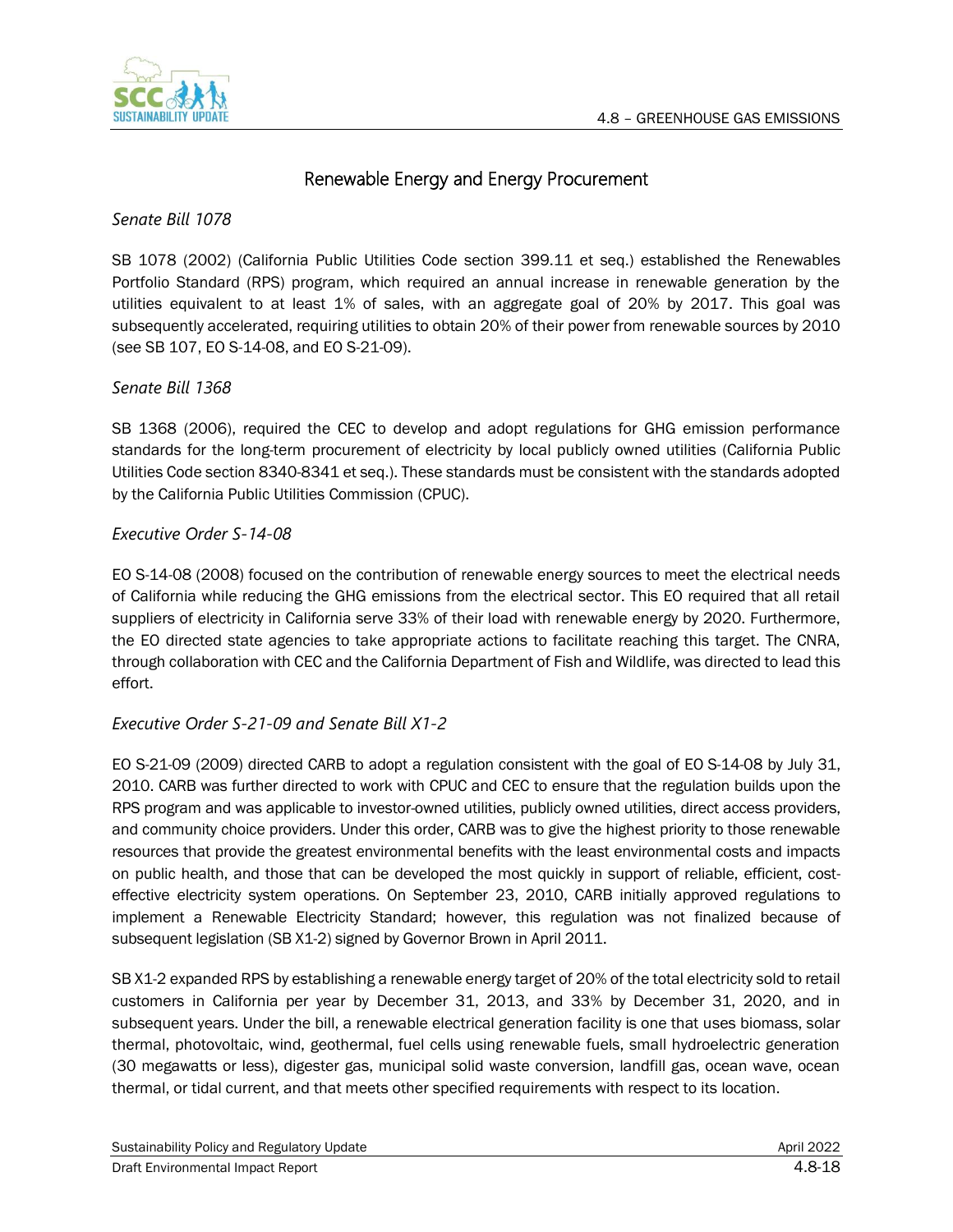

SB X1-2 applies to all electricity retailers in the state, including publicly owned utilities, investor-owned utilities, electricity service providers, and community choice aggregators. All of these entities must meet the renewable energy goals listed above.

#### *Senate Bill 350*

SB 350 (2015) further expanded the RPS program by establishing a goal of 50% of the total electricity sold to retail customers in California per year by December 31, 2030. In addition, SB 350 included the goal to double the energy efficiency savings in electricity and natural gas final end uses (such as heating, cooling, lighting, or class of energy uses on which an energy-efficiency program is focused) of retail customers through energy conservation and efficiency. The bill also requires the CPUC, in consultation with the CEC, to establish efficiency targets for electrical and gas corporations consistent with this goal.

### *Senate Bill 100*

SB 100 (2018) increased the standards set forth in SB 350, establishing that 44% of the total electricity sold to retail customers in California per year by December 31, 2024, 52% by December 31, 2027, and 60% by December 31, 2030, be secured from qualifying renewable energy sources. SB 100 states that it is the policy of the state that eligible renewable energy resources and zero-carbon resources supply 100% of the retail sales of electricity to California. This bill requires that the achievement of 100% zero-carbon electricity resources do not increase the carbon emissions elsewhere in the western grid and that the achievement not be achieved through resource shuffling.

## Mobile Sources

### *State Vehicle Standards (Assembly Bill 1493 and Executive Order B-16-12)*

AB 1493 (July 2002) was enacted in a response to the transportation sector accounting for more than half of California's  $CO<sub>2</sub>$  emissions. AB 1493 required CARB to set GHG emission standards for passenger vehicles, light-duty trucks, and other vehicles determined by the state board to be vehicles that are primarily used for noncommercial personal transportation in the state. The bill required that CARB set GHG emission standards for motor vehicles manufactured in 2009 and all subsequent model years. CARB adopted the standards in September 2004. EO B-16-12 (March 2012) required that state entities under the governor's direction and control support and facilitate the rapid commercialization of zero-emissions vehicles. It ordered CARB, CEC, CPUC, and other relevant agencies to work with the Plug-in Electric Vehicle Collaborative and the California Fuel Cell Partnership to establish benchmarks to help achieve benchmark goals by 2015, 2020, and 2025. On a statewide basis, EO B-16-12 established a target reduction of GHG emissions from the transportation sector equaling 80% less than 1990 levels by 2050. This directive did not apply to vehicles that have special performance requirements necessary for the protection of the public safety and welfare. As explained under the "Federal Vehicle Standards" description above, EPA and NHTSA approved the SAFE Vehicles Rule Part One and Two, which revoked California's authority to set its own GHG emissions standards and set zero-emission vehicle mandates in California. As the EPA rule is the subject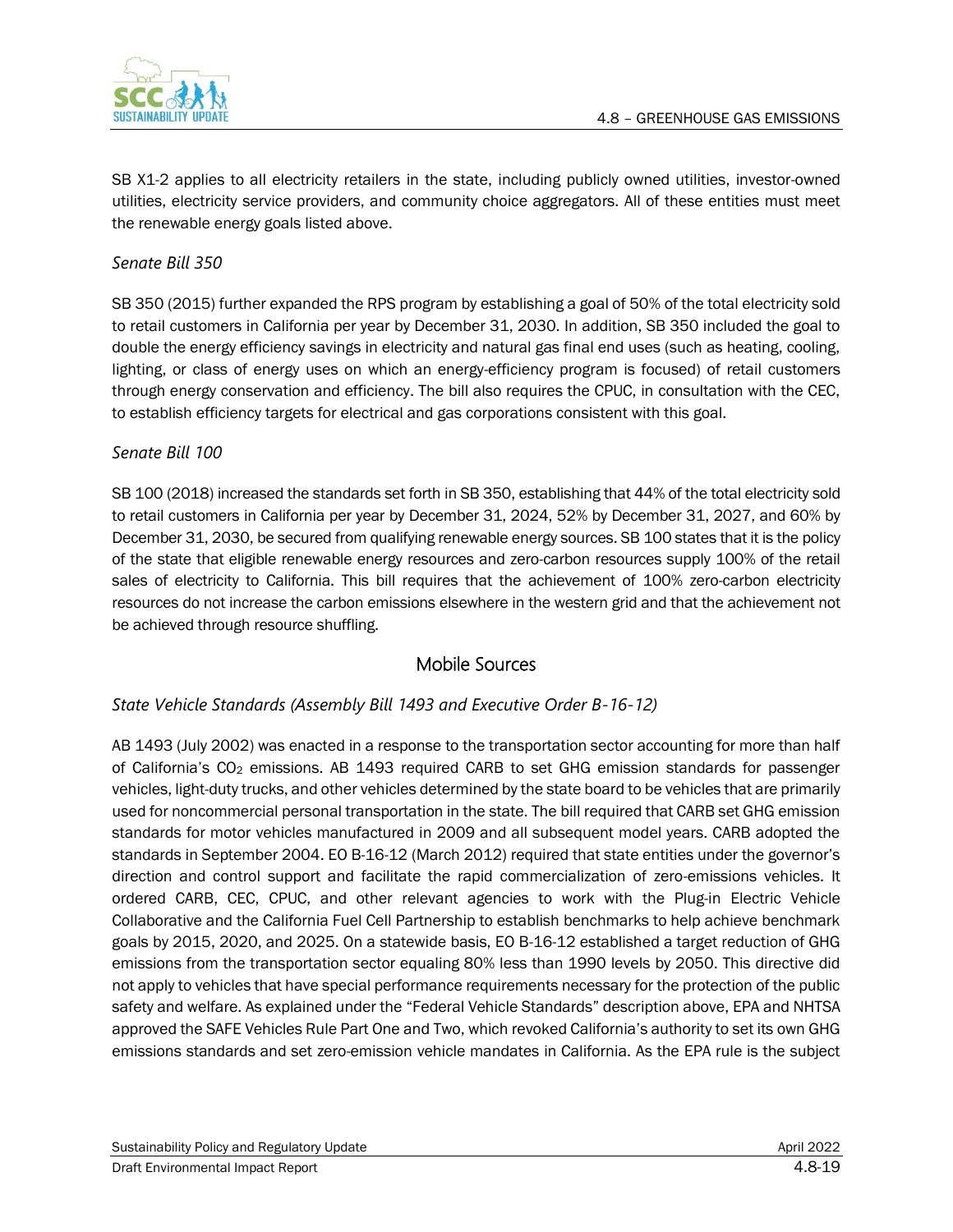

of pending legal challenges, this analysis continues to utilize the best available information at this time, as set forth in CalEEMod.

## *Heavy-Duty Diesel*

CARB adopted the final Heavy-Duty Truck and Bus Regulation on December 31, 2014 to reduce diesel particulate matter, a major source of black carbon, and oxides of nitrogen emissions from heavy-duty diesel vehicles (Cal. Code Regs. tit. 13, § 2025). The rule requires diesel particulate matter filters be applied to newer heavier trucks and buses by January 1, 2012, with older vehicles required to comply by January 1, 2015. The rule will require nearly all diesel trucks and buses to be compliant with the 2010 model year engine requirement by January 1, 2023. CARB also adopted an Airborne Toxic Control Measure to limit idling of diesel-fueled commercial vehicles on December 12, 2013. This rule requires diesel-fueled vehicles with gross vehicle weights greater than 10,000 pounds to idle no more than 5 minutes at any location (Cal. Code Regs. tit. 13, § 2485).

## *Executive Order S-1-07*

EO S-1-07 (January 2007, implementing regulation adopted in April 2009) sets a declining Low Carbon Fuel Standard for GHG emissions measured in CO<sub>2</sub>e grams per unit of fuel energy sold in California. The target of the Low Carbon Fuel Standard is to reduce the carbon intensity of California passenger vehicle fuels by at least 10% by 2020 (Cal. Code Regs. tit. 17, § 95480 et seq.). The carbon intensity measures the amount of GHG emissions in the lifecycle of a fuel—including extraction/feedstock production, processing, transportation, and final consumption—per unit of energy delivered.

### *Senate Bill 375*

SB 375 (California Government Code section 65080) addresses GHG emissions associated with the transportation sector through regional transportation and sustainability plans. SB 375 requires CARB to adopt regional GHG-reduction targets for the automobile and light-truck sector for 2020 and 2035, and to update those targets every 8 years. SB 375 requires the state's 18 regional metropolitan planning organizations (MPOs) to prepare a Sustainable Communities Strategy (SCS) as part of their Regional Transportation Plan that will achieve the GHG-reduction targets set by CARB. If an MPO is unable to devise an SCS to achieve the GHG-reduction target, the MPO must prepare an Alternative Planning Strategy demonstrating how the GHG-reduction target would be achieved through alternative development patterns, infrastructure, or additional transportation measures or policies.

A SCS does not: (i) regulate the use of land; (ii) supersede the land use authority of cities and counties; or (iii) require that a city's or county's land use policies and regulations, including those in a general plan, be consistent with it (California Government Code section 65080[b][2][K]). Nonetheless, SB 375 makes regional and local planning agencies responsible for developing those strategies as part of the federally required metropolitan transportation planning process and the state-mandated housing element process. See Section 4.11.1.2 for information about the implementation of SB 375 in the Monterey Bay Area.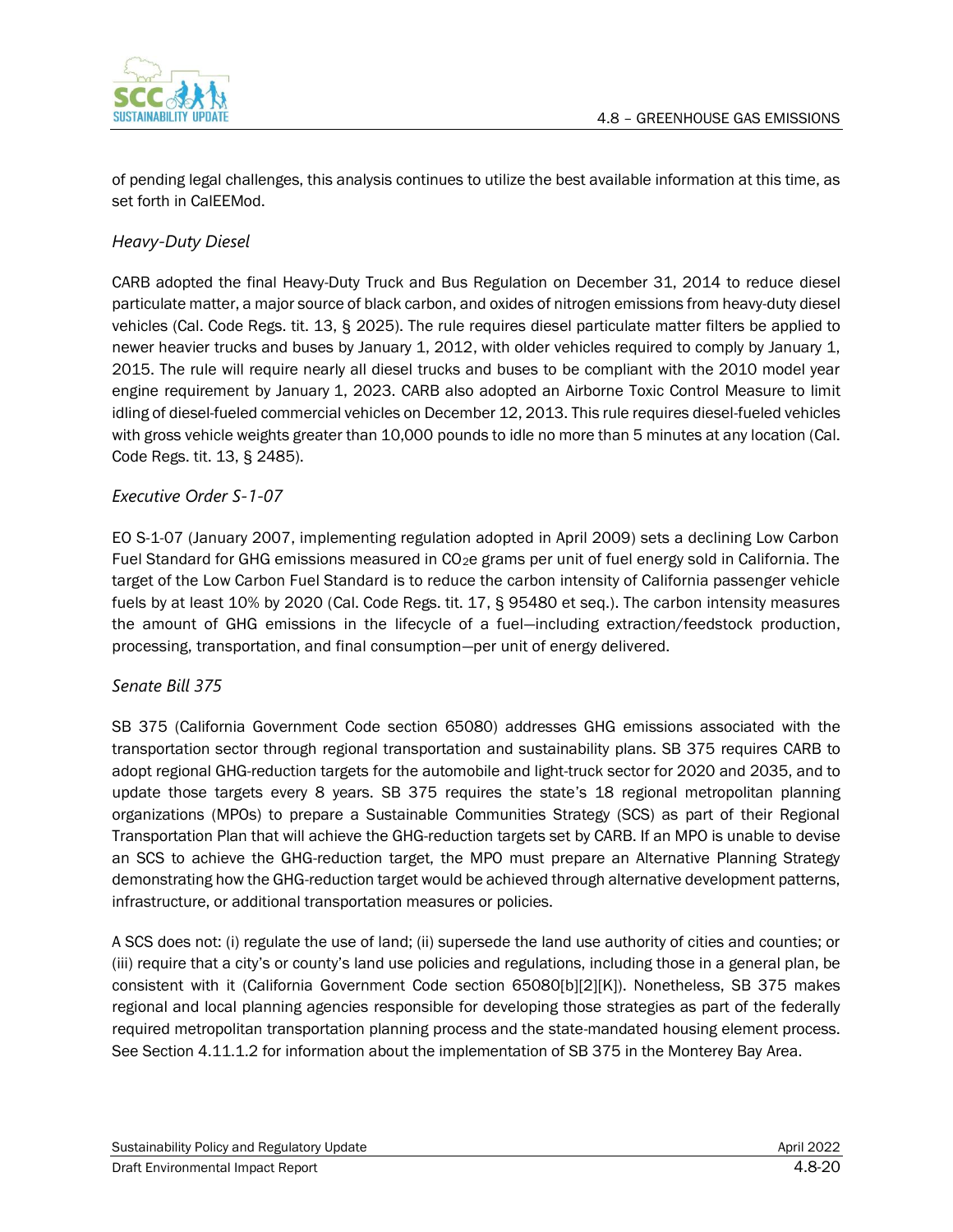

## *Advanced Clean Cars Program and Zero-Emissions Vehicle Program*

The Advanced Clean Cars (ACC) I program (January 2012) is an emissions-control program for model years 2015 through 2025. The program combines the control of smog- and soot-causing pollutants and GHG emissions into a single coordinated package of regulations: the Low-Emission Vehicle (LEV) regulation for criteria air pollutant and GHG emissions and a technology forcing regulation for zeroemission vehicles (ZEV) that contributes to both types of emission reductions (CARB 2021b). The package includes elements to reduce smog-forming pollution, reduce GHG emissions, promote clean cars, and provide the fuels for clean cars. To improve air quality, CARB has implemented new emission standards to reduce smog-forming emissions beginning with 2015 model year vehicles. It is estimated that in 2025 cars will emit 75% less smog-forming pollution than the average new car sold in 2015. The ZEV program will act as the focused technology of the ACC I program by requiring manufacturers to produce increasing numbers of ZEVs and plug-in hybrid EVs in the 2018 to 2025 model years.

The ACC II program is currently in development to establish the next set of LEV and ZEV requirements for model years after 2025 to contribute to meeting federal ambient air quality ozone standards and California's carbon neutrality standards (CARB 2021b). The main objectives of ACC II are:

- 1. Maximize criteria and GHG emission reductions through increased stringency and real-world reductions.
- 2. Accelerate the transition to ZEVs through both increased stringency of requirements and associated actions to support wide-scale adoption and use.

An ACC II rulemaking package, which will consider technological feasibility, environmental impacts, equity, economic impacts, and consumer impacts, is anticipated to be presented to CARB for consideration in June 2022. However, as detailed previously, EPA and NHTSA published the SAFE Vehicles Rule, which revokes California's authority to set its own GHG emissions standards and set ZEV mandates in California. Since California and 22 other states, as well as the District of Columbia and four cities, filed suit against the EPA and a petition for reconsideration of the SAFE Rule, the ACC II rulemaking's course may vary depending on the results of this ongoing litigation.

#### *Executive Order N-79-20*

EO N-79-20 (September 2020) requires CARB to develop regulations as follows: (1) Passenger vehicle and truck regulations requiring increasing volumes of new ZEVs sold in the State towards the target of 100% of in-state sales by 2035; (2) medium- and heavy-duty vehicle regulations requiring increasing volumes of new zero-emission trucks and buses sold and operated in the State towards the target of 100% of the fleet transitioning to zero-emission vehicles by 2045 everywhere feasible and for all drayage trucks to be zero emission by 2035; and (3) strategies, in coordination with other State agencies, the EPA and local air districts, to achieve 100% zero-emission from off-road vehicles and equipment operations in the State by 2035. EO N-79-20 called for the development of a Zero-Emissions Vehicle Market Development Strategy, which was released February 2021, to be updated every 3 years, that ensures coordination and implementation of the EO and outlines actions to support new and used ZEV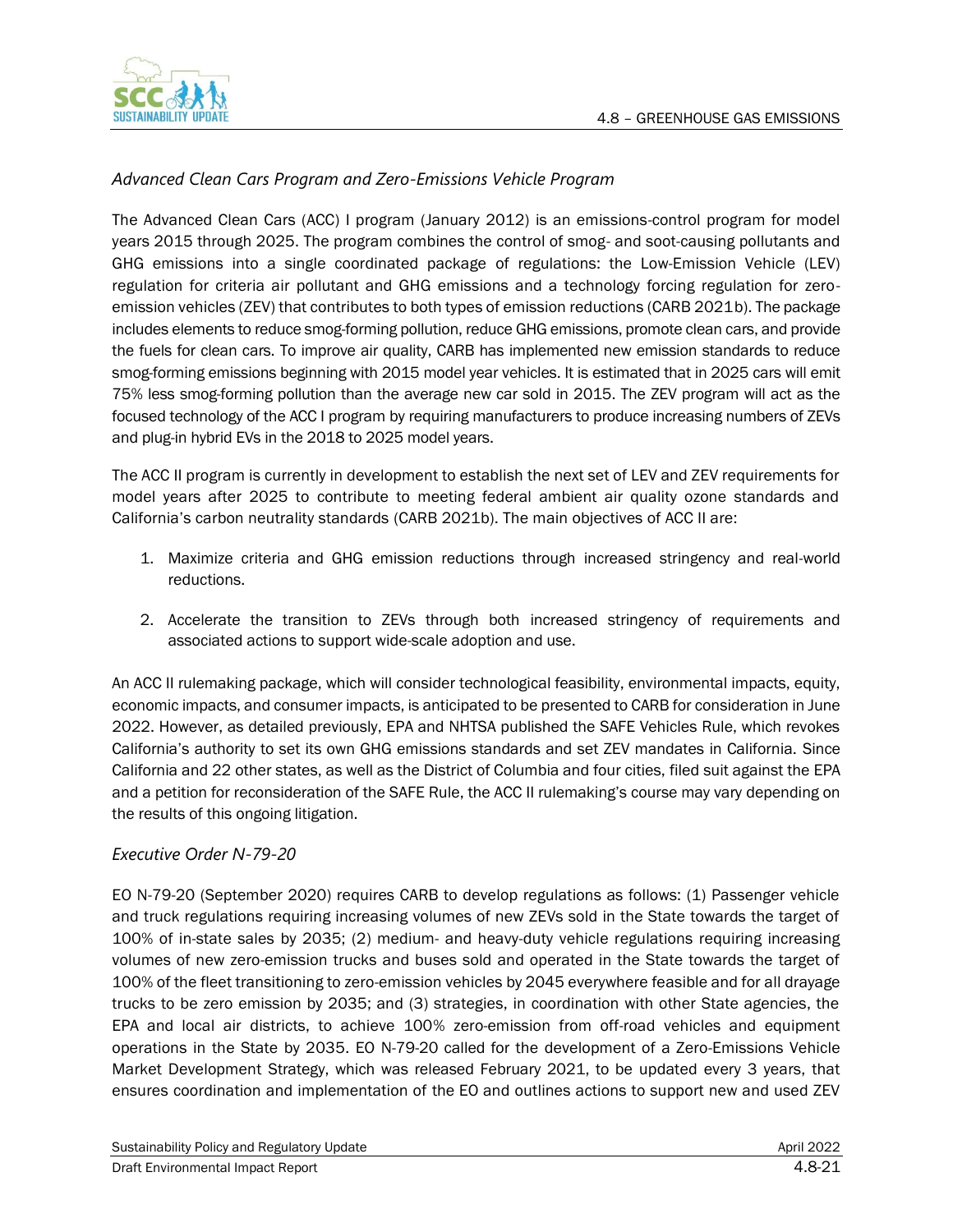

markets. In addition, the EO specifies identification of near-term actions, and investment strategies, to improve clean transportation, sustainable freight, and transit options; and calls for development of strategies, recommendations, and actions by July 15, 2021, to manage and expedite the responsible closure and remediation of former oil extraction sites as the State transitions to a carbon-neutral economy.

## *Advanced Clean Trucks Regulation*

The Advanced Clean Trucks (ACT) Regulation was also approved by CARB in 2020. The purpose of the ACT Regulation is to accelerate the market for zero-emission vehicles in the medium- and heavy-duty truck sector and to reduce air pollutant emissions generated from on-road mobile sources (CARB 2021c). The regulation has two components including (1) a manufacturer sales requirement and (2) a reporting requirement:

- 1. Zero-emission truck sales: Manufacturers who certify Class 2b-8 chassis or complete vehicles with combustion engines will be required to sell zero-emission trucks as an increasing percentage of their annual California sales from 2024 to 2035. By 2035, zero-emission truck/chassis sales would need to be 55% of Class 2b – 3 truck sales, 75% of Class 4 – 8 straight truck sales, and 40% of truck tractor sales.
- 2. Company and fleet reporting: Large employers including retailers, manufacturers, brokers and others will be required to report information about shipments and shuttle services. Fleet owners, with 50 or more trucks, will be required to report about their existing fleet operations. This information will help identify future strategies to ensure that fleets purchase available zero-emission trucks and place them in service where suitable to meet their needs.

## **Water**

### *Senate Bill X7-7*

SB X7-7, or the Water Conservation Act of 2009, required that all water suppliers increase their water use efficiency with an overall goal of reducing per capita urban water use by 20% by December 31, 2020. Each urban water supplier was required to develop water use targets to meet this goal.

### *Executive Order B-29-15*

In response to the ongoing drought in California, EO B-29-15 (April 2015) set a goal of achieving a statewide reduction in potable urban water usage of 25% relative to water use in 2013. The term of the EO extended through February 28, 2016, although many of the directives have become permanent water-efficiency standards and requirements. The EO includes specific directives that set strict limits on water usage in the state. In response to EO B-29-15, the California Department of Water Resources has modified and adopted a revised version of the Model Water Efficient Landscape Ordinance that, among other changes, significantly increases the requirements for landscape water use efficiency and broadens its applicability to include new development projects with smaller landscape areas.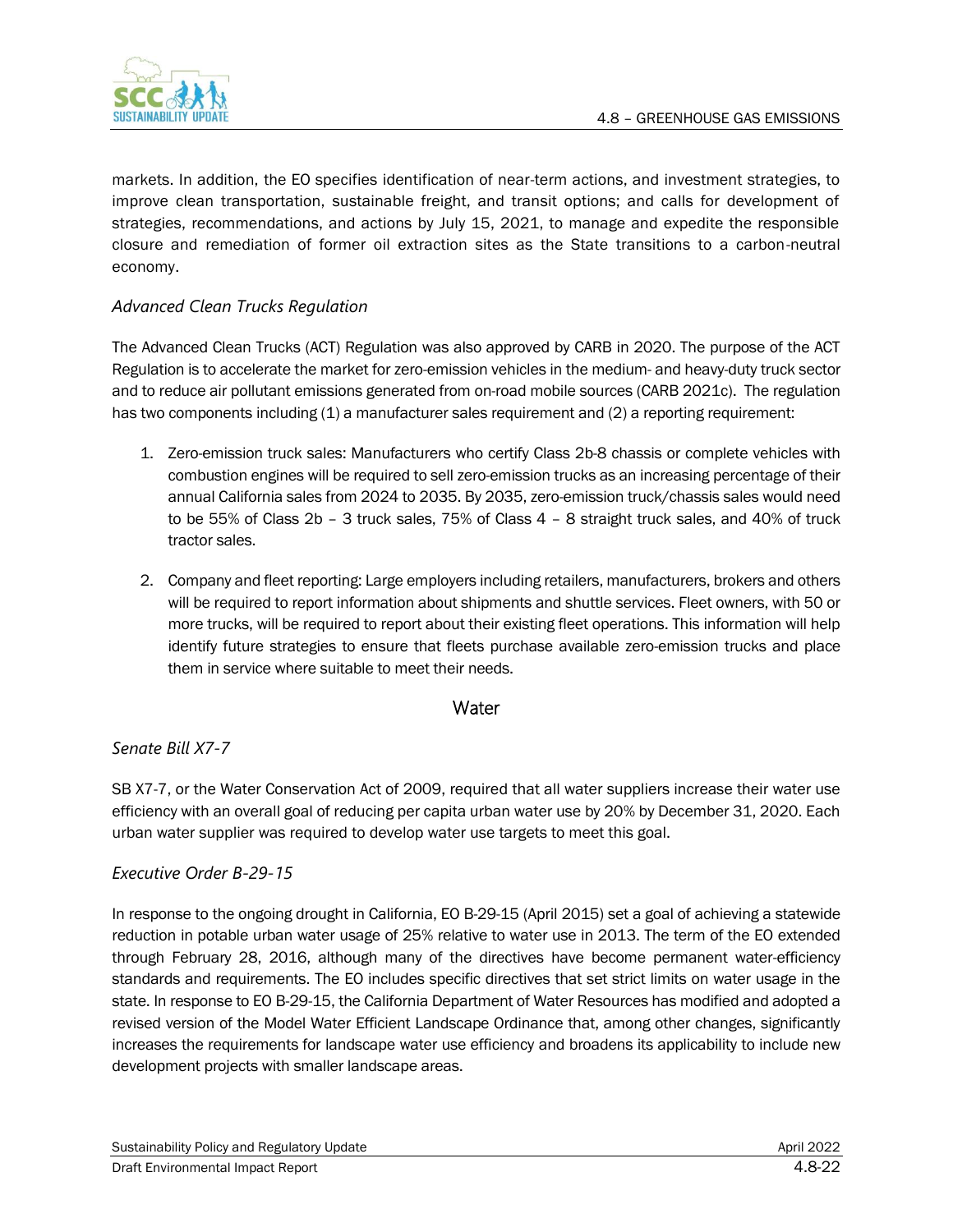

*Executive Order N-10-21*

In response to a state of emergency due to severe drought conditions, EO N-10-21 (July 2021) called on all Californians to voluntarily reduce their water use by 15% from their 2020 levels. Actions suggested in EO N-10-21 include reducing landscape irrigation, running dishwashers and washing machines only when full, finding and fixing leaks, installing water-efficient showerheads, taking shorter showers, using a shut-off nozzle on hoses, and taking cars to commercial car washes that use recycled water.

## Solid Waste

## *Assembly Bill 939, Assembly Bill 341, and Assembly Bill 1826*

In 1989, AB 939, known as the Integrated Waste Management Act (Cal. Pub. Resources Code, § 40000 et seq.), was passed because of the increase in waste stream and the decrease in landfill capacity. The statute established the California Integrated Waste Management Board (replaced in 2010 by the California Department of Resources Recycling and Recovery, or CalRecycle), which oversees a disposal reporting system. AB 939 mandated a reduction of waste being disposed where jurisdictions were required to meet diversion goals of all solid waste through source reduction, recycling, and composting activities of 25% by 1995 and 50% by the year 2000.

AB 341 (2011) amended the California Integrated Waste Management Act of 1989 to include a provision declaring that it is the policy goal of the state that not less than 75% of solid waste generated be sourcereduced, recycled, or composted by the year 2020, and annually thereafter. In addition, AB 341 required CalRecycle to develop strategies to achieve the state's policy goal. CalRecycle has conducted multiple workshops and published documents that identify priority strategies that it believes would assist the state in reaching the 75% goal by 2020.

AB 1826 (Chapter 727, Statutes of 2014, effective 2016) requires businesses to recycle their organic waste (i.e., food waste, green waste, landscape and pruning waste, nonhazardous wood waste, and foodsoiled paper waste that is mixed in with food waste) depending on the amount of waste they generate per week. This law also requires local jurisdictions across the state to implement an organic waste recycling program to divert organic waste generated by businesses, including multi-family residential dwellings that consist of five or more units. The minimum threshold of organic waste generation by businesses decreases over time, which means an increasingly greater proportion of the commercial sector will be required to comply.

## Other State Actions

*Senate Bill 97*

SB 97 (2007) directed the Governor's Office of Planning and Research (OPR) and the CNRA to develop guidelines under CEQA for the mitigation of GHG emissions. In 2008, the OPR issued a technical advisory as interim guidance regarding the analysis of GHG emissions in CEQA documents. The advisory indicated that the lead agency should identify and estimate a project's GHG emissions, including those associated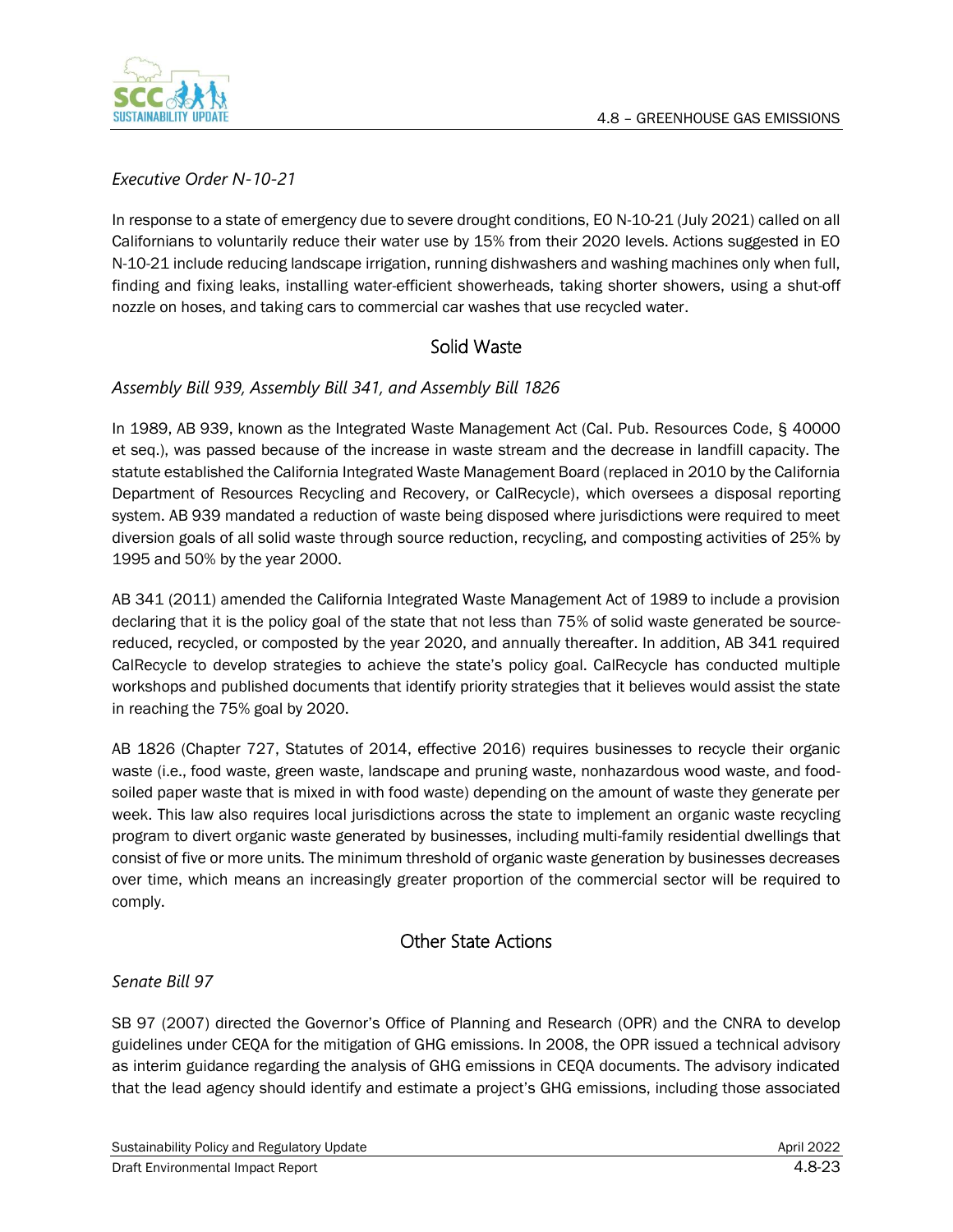

with vehicular traffic, energy consumption, water usage, and construction activities (OPR 2008). The advisory further recommended that the lead agency determine significance of the impacts and impose all mitigation measures necessary to reduce GHG emissions to a level that is less than significant. The CNRA adopted the CEQA Guidelines amendments in December 2009, which became effective in March 2010.

Under the amended CEQA Guidelines, a lead agency has the discretion to determine whether to use a quantitative or qualitative analysis or apply performance standards to determine the significance of GHG emissions resulting from a particular project (Cal. Code Regs. tit. 14, § 15064.4[a]). The CEQA Guidelines require a lead agency to consider the extent to which the project complies with regulations or requirements adopted to implement a statewide, regional, or local plan for the reduction or mitigation of GHG emissions (Cal. Code Regs. tit. 14, § 15064.4[b]). The CEQA Guidelines also allow a lead agency to consider feasible means of mitigating the significant effects of GHG emissions, including reductions in emissions through the implementation of project features or off-site measures (Cal. Code Regs. tit. 14, § 15126.4[c]). The adopted amendments do not establish a GHG emission threshold, instead allowing a lead agency to develop, adopt, and apply its own thresholds of significance or those developed by other agencies or experts. The CNRA also acknowledged that a lead agency could consider compliance with regulations or requirements implementing AB 32 in determining the significance of a project's GHG emissions (CNRA 2009a).

With respect to GHG emissions, CEQA Guidelines section 15064.4(a), as subsequently amended in 2018, states that lead agencies "shall make a good-faith effort, based to the extent possible on scientific and factual data, to describe, calculate or estimate" GHG emissions. The CEQA Guidelines now note that an agency "shall have discretion to determine, in the context of a particular project, whether to: (1) [q]uantify greenhouse gas emissions resulting from a project; and/or (2) [r]ely on a qualitative analysis or performance based standards" (Cal. Code Regs. tit. 14, § 15064.4[a]). Section 15064.4(b) states that the lead agency should consider the following when assessing the significance of impacts from GHG emissions on the environment: (1) the extent a project may increase or reduce GHG emissions as compared to the existing environmental setting; (2) whether the project emissions exceed a threshold of significance that the lead agency determines applies to the project; and (3) the extent to which the project complies with regulations or requirements adopted to implement a statewide, regional, or local plan for the reduction or mitigation of GHG emissions (Cal. Code Regs. tit. 14, § 15064.4[b]).

## *Executive Order S-13-08*

EO S-13-08 (November 2008) is intended to hasten California's response to the impacts of global climate change, particularly sea-level rise. Therefore, the EO directs state agencies to take specified actions to assess and plan for such impacts. The final *2009 California Climate Adaptation Strategy* report was issued in December 2009 (CNRA 2009b), and an update, *Safeguarding California: Reducing Climate Risk*, followed in July 2014 (CNRA 2014). To assess the state's vulnerability, the report summarizes key climate change impacts to the state for the following areas: Agriculture, Biodiversity and Habitat, Emergency Management, Energy, Forestry, Ocean and Coastal Ecosystems and Resources, Public Health, Transportation, and Water. Issuance of the *Safeguarding California: Implementation Action Plans* followed in March 2016 (CNRA 2016). In January 2018, the CNRA released the *Safeguarding California Plan: 2018*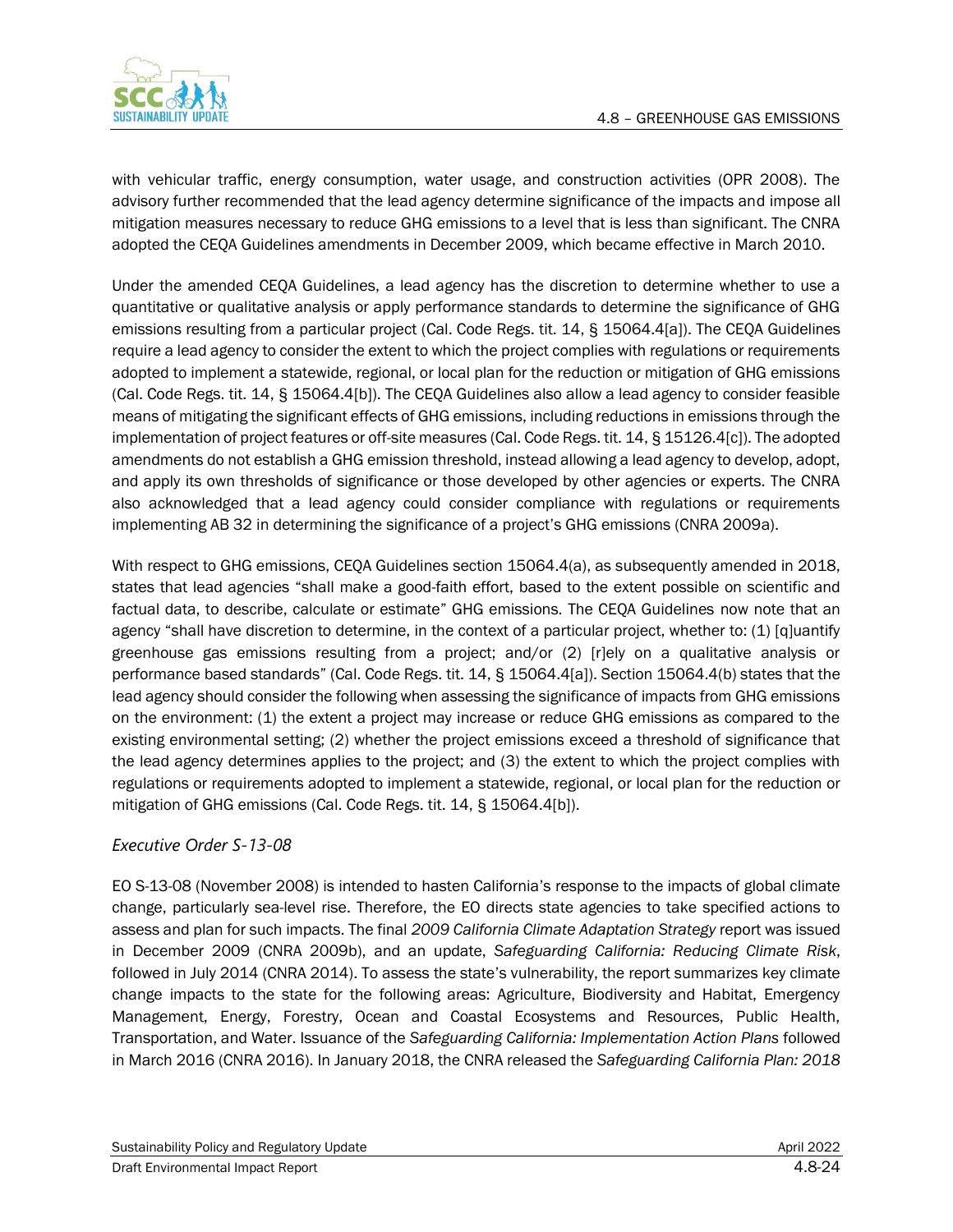

*Update,* which communicates current and needed actions that state government should take to build climate change resiliency (CNRA 2018b).

# 4.8.2.3 Regional Regulations

# Association of Monterey Bay Area Governments

The Association of Monterey Bay Area Governments (AMBAG) is the designated MPO for the Monterey Bay region. The AMBAG region includes Monterey, San Benito, and Santa Cruz counties. As of 2009, many of the cities and counties in the AMBAG jurisdiction had not quantified their baseline GHG inventories, due to lack of staff and funding. The AMBAG Energy Watch designed a program to assist member jurisdictions in a variety of climate action planning support services. Additionally, in 2008, AMBAG adopted the *Monterey Bay Regional Energy Plan* (Regional Energy Plan) (AMBAG 2008). The Regional Energy Plan provides a framework that local cities and counties can adopt or use as guidelines to reduce energy use.

Additionally, CARB set SB 375 GHG-reduction targets for the Monterey Bay Area at 0% increase from 2005 per capita emissions by 2020, and 5% below 2005 per capita emissions by 2035. In June 2014, AMBAG adopted the *Moving Forward 2035 Monterey Bay – Metropolitan Transportation Plan/Sustainable Communities Strategy* (2035 MTP/SCS) (AMBAG 2014). The 2035 MTP/SCS demonstrated that, if implemented, the region would achieve over a 3%-per-capita GHG reduction in passenger vehicle emissions by 2020, and an approximately 6% reduction in 2035. These reductions meet the GHG targets for AMBAG, as discussed above.

In June 2018, AMBAG adopted an update to the 2035 MTP/SCS, *Moving Forward Monterey Bay 2040*  (2040 MTP/SCS), the implementation of which was anticipated to achieve a 4%-per-capita reduction in GHG emissions from passenger vehicles by 2020, as well as a projected reduction in GHG emissions of nearly 7%-per-capita from passenger vehicles by 2035 (AMBAG 2018). The 2040 MTP/SCS outlines the region's proposed transportation network, emphasizing multimodal system enhancements, system preservation, and improved access to high quality transit, as well as land use development that complements this transportation network (AMBAG 2018).

# Monterey Bay Air Resources District

California has 35 Air Pollution Control Districts and Air Quality Management Districts, many of which are currently addressing climate change issues by developing significance thresholds, performance standards, and mitigation measures. The Monterey Bay Air Resources District (MBARD) is the regional agency responsible for the regulation and enforcement of federal, state, and local air pollution control regulations in the North Central Coast Air Basin (NCCAB), where the proposed project is located. In February 2016, the MBARD adopted the staff-recommended significance threshold of 10,000 MT of CO<sub>2</sub>e for stationary source projects (MBARD 2016).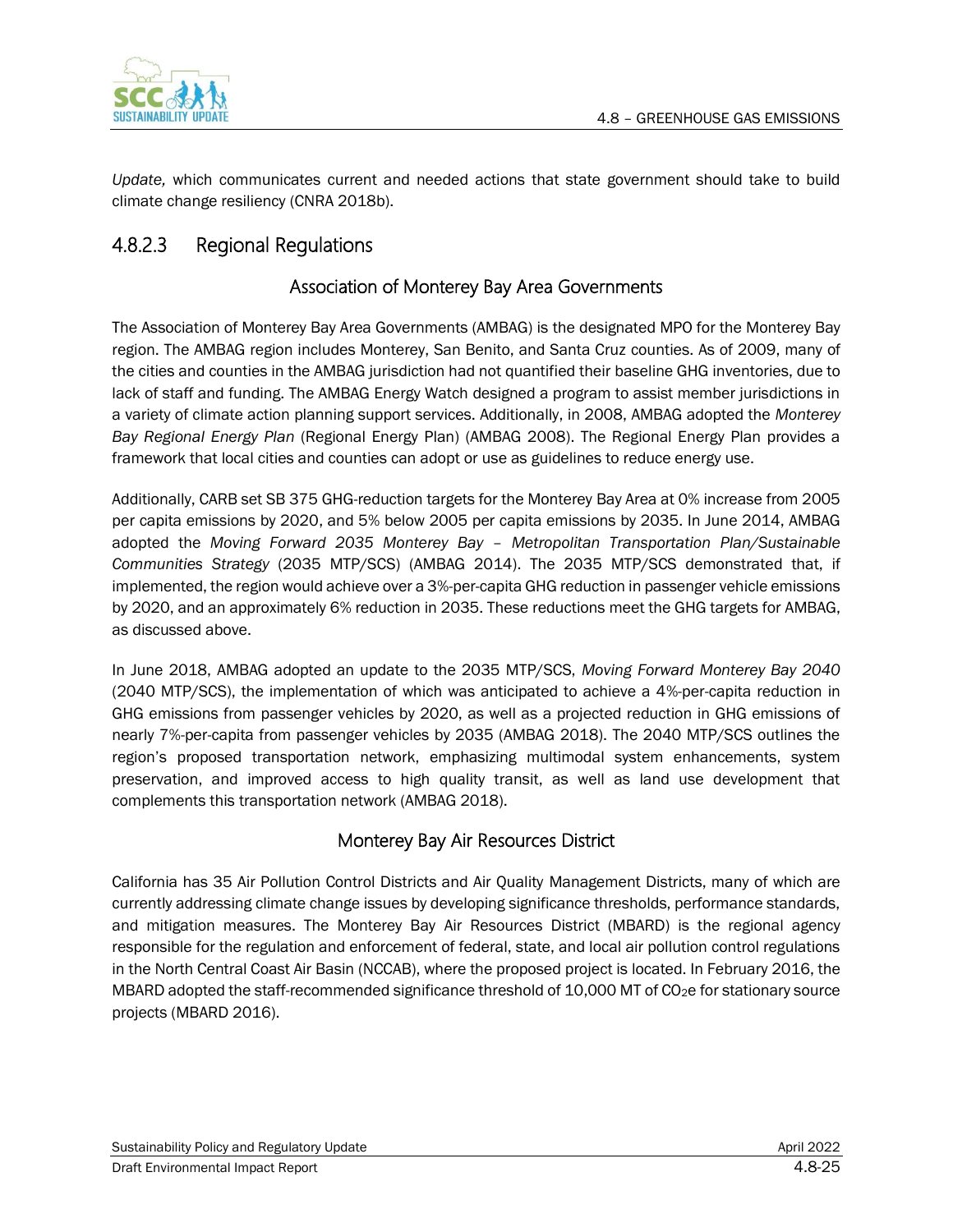

# 4.8.2.4 Local Regulations

## County of Santa Cruz Climate Action Strategy

On February 26, 2013 the Board of Supervisors approved a Climate Action Strategy for the County of Santa Cruz (County of Santa Cruz 2013). The first portion of this Climate Action Strategy (CAS) reports the results of the GHG emissions inventory for Santa Cruz County, proposes targets for GHG reduction, and outlines strategies and implementing actions to achieve the targets. GHG reduction strategies are proposed for the three sectors with the highest emissions: transportation, energy, and solid waste. A plan for monitoring the implementation of emissions reduction is introduced, which includes identifying the group with responsibility for implementation, periodic reporting, and a recommendation for updating the GHG emissions inventories every 5 years. The second portion focuses on a vulnerability assessment and strategies for adapting to the types of impacts that are likely to occur in Santa Cruz County. The vulnerability assessment was prepared to identify the conditions that may occur in Santa Cruz County as a result of the various components of climate change (increasing temperature, rising sea level, and shifts in the precipitation regime) and the locations, infrastructure, and economic sectors that are particularly vulnerable to negative impacts. The assessment identifies the coastal areas that are most susceptible to increased flooding, storm surge, beach and coastal bluff erosion from winter storms. Eight climate adaptation goals were articulated as a guide for the development of more specific adaptation strategies that would further reduce vulnerability to climate change:

- Protect the unique character, scenic beauty and culture in the natural and built environment from being compromised by climate change impacts.
- Support initiatives, legislation, and actions to respond to climate change.
- Encourage and support actions that reduce risks and vulnerabilities now, while recognizing the importance of identifying, making decisions about, and preparing for impacts and risks that may develop in the future.
- Support the reduction of risks from other environmental hazards, noting the strong interrelationships and benefits between reducing risk from climate change, nonclimate change related disasters, and most other environmental hazards.
- Build resilience into all programs, policies and infrastructure.
- Encourage climate change resilience planning and actions in private companies, institutions, and systems essential to a functioning County of Santa Cruz.
- Encourage community involvement and public-private partnerships to respond to potential climate impacts, particularly for those most vulnerable.
- Ensure that the County of Santa Cruz remains a safe, healthy and attractive place with a high quality of life for its residents, businesses and visitors.

The success of this Climate Adaptation Strategy will be measured by the degree to which the goals are accomplished that yield actual risk reduction.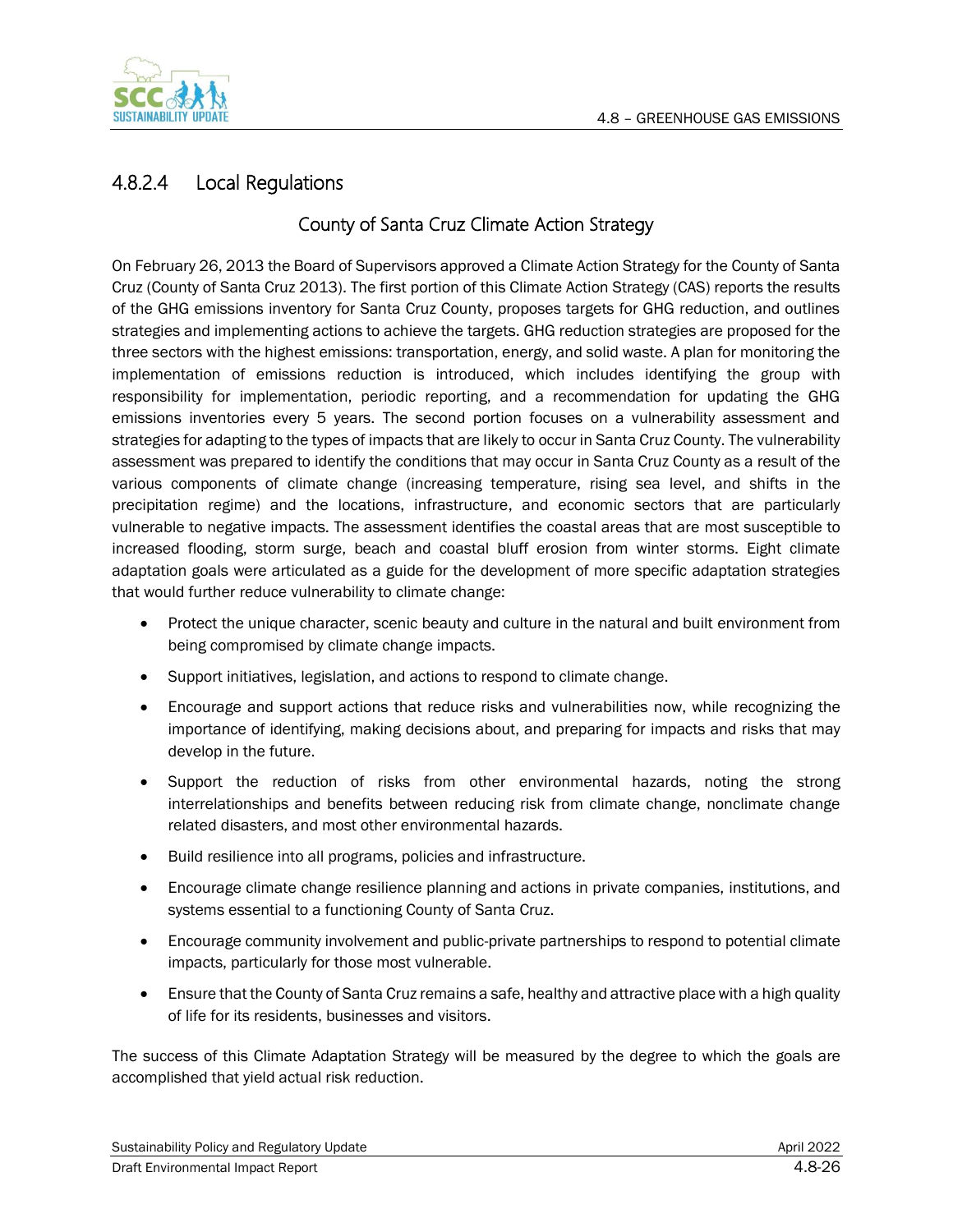

# 4.8.3 Impacts and Mitigation Measures

# 4.8.3.1 Thresholds of Significance

The thresholds of significance used to evaluate the impacts of the proposed project related to GHG emissions are based on Appendix G of the CEQA Guidelines and, if applicable, other agency standards, as listed below. A significant impact would occur if the project would:

- GHG-1 Generate greenhouse gas emissions, either directly or indirectly, that may have a significant impact on the environment.
- GHG-2 Conflict with an applicable plan, policy or regulation adopted for the purpose of reducing the emissions of greenhouse gases.

The State CEQA Guidelines do not prescribe specific methodologies for performing a GHG emissions assessment, establish specific thresholds of significance, or mandate specific mitigation measures. Rather, the CEQA Guidelines emphasize the lead agency's discretion to determine the appropriate methodologies and thresholds of significance that are consistent with the manner in which other impact areas are handled in CEQA. Global climate change is a cumulative impact; a project participates in this potential impact through its incremental contribution combined with the cumulative increase of all other sources of GHGs. There are currently no established thresholds for assessing whether the GHG emissions of a project in the NCCAB would be considered a cumulatively considerable contribution to global climate change, except the MBARD has an adopted guideline for stationary source projects in which a project would not have not a significant GHG emissions impact if the project emits less than 10,000 metric tons of CO<sub>2</sub>e per year or complies with regulations or requirements adopted to implement a statewide, regional or local plan for the reduction or mitigation of GHG emissions (MBARD 2016).

# 4.8.3.2 Analytical Methods

## Potential Growth Assumptions

Adoption and implementation of the proposed Sustainability Update would not directly result in impacts related to GHG emissions. However, the proposed General Plan/LCP amendments include policies that could indirectly lead to future development with potential resulting impacts related to GHGs. Amendments to the General Plan/LCP include policies that support new development, redevelopment, and potential intensified development, primarily within the Urban Services Line (USL). Amendments to the Santa Cruz County Code (SCCC) include changes to permitted/allowed uses in some zone districts. The County Design Guidelines component of the proposed project does not include guidelines related to GHGs. Amendments to General Plan land use designations and/or zone districts are proposed for 23 specified parcels as summarized in Chapter 3, Project Description.

As described in the Section 4.0, Introduction to Analyses, this Environmental Impact Report (EIR) estimates of the potential to accommodate approximately 4,500 housing units over existing conditions as shown on Table 4.0-2, with approximately 75% projected to occur within urban areas. This EIR also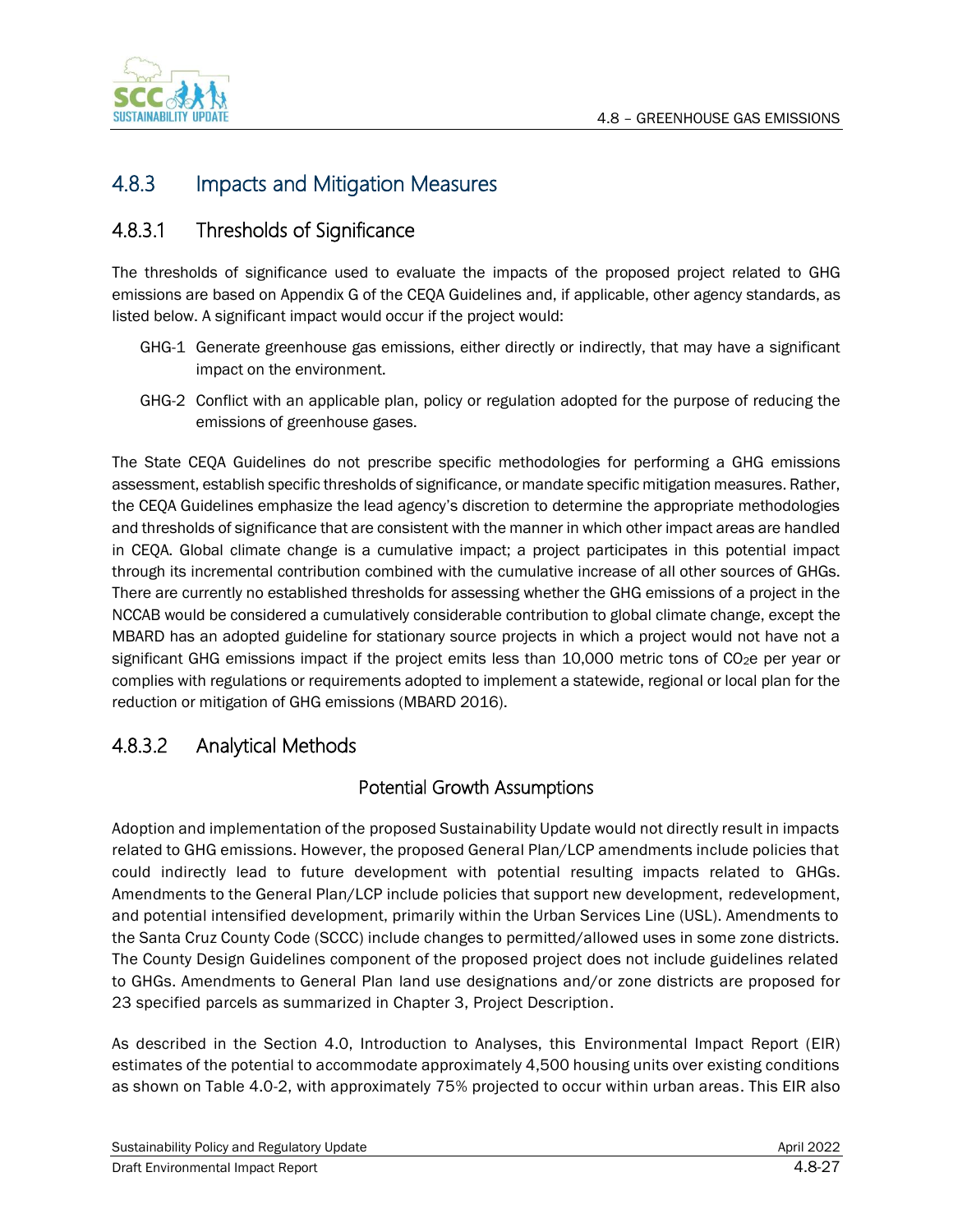

estimates the potential to accommodate approximately 6,210,000 square feet of non-residential uses as shown on Table 4.0-3, with approximately 60% expected to occur within urban areas. These forecasts provide an estimate of potential growth that could occur as a result of adoption and implementation of the proposed Sustainability Update for the purpose of evaluation in this EIR. This estimate of growth may or may not occur, and this estimate does not establish a limit to development. Annual limits for residential units are set annually by the County pursuant to Measure J and SCCC provisions as explained in Section 4.13 of this EIR, Population and Housing. Additionally, some of this projected development and growth would occur under the existing General Plan/LCP without the proposed project.

# GHG Emissions Modeling

This analysis used CalEEMod Version 2020.4.0, which is currently recommended by MBARD. CalEEMod is a statewide computer model developed in cooperation with air districts throughout the state to quantify criteria air pollutant and GHG emissions associated with the construction and operational activities from a variety of land use projects, such as residential, commercial, and industrial facilities. CalEEMod was used to estimate potential criterial pollutant emissions with projected buildout resulting from the proposed plan amendments under the Project (2040) scenario. No specific development projects are proposed, and no project-site specific development applications have been submitted to the County. Construction emissions cannot be determined in the absence of specific development projects with identified construction schedules and equipment. Emissions from the operational phase of future development supported by the Project (2040) scenario, as well as from the Existing (2019) scenario, were estimated using CalEEMod default emission factor values for mobile, area, and energy sources. In addition, project-specific trip generation and vehicle-miles traveled rates identified in this for the Project (2040) and Existing (2019) scenarios were incorporated into CalEEMod. Model outputs and assumptions are included in Appendix I. Notably, the GHG emissions estimation included herein represents a different methodology than the methodology used to develop the GHG inventories in the County Climate Action Strategy as summarized in Table 4.8-3 above.

## EIR Notice of Preparation Comments

Public and agency comments were received during the public scoping period in response to the Notice of Preparation (NOP), which is included in Appendix A. A summary of the comments received during the scoping period for EIR, as well as written comments received, are included in Appendix B. Comments related to GHG emissions included the following:

- The EIR should establish County thresholds of significance for GHG emissions that can be used for analysis of future development projects.
- A commenter asked about requirements for new construction to include solar power and achieve zero carbon emissions.
- Questions about what new standards or incentives could be incorporated into building requirements to ensure that new developments use solar panels and exceed energy efficiency and GHG reduction standards.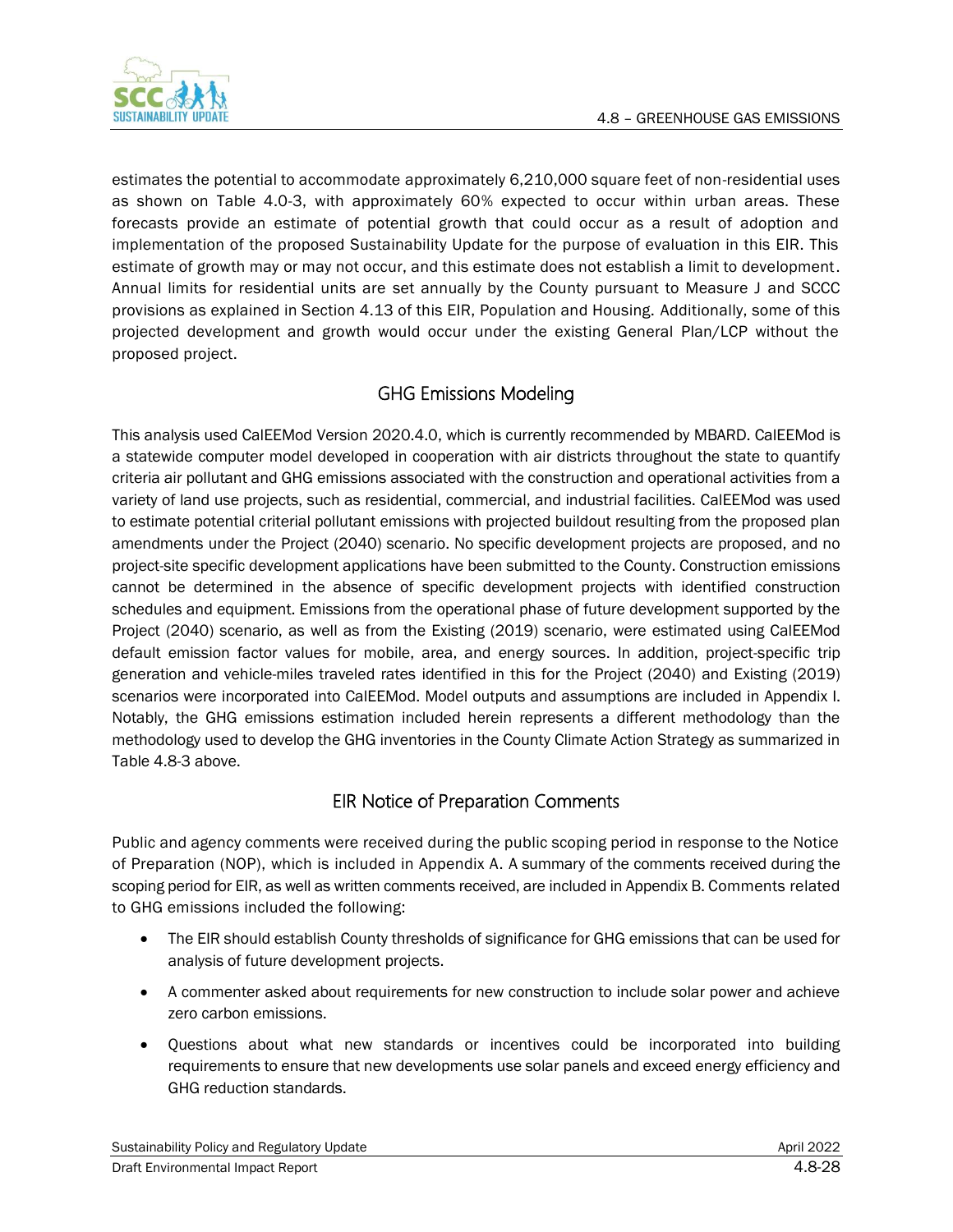

To the extent that issues identified in public comments involve potentially significant effects on the environment according to CEQA and/or are raised by responsible agencies, they are identified and addressed within this EIR.

# 4.8.3.3 Project Impact Analysis

Impact GHG-1: Greenhouse Gas Emissions (Significance Threshold GHG-1). Adoption and implementation of the proposed Sustainability Update would not generate greenhouse gas emissions, either directly or indirectly, that may have a significant impact on the environment. (*Less than Significant).*

The proposed project would not directly result in new development, but could indirectly lead to future development and redevelopment throughout the county, primarily in urban areas within the County's USL. Future development accommodated by the project could result in generation of GHG emissions from off-road equipment and vehicle emissions during construction. However, the scale and timing of construction of new development or redevelopment is unknown, and construction activities would be variable throughout the overall construction period. Since construction activities and associated GHG emissions are speculative, only operational emissions have been quantified and are detailed herein.

Future development and growth accommodated by the Project (2040) scenario, as well as baseline conditions under the Existing (2019) scenario, would result in GHG emissions from vehicular traffic, area sources (hearths and landscaping maintenance), electrical generation, natural gas consumption, water supply and wastewater treatment, and solid waste. No stationary source emissions (such as emergency generators) are anticipated at this time for future land uses accommodated by the project. The CalEEMod model was utilized to estimate operational emissions for the Project (2040) and Existing (2019) scenarios. CalEEMod defaults were incorporated into the emissions modeling for all sources except for on-road vehicles, which were adjusted with an average trip length to match the VMT for the Project (2040) and Existing (2019) scenarios. Table 4.8-4 summarizes the results of the emissions modeling.

As shown in Table 4.8-4, overall GHG emissions generated by the Project (2040) scenario would be approximately 195,109 MT CO<sub>2</sub>e per year less than the Existing (2019) scenario. This reduction is due to cleaner on-road mobile sources in the future. Notably, there would be additional GHG reductions that were not accounted for in this assessment, including greater future RPS for utility electricity generation (per SB 100) and increased energy efficiency requirements for buildings in future years (per California Code of Regulations Title 24 Parts 6 and 11). The electricity demand calculation for the Project (2040) and Existing (2019) assumes compliance with the Title 24 standards for 2019, which is conservative since Project (2040) land uses will be required to comply with the then-current (i.e., higher efficiency) standards and many Existing (2019) land uses were constructed according to previous (i.e., less efficient) standards. As such, the proposed project's increase in electricity consumption would be lower than what is shown in Table 4.8-4.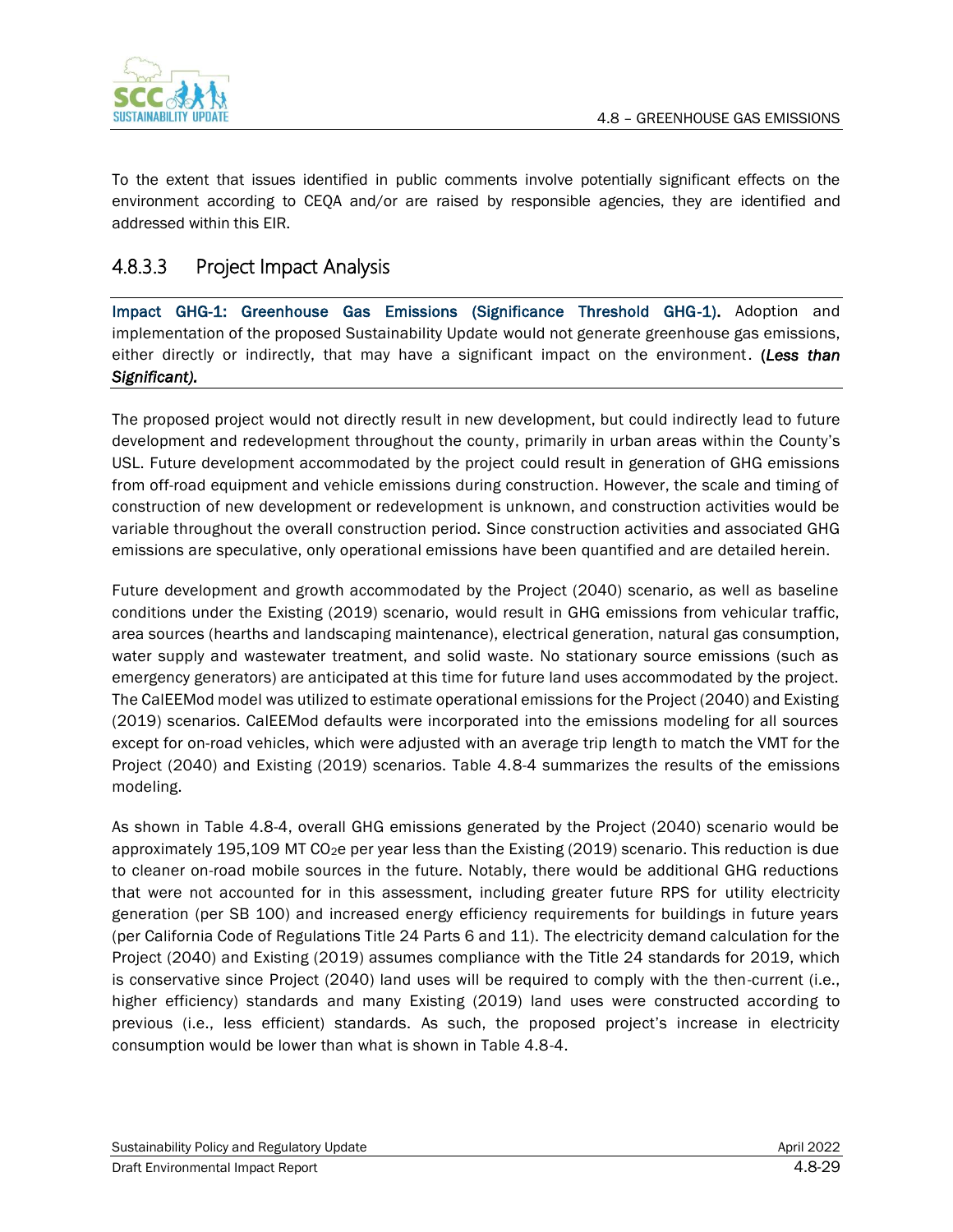

| <b>Emission Source</b>                                                                                    | CO <sub>2</sub>                                    | CH <sub>4</sub> | N <sub>2</sub> O | CO <sub>2</sub> e |  |
|-----------------------------------------------------------------------------------------------------------|----------------------------------------------------|-----------------|------------------|-------------------|--|
|                                                                                                           | metric tons per year                               |                 |                  |                   |  |
| Project (2040) Scenario                                                                                   |                                                    |                 |                  |                   |  |
| Area                                                                                                      | 32,955.90                                          | 32.59           | 1.49             | 34,213.97         |  |
| Energy <sup>1</sup>                                                                                       | 183,070.46                                         | 13.95           | 3.45             | 184,447.31        |  |
| Mobile                                                                                                    | 449,899.91                                         | 34.72           | 21.93            | 457,303.13        |  |
| Waste                                                                                                     | 18,036.76                                          | 1,065.94        | 0.00             | 44,685.30         |  |
| Water                                                                                                     | 10,396.90                                          | 339.37          | 8.13             | 21,302.64         |  |
| Total                                                                                                     | 694,359.92                                         | 1,486.58        | 34.99            | 741,952.35        |  |
| Existing (2019) Scenario                                                                                  |                                                    |                 |                  |                   |  |
| Area                                                                                                      | 29,018.28                                          | 28.72           | 1.31             | 30,126.13         |  |
| Energy <sup>1</sup>                                                                                       | 159,454.53                                         | 12.19           | 3.01             | 160,654.80        |  |
| Mobile                                                                                                    | 673,696.00                                         | 77.56           | 44.37            | 688,856.22        |  |
| Waste                                                                                                     | 15,778.06                                          | 932.46          | 0.00             | 39,089.47         |  |
| Water                                                                                                     | 8,970.34                                           | 291.39          | 6.98             | 18,334.37         |  |
| <b>Total</b>                                                                                              | 886,917.20                                         | 1,342.32        | 55.66            | 937,060.98        |  |
| Net Change in Emissions                                                                                   |                                                    |                 |                  |                   |  |
| Net Change (Project - Existing)                                                                           | 144.26<br>(195, 108.63)<br>(192,557.28)<br>(20.66) |                 |                  |                   |  |
| Note: $CO2 = 0$ shop dioxide: $CH1 =$ methone: $N_2O =$ pitrous exide: $CO2O = 0$ shop dioxide equivalent |                                                    |                 |                  |                   |  |

#### Table 4.8-4. Estimated Operational Greenhouse Gas Emissions

Notes:  $CO_2$  = carbon dioxide; CH<sub>4</sub> = methane; N<sub>2</sub>O = nitrous oxide; CO<sub>2</sub>e = carbon dioxide equivalent. See Appendix I for complete results.

Values in (parentheses) represent a net reduction in emissions.

<sup>1</sup> The GHGs associated with "Energy" are based on the default GHG intensity factors for PG&E included in CalEEMod and do not account for current or future renewables supplied by 3CE or greater renewable requirements established by the state, such as SB 100.

In addition, as identified in Table 4.8-5 on the next page, the Sustainability Update includes several amended policies in the County's General Plan/LCP that seek to increase energy efficiency and reduce VMT and GHG emissions, such as through the support of zero-emission vehicles and charging infrastructure and alternative transportation options. Based on the preceding considerations, the proposed project would not generate GHG emissions, either directly or indirectly, that may have a significant impact on the environment. This impact would be *less than significant*.

#### Mitigation Measures

No mitigation measures are required as a significant impact has not been identified.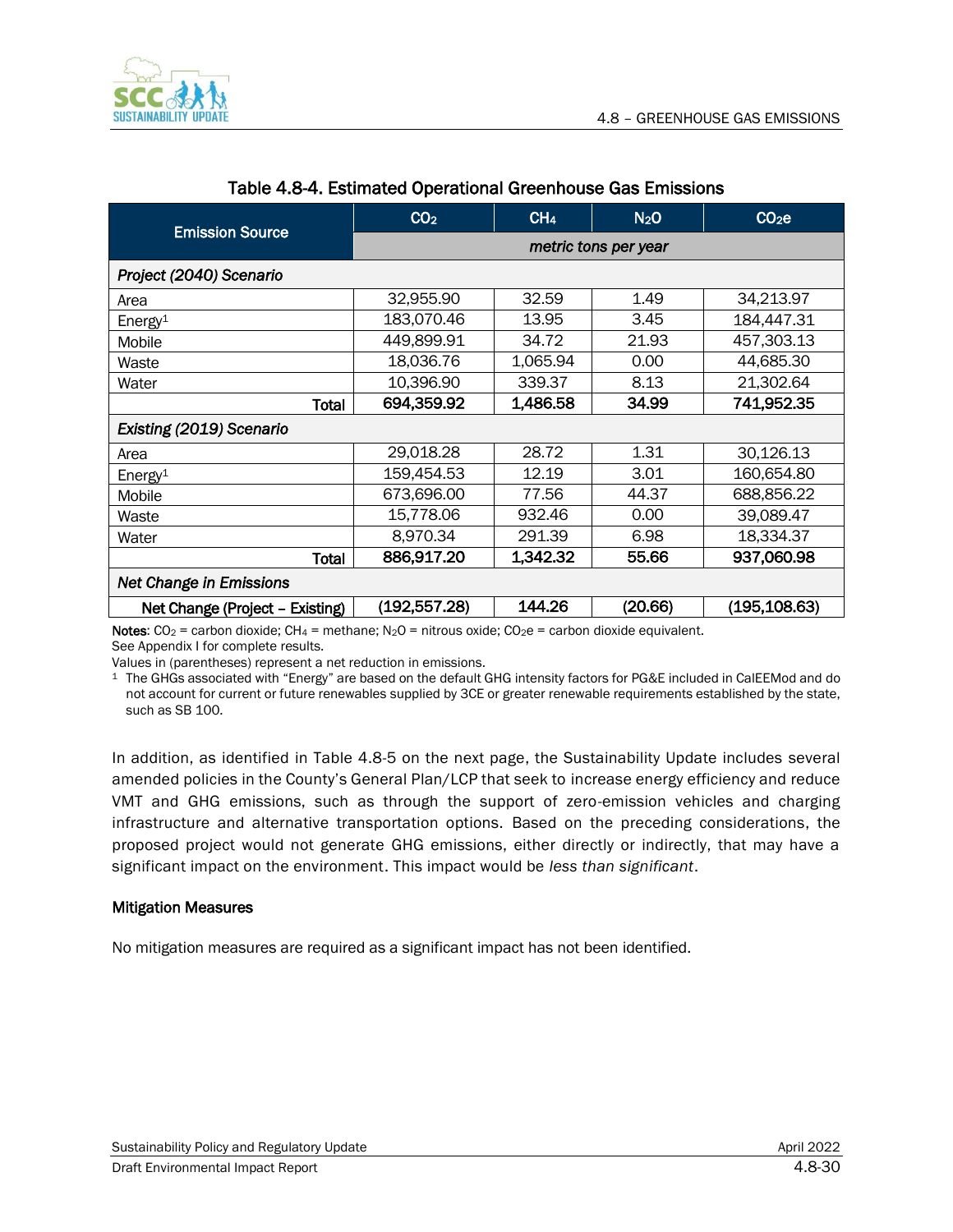

| <b>Potential Impact</b>                                       | <b>Policies and Implementation Strategies</b>                                                                                                                                                                                                                                                                                                                                                                                              |
|---------------------------------------------------------------|--------------------------------------------------------------------------------------------------------------------------------------------------------------------------------------------------------------------------------------------------------------------------------------------------------------------------------------------------------------------------------------------------------------------------------------------|
| Generate                                                      | ٠<br>Encourage building designs to conserve energy (BE-4.1.3)                                                                                                                                                                                                                                                                                                                                                                              |
| greenhouse gas<br>emissions, either<br>directly or indirectly | Establish standards for landscaping associated with new construction and major<br>renovation projects with consideration for water conservation. (BE-4.1.5)                                                                                                                                                                                                                                                                                |
|                                                               | ٠<br>Encourage development projects to conserve water with efficient fixtures<br>indoors and sustainable site elements outdoors, such as drought-tolerant plants,<br>rainwater catchment systems, graywater irrigation systems. (BE-4.2.6)                                                                                                                                                                                                 |
|                                                               | ٠<br>Development should enable passive solar heating and lighting through building<br>location, orientation and massing wherever practicable. Passive solar should be<br>a priority for energy conservation in building design. Further energy conservation<br>should be achieved with energy-efficient building envelopes, lighting, heating,<br>cooling, and ventilation systems, and renewable energy design components. (BE-<br>4.2.7) |
|                                                               | ٠<br>Reduce the volume of construction waste going to landfills through promoting<br>retention and re-use of existing structures, efficient design and construction<br>techniques, use of recycled-content materials, and structure deconstruction<br>instead of demolition.(BE-4.2.9)                                                                                                                                                     |
|                                                               | Encourage energy-efficient and resource protective agricultural practices. (ARC-<br>٠<br>1.5.1)                                                                                                                                                                                                                                                                                                                                            |
|                                                               | Encourage use of alternative energy sources to maximize energy efficiency.<br>٠<br>$(ARC-2.1.5)$                                                                                                                                                                                                                                                                                                                                           |
|                                                               | ٠<br>Encourage open ventilation in greenhouses and fans that maximize energy<br>efficiency. (ARC-2.1.6)                                                                                                                                                                                                                                                                                                                                    |
|                                                               | Support electric and clean air vehicles. (AM-1.1.8)                                                                                                                                                                                                                                                                                                                                                                                        |
|                                                               | ٠<br>Work with regional and local organization to fund and site new EV charging<br>infrastructure at public facilities, parking lots and new development. (AM-1.1.1.1g)                                                                                                                                                                                                                                                                    |
|                                                               | ٠<br>Allow reduction of standard trip generation rates where demonstrated that<br>transportation demand management (TDM) and other measures/considerations<br>will reduce trips. (AM-6.2.3)                                                                                                                                                                                                                                                |
|                                                               | Require new recreation and visitor-serving development to support alternative<br>transportation, including provision of shuttles, promotion of bicycling and<br>walking to nearby attractions, construction of bus turnouts, bus shelters, and<br>parking spaces for bus and shuttle service. (AM-1.2.1)                                                                                                                                   |
|                                                               | Connect neighborhoods by accommodating 15-minute walk or bike ride between<br>residential areas and destinations. (AM-1.1.5)                                                                                                                                                                                                                                                                                                               |
|                                                               | Require new development to prioritize bike and ped connections to activity<br>centers. (AM-1.1.4)                                                                                                                                                                                                                                                                                                                                          |
|                                                               | ٠<br>Encourage and allow developers to provide multimodal improvements that shift<br>travelers from vehicles to alternative modes to improve level of service and<br>reduce VMT. (AM-6.2.2)                                                                                                                                                                                                                                                |

## Table 4.8-5. Proposed and Retained General Plan/LCP Policies that Avoid/Minimize Greenhouse Gas Emission Impacts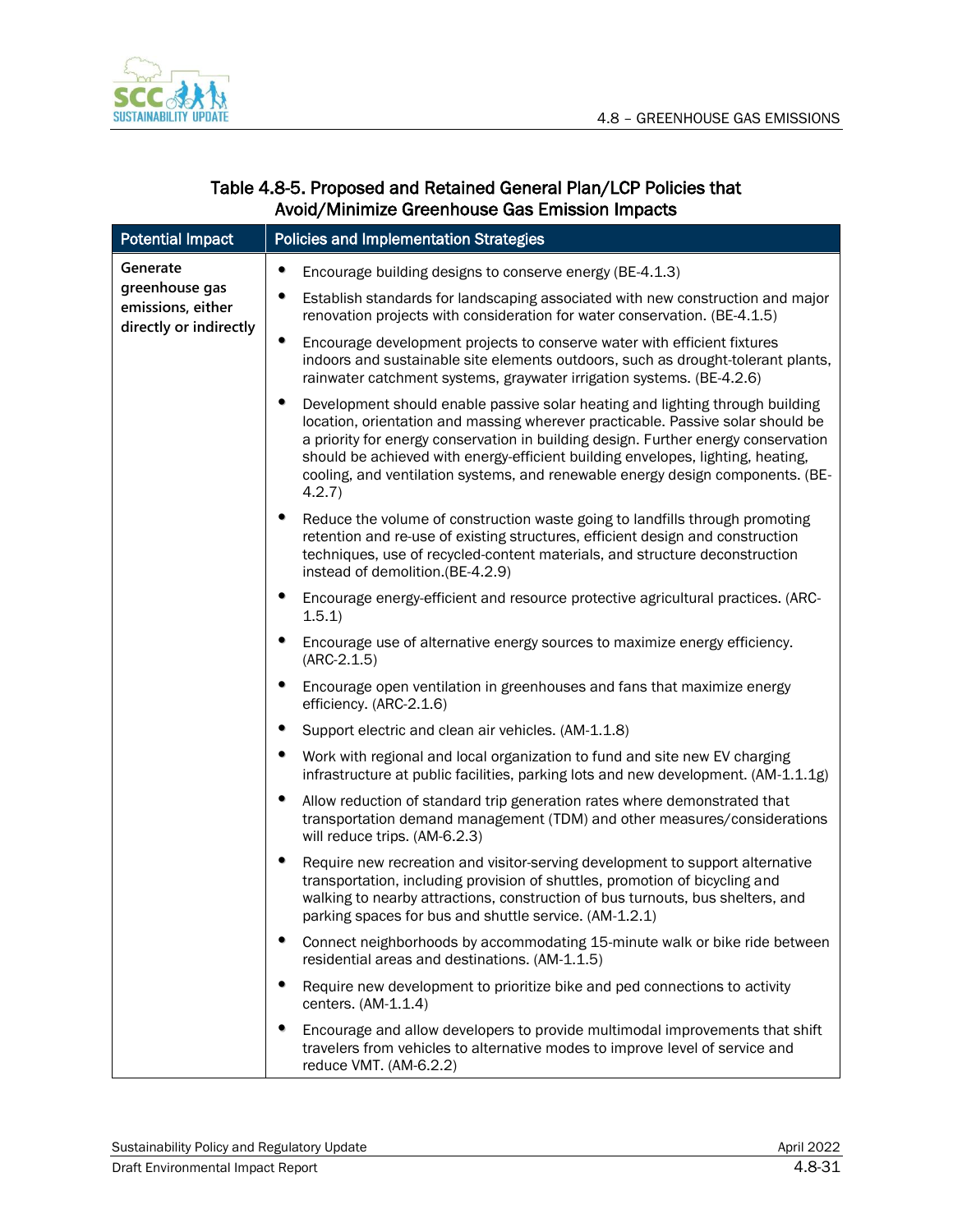

## Table 4.8-5. Proposed and Retained General Plan/LCP Policies that Avoid/Minimize Greenhouse Gas Emission Impacts

| <b>Potential Impact</b> | <b>Policies and Implementation Strategies</b>                                                                                                                                                                                                                          |
|-------------------------|------------------------------------------------------------------------------------------------------------------------------------------------------------------------------------------------------------------------------------------------------------------------|
|                         | Implement Climate Action Strategy recommendations and TDM practices to<br>reduce GHG emissions from County vehicle fleet and employee travel. (AM-<br>1.1.10                                                                                                           |
|                         | Support and implement local actions and County, state and federal plans and<br>legislation promoting the reduced emission of carbon dioxide and other GHG<br>gases, and actions to achieve reduction goals and standards. (Public<br>SafetyPolicy 6.8.90) <sup>a</sup> |

Notes: \* In September 2020, the County Board of Supervisors adopted revisions to the General Plan Public Safety Element. The revisions (all except sections related to coastal bluffs and beaches) were approved by the California Coastal Commission in February 2022 subject to County acceptance of modifications.

Impact GHG-2: Conflict with Applicable Greenhouse Gas Reduction Plan (Significance Threshold GHG-2). Adoption and implementation of the proposed Sustainability Update would not conflict with an applicable plan, policy, or regulation adopted for the purpose of reducing the emissions of greenhouse gases. (*Less than Significant).*

While there are no mandatory GHG plans, policies, or regulations or finalized agency guidelines that would apply to implementation of the proposed project, an analysis of the potential for the proposed project to conflict with relevant plans that include GHG reduction strategies is provided below.

### *County of Santa Cruz Climate Action Strategy*

The County of Santa Cruz CAS established GHG reduction targets for 2020 and 2050 in alignment with the statewide targets, as well as an interim target for the year 2035. These reduction targets are 18% by 2020, 38% by 2035, and 80% by 2050, each relative to the 2009 GHG inventory included in the CAS (County of Santa Cruz 2013). In order to achieve these reduction targets, the CAS identifies strategies for energy, transportation, and the solid waste sectors. The proposed project's consistency with these strategies is outlined in Table 4.8-6.

| <b>CAS Strategy</b>                                                               | <b>Proposed Project Consistency</b>                                                                                                                                                                                                                                                                                                     |
|-----------------------------------------------------------------------------------|-----------------------------------------------------------------------------------------------------------------------------------------------------------------------------------------------------------------------------------------------------------------------------------------------------------------------------------------|
|                                                                                   | Strategies for the Reduction of GHGs from Energy Use                                                                                                                                                                                                                                                                                    |
| <b>E-1:</b> Develop a Community Choice<br>Aggregation (CCA) Program, if feasible. | No conflict. The Central Coast Community Energy (previously<br>Monterey Bay Community Power) was formed in March 2017.                                                                                                                                                                                                                  |
| E-2: Increase energy efficiency in new and<br>existing buildings and facilities.  | No conflict. Any future development accommodated by the<br>proposed project would be required to comply with all applicable<br>energy efficiency requirements, including Title 24 Parts 6 and<br>11. In addition, the County's General Plan/LCP includes multiple<br>policies that pertain to increased energy efficiency for buildings |

### Table 4.8-6. Consistency with the County Climate Action Strategy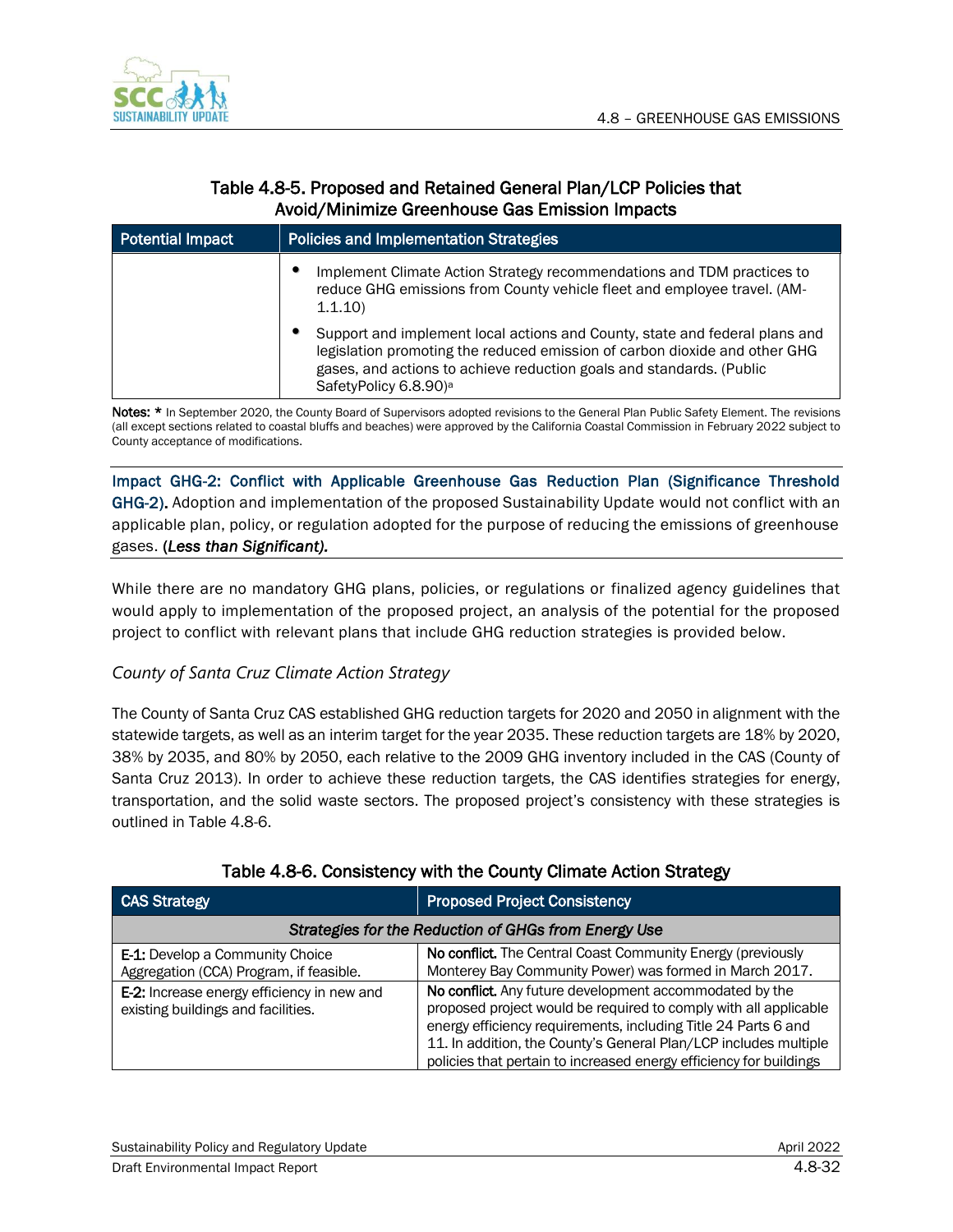

| <b>CAS Strategy</b>                                                                                                                                                                                                                         | <b>Proposed Project Consistency</b>                                                                                                                                                                                                                                                                                                                           |  |  |
|---------------------------------------------------------------------------------------------------------------------------------------------------------------------------------------------------------------------------------------------|---------------------------------------------------------------------------------------------------------------------------------------------------------------------------------------------------------------------------------------------------------------------------------------------------------------------------------------------------------------|--|--|
| Strategies for the Reduction of GHGs from Energy Use                                                                                                                                                                                        |                                                                                                                                                                                                                                                                                                                                                               |  |  |
|                                                                                                                                                                                                                                             | and facilities (Policy BE-4.1.3, BE-4.2.7, ARC-1.5.1, ARC-2.1.5,<br>and ARC-2.1.6)                                                                                                                                                                                                                                                                            |  |  |
| E-3: Enhance and expand the Green Business<br>Program.                                                                                                                                                                                      | No conflict. The proposed project would not inhibit the<br>Department of Public Works from enhancing and expanding the<br>Green Business Program.                                                                                                                                                                                                             |  |  |
| E-4: Increase local renewable energy<br>generation.                                                                                                                                                                                         | No conflict. The proposed project would not inhibit the County<br>from increasing local renewable energy generation, such as<br>reviewing and revising ordinances for opportunities to support<br>renewable energy projects. Further, the County's General<br>Plan/LCP Policies BE-4.2.7 and ARC-2.1.5 encourage renewable<br>and alternative energy sources. |  |  |
| E-5: Public education about climate change<br>and impacts of individual actions.                                                                                                                                                            | No conflict. The proposed project would not inhibit the County<br>from increasing public education about climate change.                                                                                                                                                                                                                                      |  |  |
| E-6: Continue to improve the Green Building<br>Program by exceeding the minimum<br>standards of the state green<br>building code (CALGreen).                                                                                                | No conflict. The proposed project would not inhibit the County<br>from improving the Green Building Program.                                                                                                                                                                                                                                                  |  |  |
| E-7: Form partnerships and cooperative<br>agreements among local governments,<br>educational institutions, non-governmental<br>organizations, and private businesses as a<br>cost-effective way to facilitate mitigation and<br>adaptation. | No conflict. The proposed project would not inhibit the County<br>from establishing partnerships and cooperative agreements to<br>facilitate mitigation and adaptation.                                                                                                                                                                                       |  |  |
| E-8: Reduce energy use for water supply<br>through water conservation strategies.                                                                                                                                                           | No conflict. The proposed project would not preclude the County<br>from developing and implementing water conservation<br>strategies and ordinances.                                                                                                                                                                                                          |  |  |
| Strategies for the Reduction of GHGs from Transportation                                                                                                                                                                                    |                                                                                                                                                                                                                                                                                                                                                               |  |  |
| T-1: Reduce vehicle miles traveled (VMT)<br>through County and regional long-range<br>planning efforts.                                                                                                                                     | No conflict. The proposed project would support VMT reduction<br>strategies and alternative transportation with the County<br>General Plan/LCP Policies AM-1.1.8, AM-1.1.1g, AM-6.2.3, AM-<br>1.2.1, AM-1.1.5, AM-1.1.4, AM-6.2.2, and AM-1.1.10.                                                                                                             |  |  |
| T-2: Increase bicycle ridership and walking<br>through incentive programs and investment<br>in bicycle and pedestrian<br>infrastructure and safety programs.                                                                                | No conflict. The proposed project would support bicycle and<br>walking programs with the County General Plan/LCP Policies<br>AM-1.2.1, AM-1.1.5, AM-1.1.4, and AM-6.2.2.                                                                                                                                                                                      |  |  |
| T-3: Provide infrastructure to support zero and<br>low emissions vehicles (plug in, hybrid plug-in<br>vehicles).                                                                                                                            | No conflict. The proposed project would support zero and low<br>emission vehicles with the County General Plan/LCP Policies<br>AM-1.1.8 and AM-1.1.1g.                                                                                                                                                                                                        |  |  |
| T-4: Increase employee use of alternative<br>commute modes: bus transit, walking,<br>bicycling, carpooling, etc.                                                                                                                            | No conflict. The proposed project would support employee use<br>of alternative commute modes with the County General<br>Plan/LCP Policies AM-6.2.3, AM-6.2.2, and AM-1.1.10.                                                                                                                                                                                  |  |  |
| T-5: Reduce County fleet emissions.                                                                                                                                                                                                         | No conflict. The proposed project would support the reduction in<br>County fleet emissions with the County General Plan/LCP Policy<br>AM-1.1.10.                                                                                                                                                                                                              |  |  |

## Table 4.8-6. Consistency with the County Climate Action Strategy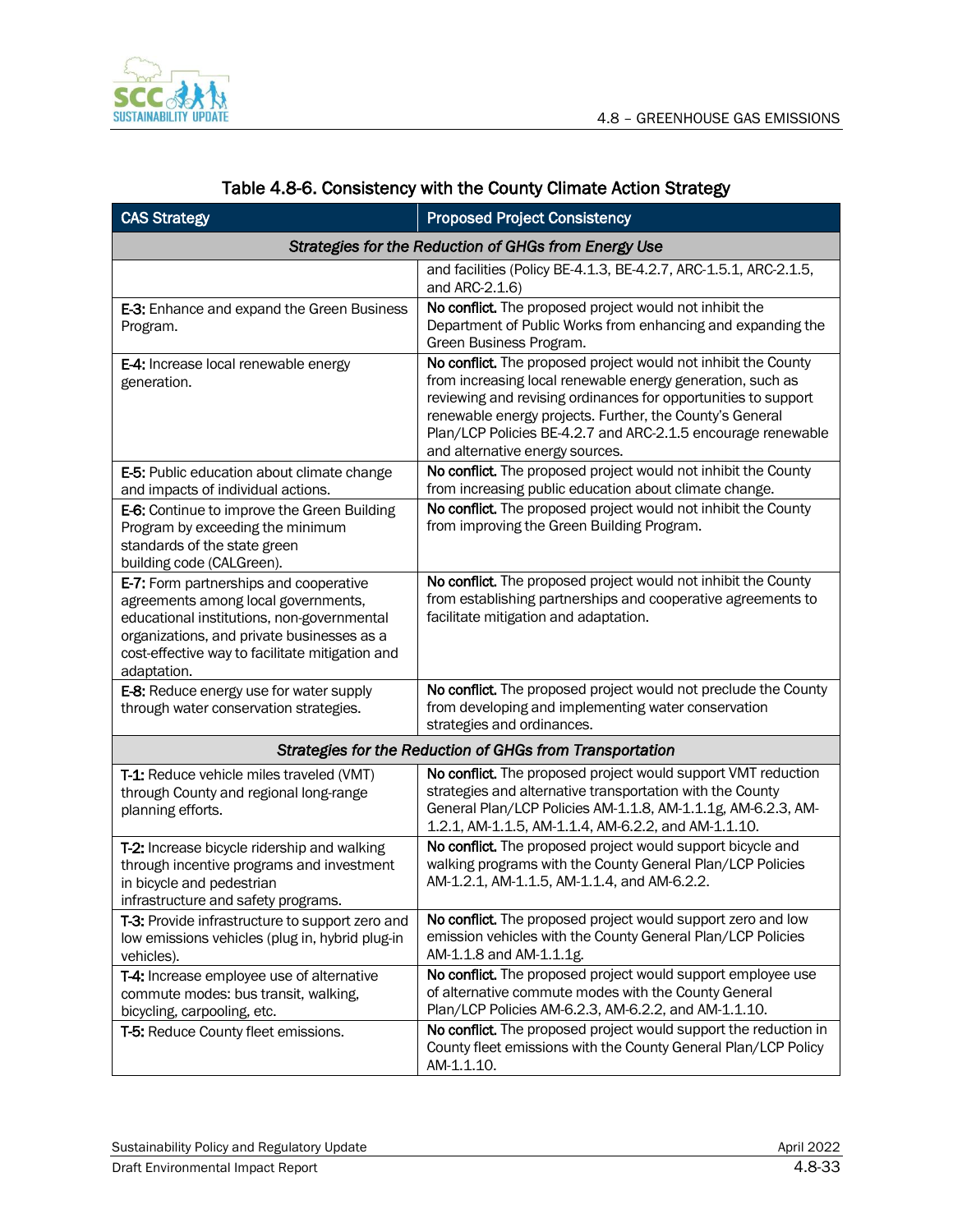

| <b>CAS Strategy</b>                                                                                                                                | <b>Proposed Project Consistency</b>                                                                                              |  |  |
|----------------------------------------------------------------------------------------------------------------------------------------------------|----------------------------------------------------------------------------------------------------------------------------------|--|--|
| Strategies for the Reduction of GHGs from Energy Use                                                                                               |                                                                                                                                  |  |  |
| Strategies for the Reduction of GHGs from Solid Waste                                                                                              |                                                                                                                                  |  |  |
| <b>W-1:</b> Pursue "waste to energy" capacity at<br>County landfill through acquiring existing<br>capacity and investigating new<br>technology.    | No conflict. The proposed project would not inhibit the County<br>from pursuing waste to energy capacity at the County landfill. |  |  |
| W-2: Improve existing landfill gas capture<br>system to increase percentage capture of<br>landfill gases.                                          | No conflict. The proposed project would not inhibit the County<br>from improving the existing landfill gas capture system.       |  |  |
| W-3: Reduce the amount of solid waste.<br>particularly recyclable and compostable<br>materials, in the commercial and<br>residential waste stream. | No conflict. The proposed project would not inhibit the County<br>from continuing and expanding waste reduction programs.        |  |  |

### Table 4.8-6. Consistency with the County Climate Action Strategy

Source: County of Santa Cruz 2013.

Notes: GHG = greenhouse gas; LCP = Local Coastal Program; VMT = vehicle-miles traveled.

Based on the analysis in Table 4.8-6, the proposed project would not conflict with the applicable strategies and measures in the County of Santa Cruz CAS.

## *AMBAG's Metropolitan Transportation Plan/Sustainable Communities Strategy*

AMBAG's 2040 MTP/SCS is a regional growth-management strategy that targets per-capita GHG reduction from passenger vehicles and light-duty trucks within the Monterey Bay Area. The 2040 MTP/SCS incorporates local land use projections and circulation networks in city and county general plans. Typically, a project would be consistent with the MTP/SCS if the project does not exceed the underlying growth parameters within the MTP/SCS. The proposed project would not directly result in increased dwelling units or population. However, the proposed Sustainability update includes policies that support intensified development in the county's urban areas. For the purpose of the EIR analyses, the County estimates that approximately 4,500 new dwelling units could be constructed as a result of the proposed project, which would bring the total number of housing units in the unincorporated area of the county to 61,827 units in 2040. As detailed in Section 4.13, Population and Housing, the proposed project could generate approximately 11,385 new residents, which exceeds current AMBAG population forecasts by approximately 2,895 to 6,630 residents. The resulting population increase represents an annual average growth rate of approximately 0.4%, which is slightly higher than the AMBAG forecast annual average rate of 0.2% and an average annual rate of 0.3% based on existing 2020 population. The population projections resulting from the proposed project represent a maximum estimate between 2020 and 2040 for the purposes of analyses included in this EIR. Development within the unincorporated area is subject to annual growth rates and residential building permit limits established by the County of Santa Cruz Board of Supervisors. However, even as a maximum estimate, the average annual growth rate resulting from the proposed project (0.4%) is not substantially higher than forecast rates (0.2%) and the historical average annual growth rates of 0.3% experienced between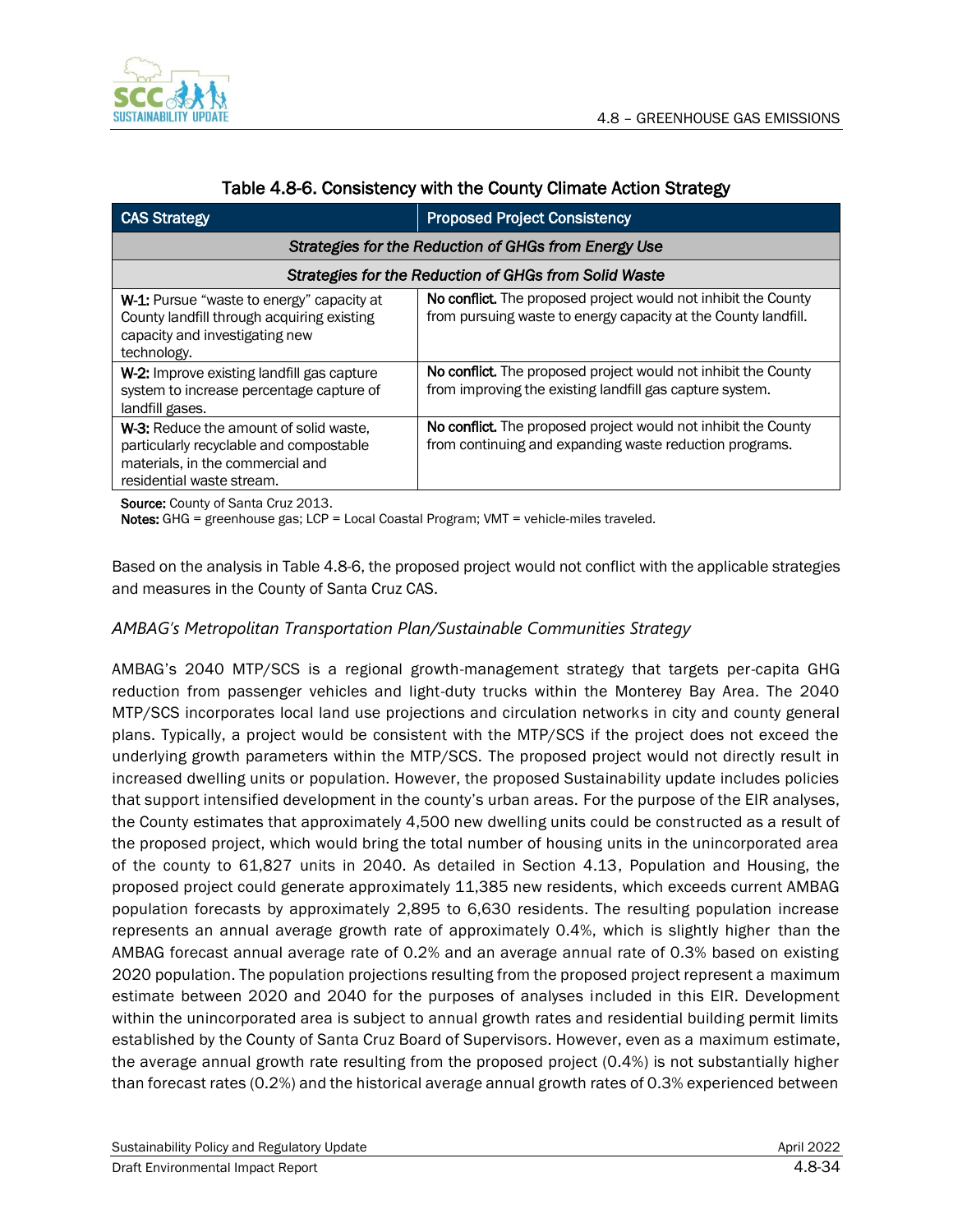

2010 and 2020 and 0.4% experienced between 1990 and 2000. Therefore, the proposed project would not induce substantial unplanned population growth in the unincorporated area of Santa Cruz County. Further, the regional population projections prepared by AMBAG are routinely updated to reflect population trends. AMBAG projections are subject to updates every several years at which time projected and actual growth can be compared, and forecasts adjusted if needed to reflect actual population growth trends. Finally, as described in Table 4.8-7, the proposed project would not conflict with the major goals of the 2040 MTP/SCS.

| <b>MTP/SCS Goal</b>                                                                                                                                                            | <b>Project Consistency</b>                                                                                                                                 |
|--------------------------------------------------------------------------------------------------------------------------------------------------------------------------------|------------------------------------------------------------------------------------------------------------------------------------------------------------|
| Provide convenient, accessible, and reliable                                                                                                                                   | No conflict. The proposed project would not inhibit AMBAG from                                                                                             |
| travel options while maximizing productivity                                                                                                                                   | strengthening the regional transportation network for goods                                                                                                |
| for all people and goods in the region.                                                                                                                                        | movement.                                                                                                                                                  |
| Raise the region's standard of living by                                                                                                                                       | No conflict. The proposed project would not inhibit AMBAG from                                                                                             |
| enhancing the performance of the                                                                                                                                               | preserving and expanding the existing regional transportation                                                                                              |
| transportation system.                                                                                                                                                         | system.                                                                                                                                                    |
| Promote environmental sustainability and                                                                                                                                       | No conflict. The proposed project would not inhibit AMBAG from                                                                                             |
| protect the natural environment.                                                                                                                                               | promoting sustainability within the Monterey Bay Area region.                                                                                              |
| Protect the health of our residents; foster<br>efficient development patterns that optimize<br>travel, housing, and employment choices and<br>encourage active transportation. | No conflict. The proposed project would not inhibit AMBAG from<br>improving development patterns and encouraging active<br>transportation.                 |
| Provide an equitable level of transportation<br>services to all segments of the population.                                                                                    | No conflict. The proposed project would not inhibit AMBAG from<br>strengthening the regional transportation network for all<br>segments of the population. |
| Preserve and ensure a sustainable and safe                                                                                                                                     | No conflict. The proposed project would not inhibit AMBAG from                                                                                             |
| regional transportation system.                                                                                                                                                | providing a sustainable and safe transportation system.                                                                                                    |

## Table 4.8-7. Consistency with AMBAG's 2040 Metropolitan Transportation Plan/Sustainable Communities Strategy Goals

Source: AMBAG 2018.

Notes: AMBAG = Association of Monterey Bay Area Governments; MTP/SCS = Metropolitan Transportation Plan/Sustainable Communities Strategy.

## *California Air Resources Board's Scoping Plan*

The Scoping Plan (approved by CARB in 2008 and updated in 2014 and 2017) provides a framework for actions to reduce California's GHG emissions and requires CARB and other state agencies to adopt regulations and other initiatives to reduce GHGs. The Scoping Plan is not directly applicable to specific projects, nor is it intended to be used for project-level evaluations.<sup>5</sup> Under the Scoping Plan, however, there are several state regulatory measures aimed at the identification and reduction of GHG emissions. CARB and other state agencies have adopted many of the measures identified in the Scoping Plan. Most of these measures focus on area source emissions (e.g., energy usage, high-GWP

<sup>&</sup>lt;sup>5</sup> The Final Statement of Reasons for the amendments to the State CEOA Guidelines reiterates the statement in the Initial Statement of Reasons that "[t]he Scoping Plan may not be appropriate for use in determining the significance of individual projects because it is conceptual at this stage and relies on the future development of regulations to implement the strategies identified in the Scoping Plan" (CNRA 2009a).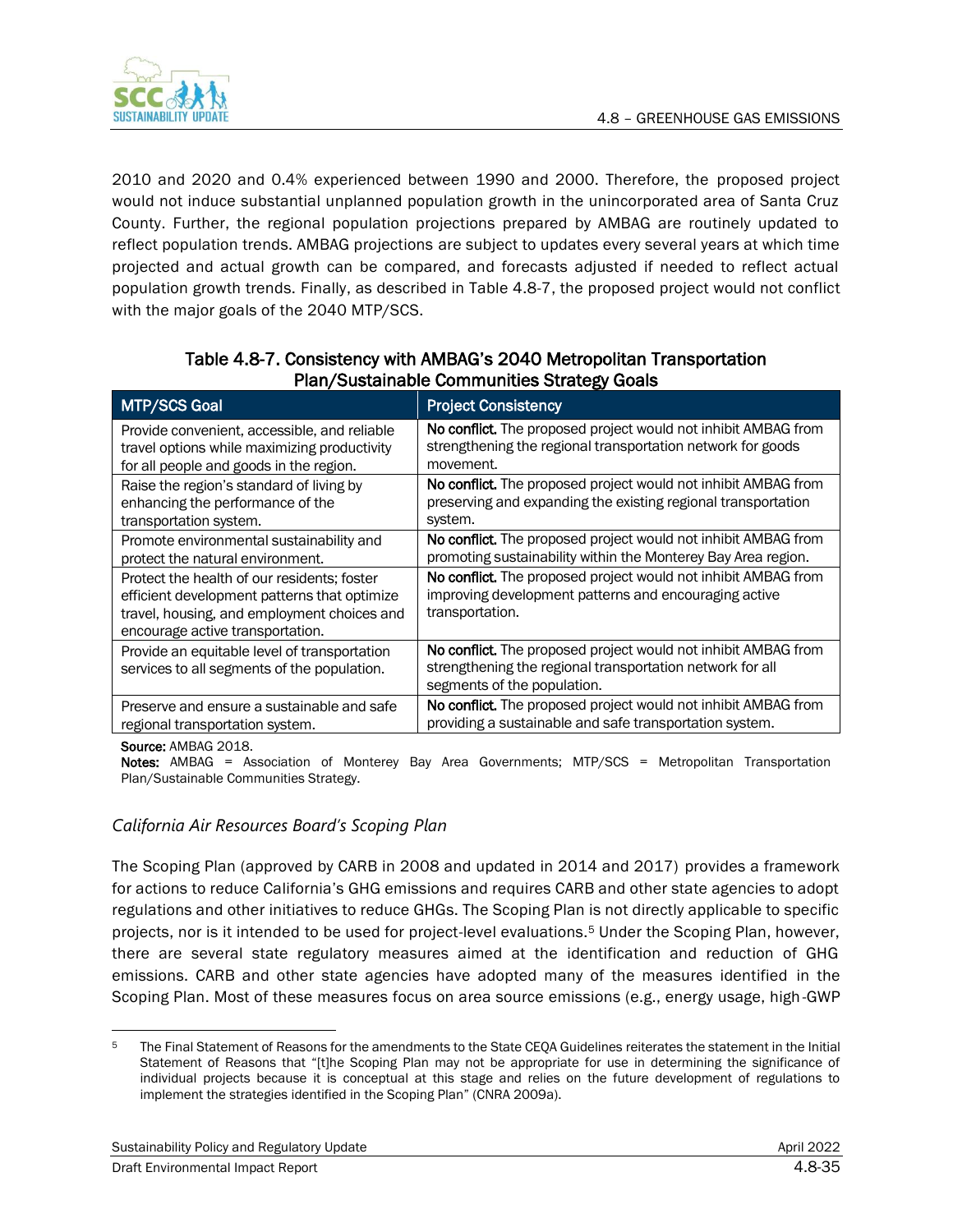

GHGs in consumer products) and changes to the vehicle fleet (i.e., hybrid, electric, and more fuelefficient vehicles) and associated fuels (e.g., Low Carbon Fuel Standard), among others. Accordingly, the Scoping Plan measures focus on reducing long-term operational GHG emissions rather than shortterm construction GHG emissions.

The Scoping Plan recommends strategies for implementation at the statewide level to meet the goals of AB 32 and establishes an overall framework for the measures that will be adopted to reduce California's GHG emissions. Development accommodated by the proposed project would comply with all regulations adopted in furtherance of the Scoping Plan to the extent required by law and to the extent that they are applicable.

As discussed in Section 4.8.2, EO S-3-05 established a goal to reduce statewide GHG emissions to the 1990 level by 2020, and to reduce statewide GHG emissions to 80% below the 1990 level by 2050.<sup>6</sup> SB 32 establishes a statewide GHG emissions reduction target whereby CARB, in adopting rules and regulations to achieve the maximum technologically feasible and cost-effective GHG emissions reductions, shall ensure that statewide GHG emissions are reduced to at least 40% below 1990 levels by 2030. While there are no established protocols or thresholds of significance for that future year analysis, CARB forecasts that compliance with the current Scoping Plan puts the state on a trajectory of meeting these long-term GHG goals, although the specific path to compliance is unknown (CARB 2014).

Although the proposed project's emissions level in 2050 cannot be reliably quantified, statewide efforts are underway to facilitate the state's achievement of that goal, and similar to the comparison of the Project (2040) to Existing (2019) scenarios, it is reasonable to expect the proposed project's net emissions level to decline as the regulatory initiatives identified by CARB are implemented and other technological innovations occur. In addition, the proposed project would support achievement of the SB 32 and EO S-3-05 goals through the project's compliance with the County of Santa Cruz CAS (see Table 4.8-6 for a discussion of the project's consistency with the applicable CAS reduction measures) and consistency with the strategies identified in AMBAG's 2040 MTP/SCS to reduce per capita GHG emissions. For instance, the County's General Plan/LCP includes policies that optimize energy efficiency, encourage compact development patterns, and reduce VMT (see Table 4.8-5 for applicable policies that reduce GHGs). As such, given the reasonably anticipated decline in GHG emissions for the Project (2040) versus the Existing (2019) scenarios, which are conservative based on the models and methodology available at this time, the proposed project is anticipated to be consistent with EO S-3-05's horizon-year goal.

As discussed above, the new Scoping Plan, outlined in SB 32, involves increasing renewable energy use, imposing tighter limits on the carbon content of gasoline and diesel fuel, putting more electric cars on the road, improving energy efficiency, and curbing emissions from key industries. The proposed project's policies advance these goals by encouraging the reduction of VMT and compact urban

<sup>6</sup> In adopting AB 32, the legislature did not adopt the 2050 horizon-year goal from EO No. S-3-05.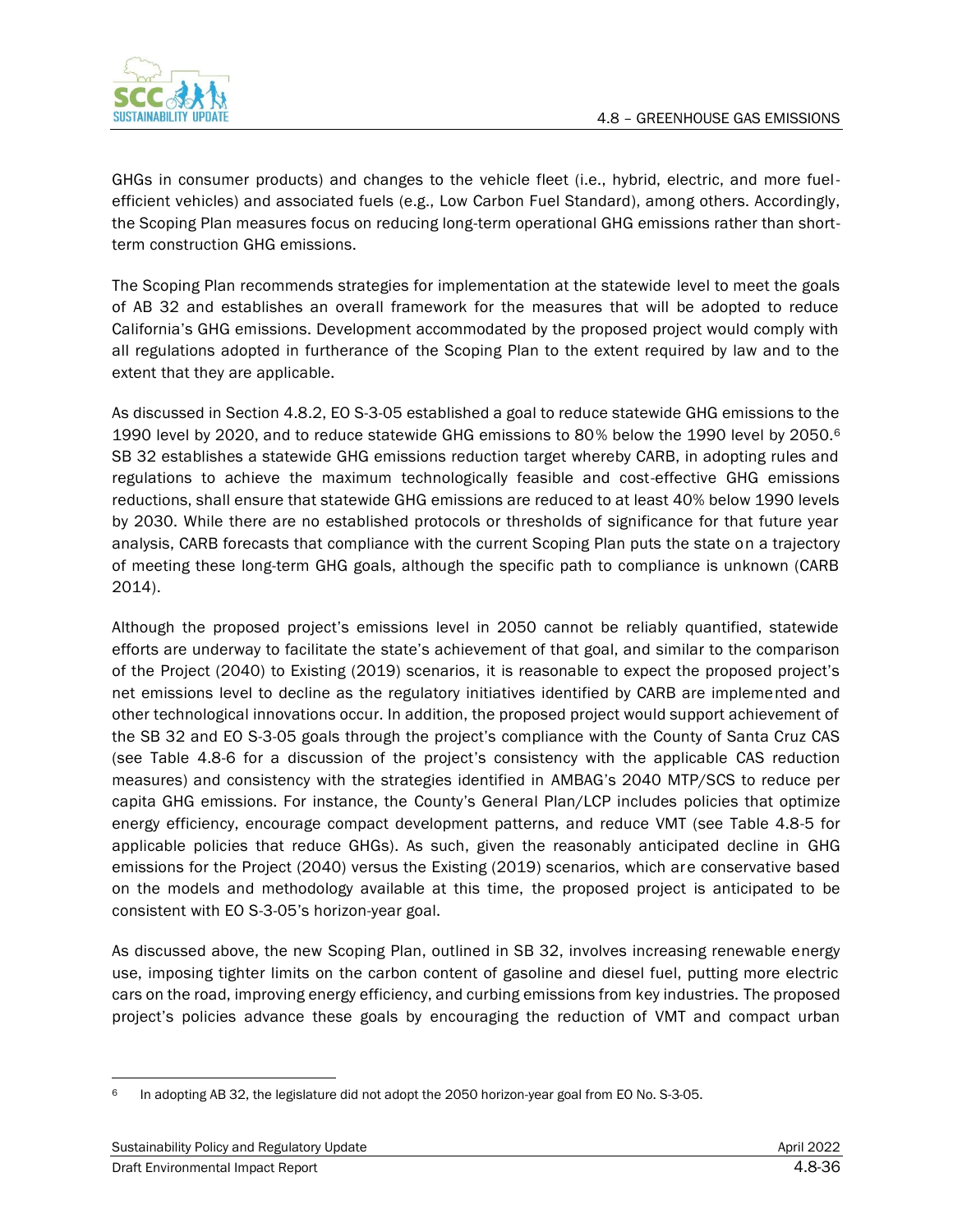

development, providing facilities to increase the use of electric vehicles, and improving energy efficiency.

In addition, as described in Section 4.15, Transportation, development accommodated by the proposed project is the type of compact land use development that is encouraged by the 2040 MTP/SCS to reduce VMT, and the project also includes the expansion of multi-modal transportation options in order to achieve the GHG reductions from the land use and transportation sectors. By furthering implementation of SB 375, the project supports regional land use and transportation GHG reductions consistent with state climate targets for 2030 and beyond.

For the reasons described above, although the proposed project's emissions cannot be fully quantified with reasonable assurance, the proposed project's post-2030 emissions trajectory is expected to follow a declining trend, consistent with the 2030 and 2050 targets and EO S-3-05. Because the proposed project would be consistent with the applicable plans and regulations adopted for the purpose of reducing the emissions of GHGs, the proposed project-related GHG impacts would be less than significant.

#### Mitigation Measures

No mitigation measures are required as a significant impact has not been identified.

# 4.8.3.4 Cumulative Impact Analysis

This section provides an evaluation of cumulative GHG impacts associated with the proposed project and past, present, and reasonably foreseeable future projects as relevant to this topic. The geographic area for the analysis of cumulative impacts resulting from GHG emissions is the Earth as GHG emissions are a global phenomena.

Cumulative development throughout the NCCAB region and beyond would generate GHG emissions that could have a significant impact on the environment. Accordingly, the analysis above takes into account the potential for the proposed project to contribute to a cumulative impact of global climate change. As shown in Table 4.8-4, overall GHG emissions generated by the Project (2040) scenario would be approximately 195,109 MT CO<sub>2</sub>e per year less than the Existing (2019) scenario. Therefore, the project's contribution to global GHG emissions would be reduced from existing emissions and, as such, would not be cumulatively considerable. In addition, as described in Impact GHG-2 above, the proposed project would not conflict with an applicable plan, policy, or regulation adopted to reduce GHG emissions. Therefore, the proposed project's contribution to significant cumulative GHG impacts would not be cumulatively considerable and would be less than significant.

# 4.8.4 References

AMBAG (Association of Monterey Bay Area Governments). 2008. *Monterey Bay Regional Energy Plan.*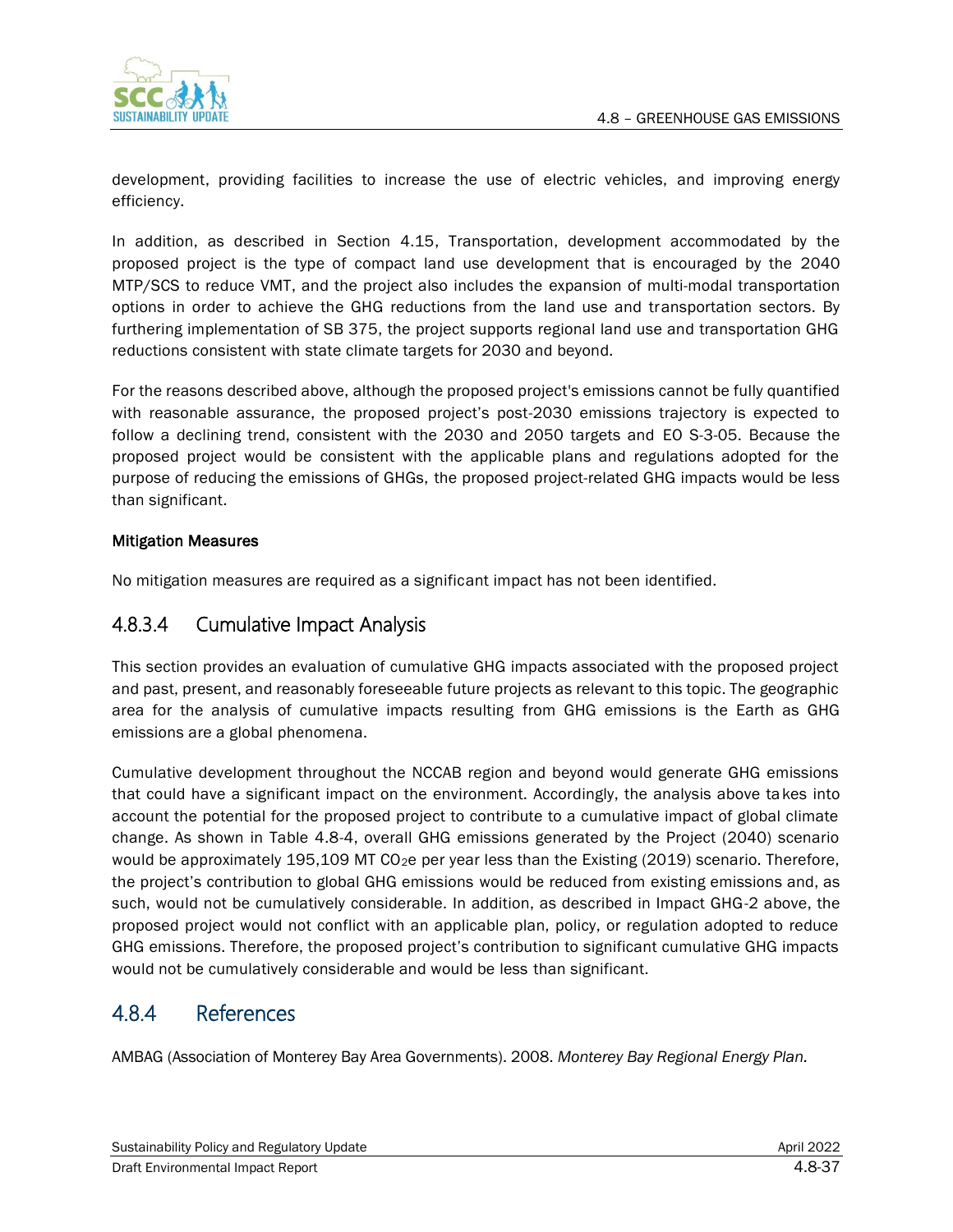

- AMBAG. 2014. *Moving Forward Monterey Bay 2035 – Metropolitan Transportation Plan/Sustainable Communities Strategy*. Adopted June 2014.
- AMBAG. 2018. *Moving Forward Monterey Bay 2040 – 2040 Metropolitan Transportation Plan/ Sustainable Communities Strategy*. Adopted June 2018. Accessed October 14, 2020 a[t https://ambag.org/](https://ambag.org/sites/default/files/2019-12/AMBAG_MTP-SCS_Final_EntireDocument_PDFA.pdf) [sites/default/files/2019-12/AMBAG\\_MTP-SCS\\_Final\\_EntireDocument\\_PDFA.pdf.](https://ambag.org/sites/default/files/2019-12/AMBAG_MTP-SCS_Final_EntireDocument_PDFA.pdf)
- California Air Resources Board (CARB). 2008. *Climate Change Proposed Scoping Plan: A Framework for Change*. October 2008. Accessed October 14, 2020 at [http://www.arb.ca.gov/cc/scopingplan/](http://www.arb.ca.gov/cc/scopingplan/document/psp.pdf) [document/psp.pdf.](http://www.arb.ca.gov/cc/scopingplan/document/psp.pdf)
- CARB. 2014. *First Update to the Climate Change Scoping Plan: Building on the Framework.* May 2014. Accessed October 14, 2020 at [http://www.arb.ca.gov/cc/scopingplan/2013\\_update/](http://www.arb.ca.gov/cc/scopingplan/2013_update/first_update_climate_change_scoping_plan.pdf) [first\\_update\\_climate\\_change\\_scoping\\_plan.pdf.](http://www.arb.ca.gov/cc/scopingplan/2013_update/first_update_climate_change_scoping_plan.pdf)
- CARB. 2017a. *The 2017 Climate Change Scoping Plan Update: The Proposed Strategy for Achieving California's 2030 Greenhouse Gas Target*. January 20, 2017. Accessed October 14, 2020 at [https://www.arb.ca.gov/cc/scopingplan/2030sp\\_pp\\_final.pdf.](https://www.arb.ca.gov/cc/scopingplan/2030sp_pp_final.pdf)
- CARB. 2017b. *Short-Lived Climate Pollutant Reduction Strategy*. March 2017. Accessed October 14, 2020 a[t https://ww2.arb.ca.gov/sites/default/files/2020-07/final\\_SLCP\\_strategy.pdf.](https://ww2.arb.ca.gov/sites/default/files/2020-07/final_SLCP_strategy.pdf)
- CARB. 2018. "Glossary of Terms Used in Greenhouse Gas Inventories." June 22, 2018. Accessed October 14, 2020 at [http://www.arb.ca.gov/cc/inventory/faq/ghg\\_inventory\\_glossary.htm.](http://www.arb.ca.gov/cc/inventory/faq/ghg_inventory_glossary.htm)
- CARB. 2021a. Current California GHG Emission Inventory Data: 2000-2019 GHG Inventory (2021 Edition). Accessed July 2021 at [https://ww2.arb.ca.gov/ghg-inventory](https://ww2.arb.ca.gov/ghg-inventory-data?utm_medium=email&utm_source=govdelivery)[data?utm\\_medium=email&utm\\_source=govdelivery.](https://ww2.arb.ca.gov/ghg-inventory-data?utm_medium=email&utm_source=govdelivery)
- CARB. 2021b. Advanced Clean Cars Program. Accessed December 2021 at [https://ww2.arb.ca.gov/our](https://ww2.arb.ca.gov/our-work/programs/advanced-clean-cars-program/about)[work/programs/advanced-clean-cars-program/about.](https://ww2.arb.ca.gov/our-work/programs/advanced-clean-cars-program/about)
- CARB. 2021c. Advanced Clean Trucks Fact Sheet. August 20, 2021. Accessed at [https://ww2.arb.ca.gov/sites/default/files/2021-08/200625factsheet\\_ADA.pdf](https://ww2.arb.ca.gov/sites/default/files/2021-08/200625factsheet_ADA.pdf)
- California Natural Resources Agency (CNRA). 2009a. *Final Statement of Reasons for Regulatory Action: Amendments to the State CEQA Guidelines Addressing Analysis and Mitigation of Greenhouse Gas Emissions Pursuant to SB 97*. December 2009.
- CNRA. 2009b. 2009 California Climate Adaptation Strategy: A Report to the Governor of the State of California in Response to Executive Order S-13-2008. Accessed October 14, 2020 at [http://resources.ca.gov/docs/climate/Statewide\\_Adaptation\\_Strategy.pdf.](http://resources.ca.gov/docs/climate/Statewide_Adaptation_Strategy.pdf)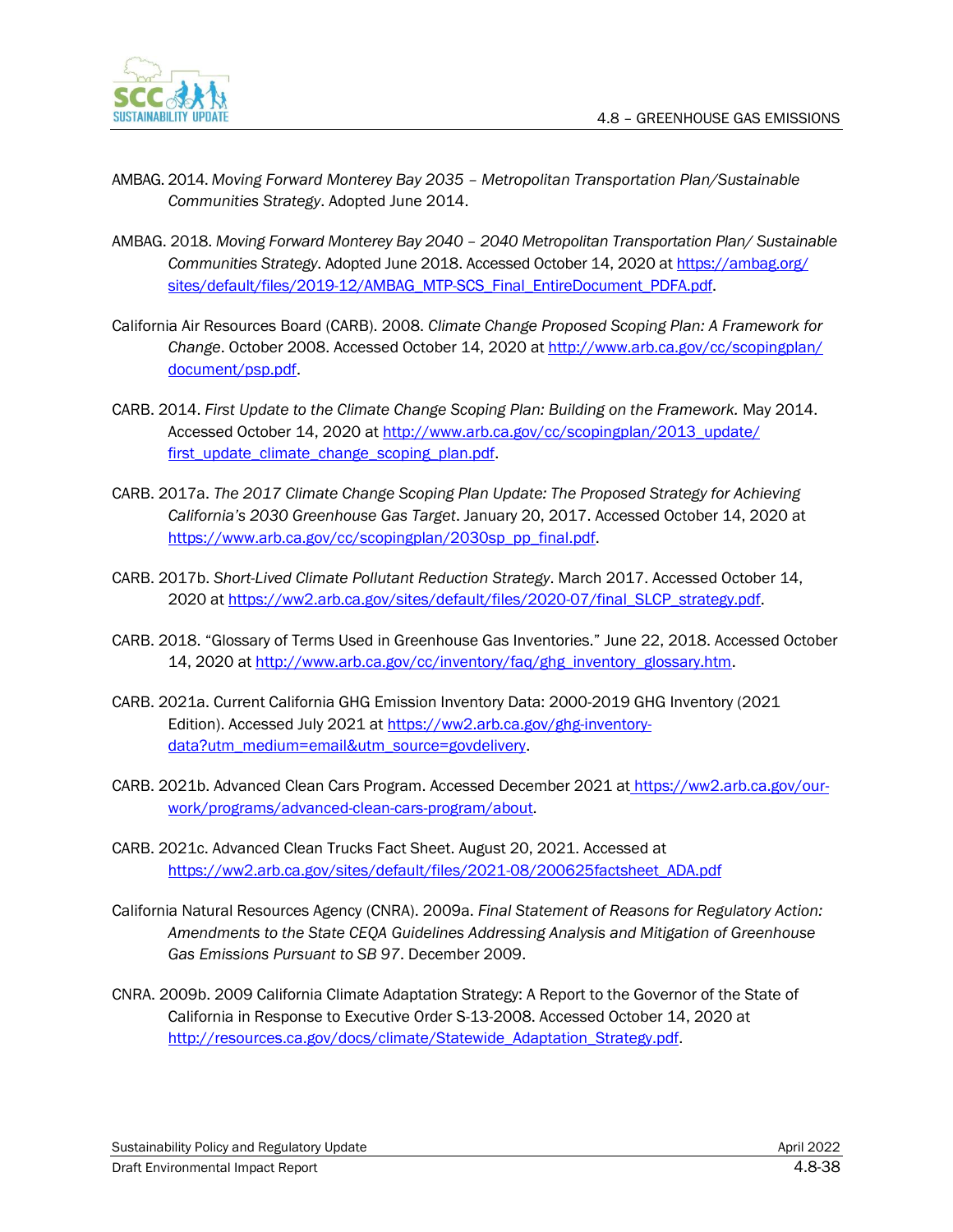

- CNRA. 2014. *Safeguarding California: Reducing Climate Risk: An Update to the 2009 California Climate Adaptation Strategy.* July 2014. Accessed October 14, 2020 at [http://resources.ca.gov/docs/](http://resources.ca.gov/docs/climate/Final_Safeguarding_CA_Plan_July_31_2014.pdf) [climate/Final\\_Safeguarding\\_CA\\_Plan\\_July\\_31\\_2014.pdf.](http://resources.ca.gov/docs/climate/Final_Safeguarding_CA_Plan_July_31_2014.pdf)
- CNRA. 2016. *Safeguarding California: Implementation Action Plans*. March 2016. Accessed October 14, 2020 a[t http://resources.ca.gov/docs/climate/safeguarding/Safeguarding%20California-](http://resources.ca.gov/docs/climate/safeguarding/Safeguarding%20California-Implementation%20Action%20Plans.pdf)[Implementation%20Action%20Plans.pdf.](http://resources.ca.gov/docs/climate/safeguarding/Safeguarding%20California-Implementation%20Action%20Plans.pdf)
- CNRA. 2018a. *California's Fourth Climate Change Assessment: Central Coast Region Report.* September 28, 2018. Accessed May 19, 2021 at [https://www.energy.ca.gov/sites/default/files/2019-11/](https://www.energy.ca.gov/sites/default/files/2019-11/Reg_Report-SUM-CCCA4-2018-006_CentralCoast_ADA.pdf) [Reg\\_Report-SUM-CCCA4-2018-006\\_CentralCoast\\_ADA.pdf.](https://www.energy.ca.gov/sites/default/files/2019-11/Reg_Report-SUM-CCCA4-2018-006_CentralCoast_ADA.pdf)
- CNRA. 2018b. *Safeguarding California Plan: 2018 Update: California's Climate Adaptation Strategy.* January 2018. Accessed October 14, 2020 a[t http://resources.ca.gov/docs/climate/](http://resources.ca.gov/docs/climate/safeguarding/update2018/safeguarding-california-plan-2018-update.pdf) [safeguarding/update2018/safeguarding-california-plan-2018-update.pdf.](http://resources.ca.gov/docs/climate/safeguarding/update2018/safeguarding-california-plan-2018-update.pdf)
- County of Santa Cruz. 2013. *County of Santa Cruz Climate Action Strategy.* Approved February 26, 2013. Accessed October 14, 2020 at [https://www.sccoplanning.com/Portals/2/County/Planning/](https://www.sccoplanning.com/Portals/2/County/Planning/policy/Climate%20Action%20Strategy/Climate%20Action%20Strategy.pdf?ver=-dse4v30qSAQ_YA7SW_Zfw%3d%3d) [policy/Climate%20Action%20Strategy/Climate%20Action%20Strategy.pdf?ver=](https://www.sccoplanning.com/Portals/2/County/Planning/policy/Climate%20Action%20Strategy/Climate%20Action%20Strategy.pdf?ver=-dse4v30qSAQ_YA7SW_Zfw%3d%3d) [dse4v30qSAQ\\_YA7SW\\_Zfw%3d%3d.](https://www.sccoplanning.com/Portals/2/County/Planning/policy/Climate%20Action%20Strategy/Climate%20Action%20Strategy.pdf?ver=-dse4v30qSAQ_YA7SW_Zfw%3d%3d)
- Environmental Protection Agency, U.S. (EPA). 2017. "Climate Change." Last updated January 19, 2017. Accessed May 19, 2021 a[t https://19january2017snapshot.epa.gov/climatechange\\_.html.](https://19january2017snapshot.epa.gov/climatechange_.html)
- EPA. 2019. "Mid-Term Evaluation of Light-Duty Vehicle Greenhouse Gas Emissions Standards for Model Years 2022-2025". Website last updated March 2019. Accessed October 14, 2020 at [https://www.epa.gov/regulations-emissions-vehicles-and-engines/midterm-evaluation-light-duty](https://www.epa.gov/regulations-emissions-vehicles-and-engines/midterm-evaluation-light-duty-vehicle-greenhouse-gas)[vehicle-greenhouse-gas.](https://www.epa.gov/regulations-emissions-vehicles-and-engines/midterm-evaluation-light-duty-vehicle-greenhouse-gas)
- EPA. 2021. *Inventory of U.S. Greenhouse Gas Emissions and Sinks 1990–2019*. EPA 430-R-21-005. April 2021. Accessed July 2021 at [https://www.epa.gov/sites/default/files/2021-04/documents/us](https://www.epa.gov/sites/default/files/2021-04/documents/us-ghg-inventory-2021-main-text.pdf)[ghg-inventory-2021-main-text.pdf.](https://www.epa.gov/sites/default/files/2021-04/documents/us-ghg-inventory-2021-main-text.pdf)
- EPA Department of Transportation's National Highway Traffic Safety Administration (NHTSA). 2016. *EPA and NHTSA Adopt Standards to Reduce Greenhouse Gas Emissions and Improve Fuel Efficiency of Medium- and Heavy-Duty Vehicles for Model Year 2018 and Beyond*. August 2016. Accessed October 14, 2020 a[t https://nepis.epa.gov/Exe/ZyPDF.cgi/](https://nepis.epa.gov/Exe/ZyPDF.cgi/P100P7NL.PDF?Dockey=P100P7NL.PDF) [P100P7NL.PDF?Dockey=P100P7NL.PDF.](https://nepis.epa.gov/Exe/ZyPDF.cgi/P100P7NL.PDF?Dockey=P100P7NL.PDF)
- EPA and NHTSA. 2018. *The Safer Affordable Fuel-Efficient 'SAFE' Vehicles Rule for Model Years 2021- 2026 Passenger Vehicles and Light Trucks*. Proposed Rule August 2018. Accessed October 14, 2020 a[t https://www.govinfo.gov/content/pkg/FR-2018-08-24/pdf/2018-16820.pdf.](https://www.govinfo.gov/content/pkg/FR-2018-08-24/pdf/2018-16820.pdf)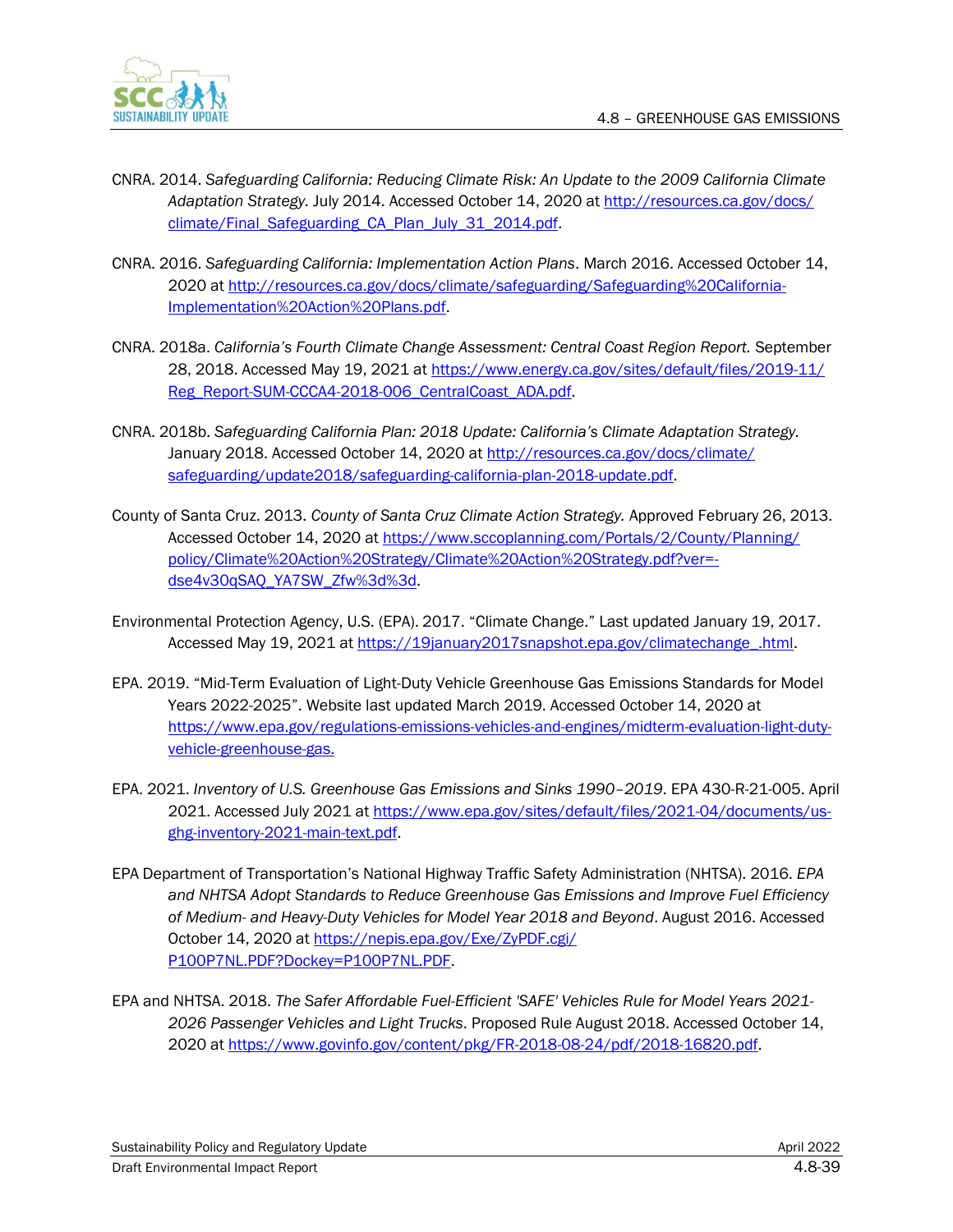

- Governor's Office of Planning and Research (OPR). 2008. *CEQA and Climate Change: Addressing Climate Change through California Environmental Quality Act (CEQA) Review.* Technical Advisory. Sacramento, California: OPR. June 19, 2008. Accessed October 14, 2020 at [http://opr.ca.gov/](http://opr.ca.gov/docs/june08-ceqa.pdf) [docs/june08-ceqa.pdf.](http://opr.ca.gov/docs/june08-ceqa.pdf)
- Intergovernmental Panel on Climate Change (IPCC). 2007. *Climate Change 2007: The Physical Science Basis. Contribution of Working Group I to the Fourth Assessment Report of the Intergovernmental Panel on Climate Change* [Solomon, S., D. Qin, M. Manning, Z. Chen, M. Marquis, K.B. Averyt, M. Tignor and H.L. Miller (eds.)]. Cambridge University Press, Cambridge, United Kingdom and New York, NY, USA, 996 pp. Accessed October 14, 2020 at [https://www.ipcc.ch/site/assets/uploads/](https://www.ipcc.ch/site/assets/uploads/2018/05/ar4_wg1_full_report-1.pdf) 2018/05/ar4\_wg1\_full\_report-1.pdf
- IPCC. 2013. *Climate Change 2013: The Physical Science Basis*. *Contribution of Working Group I to the Fifth Assessment Report of the Intergovernmental Panel on Climate Change,* edited by T.F. Stocker, D. Qin, G.K. Plattner, M. Tignor, S.K. Allen, J. Boschung, A. Nauels, Y. Xia, V. Bex, and P.M. Midgley. New York, New York: Cambridge University Press. Accessed October 14, 2020 at [http://www.climatechange2013.org/images/report/WG1AR5\\_ALL\\_FINAL.pdf.](http://www.climatechange2013.org/images/report/WG1AR5_ALL_FINAL.pdf)
- IPCC. 2014. *Climate Change 2014: Synthesis Report*. *Contribution of Working Groups I, II and III to the Fifth Assessment Report of the Intergovernmental Panel on Climate Change*, edited by R.K. Pachauri and L.A. Meyer. Geneva, Switzerland: IPCC. Accessed October 14, 2020 at [https://www.ipcc.ch/site/assets/uploads/2018/02/SYR\\_AR5\\_FINAL\\_full.pdf.](https://www.ipcc.ch/site/assets/uploads/2018/02/SYR_AR5_FINAL_full.pdf)
- IPCC. 2018. "Summary for Policymakers." In *Global Warming of 1.5°C. An IPCC Special Report on the impacts of global warming of 1.5°C above pre-industrial levels and related global greenhouse gas emission pathways, in the context of strengthening the global response to the threat of climate change, sustainable development, and efforts to eradicate poverty*. Accessed May 19, 2021 at [https://www.ipcc.ch/site/assets/uploads/sites/2/2019/05/SR15\\_SPM\\_version\\_report\\_LR.pdf.](https://www.ipcc.ch/site/assets/uploads/sites/2/2019/05/SR15_SPM_version_report_LR.pdf)
- Monterey Bay Air Resources District (MBARD). 2016. *Guidelines for Implementing the California Environmental Quality Act*. Adopted April 1996 and revised February 2016.
- Office of Environmental Health Hazard Assessment (OEHHA). 2018. Indicators of Climate Change in California. May 9, 2018. Accessed May 19, 2021 a[t https://oehha.ca.gov/media/downloads/climate](https://oehha.ca.gov/media/downloads/climate-change/report/‌2018caindicatorsreportmay2018.pdf)[change/report/2018caindicatorsreportmay2018.pdf.](https://oehha.ca.gov/media/downloads/climate-change/report/‌2018caindicatorsreportmay2018.pdf)
- Netherlands Environmental Assessment Agency (PBL). 2020. *Trends in Global CO<sup>2</sup> and Total Greenhouse Gas Emissions, 2019 Report*. Accessed October 14, 2020 a[t https://www.pbl.nl/sites/](https://www.pbl.nl/sites/default/files/downloads/pbl-2020-trends-in-global-co2-and-total-greenhouse-gas-emissions-2019-report_4068.pdf) [default/files/downloads/pbl-2020-trends-in-global-co2-and-total-greenhouse-gas-emissions-](https://www.pbl.nl/sites/default/files/downloads/pbl-2020-trends-in-global-co2-and-total-greenhouse-gas-emissions-2019-report_4068.pdf)[2019-report\\_4068.pdf.](https://www.pbl.nl/sites/default/files/downloads/pbl-2020-trends-in-global-co2-and-total-greenhouse-gas-emissions-2019-report_4068.pdf)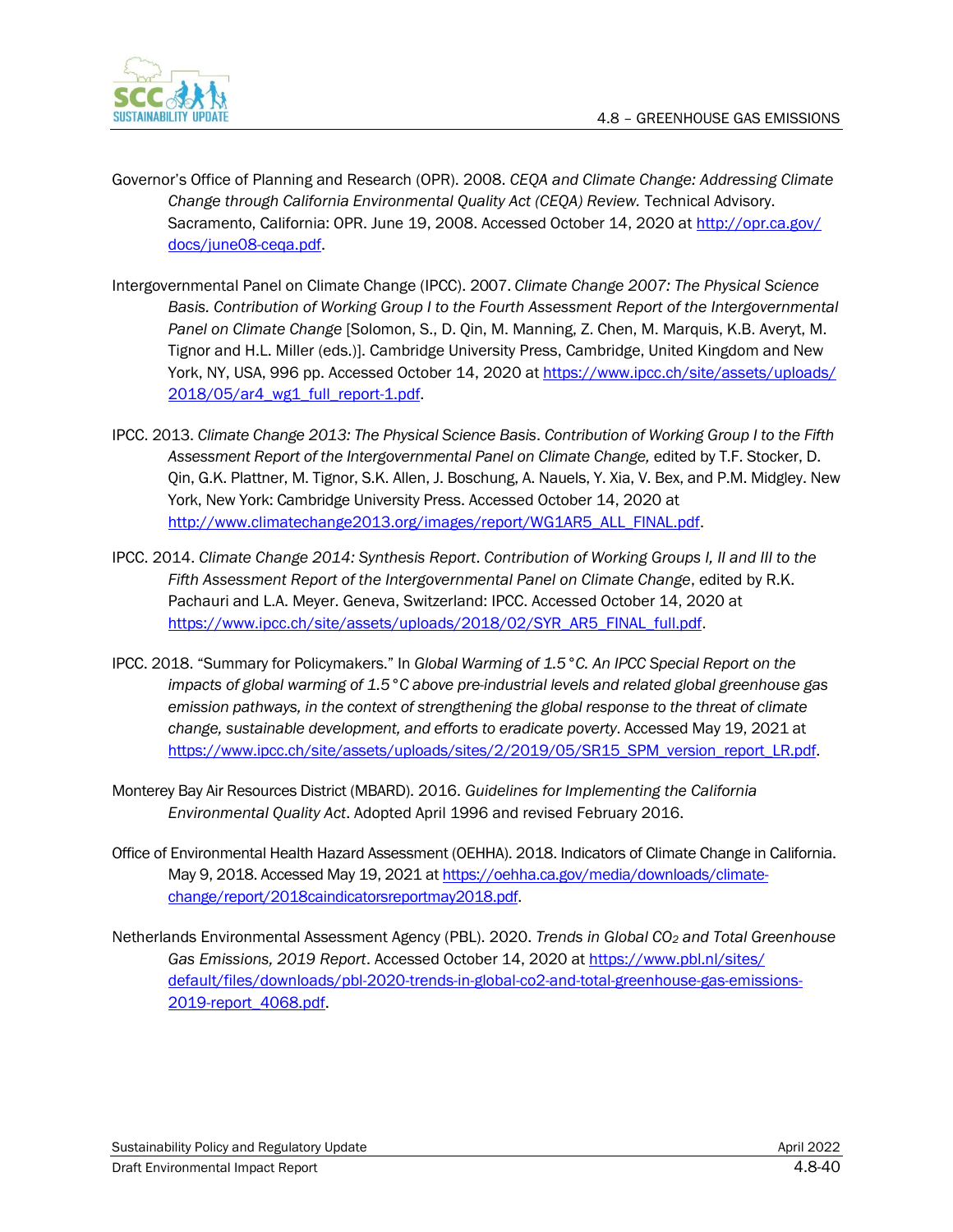

The White House. 2021. Executive Order on Protecting Public Health and the Environment and Restoring Science to Tackle the Climate Crisis. January 20. Accessed February 11, 2021 at [https://www.whitehouse.gov/briefing-room/presidential-actions/2021/01/20/executive-order](https://www.whitehouse.gov/briefing-room/presidential-actions/2021/01/20/executive-order-protecting-public-health-and-environment-and-restoring-science-to-tackle-climate-crisis/)[protecting-public-health-and-environment-and-restoring-science-to-tackle-climate-crisis/.](https://www.whitehouse.gov/briefing-room/presidential-actions/2021/01/20/executive-order-protecting-public-health-and-environment-and-restoring-science-to-tackle-climate-crisis/)